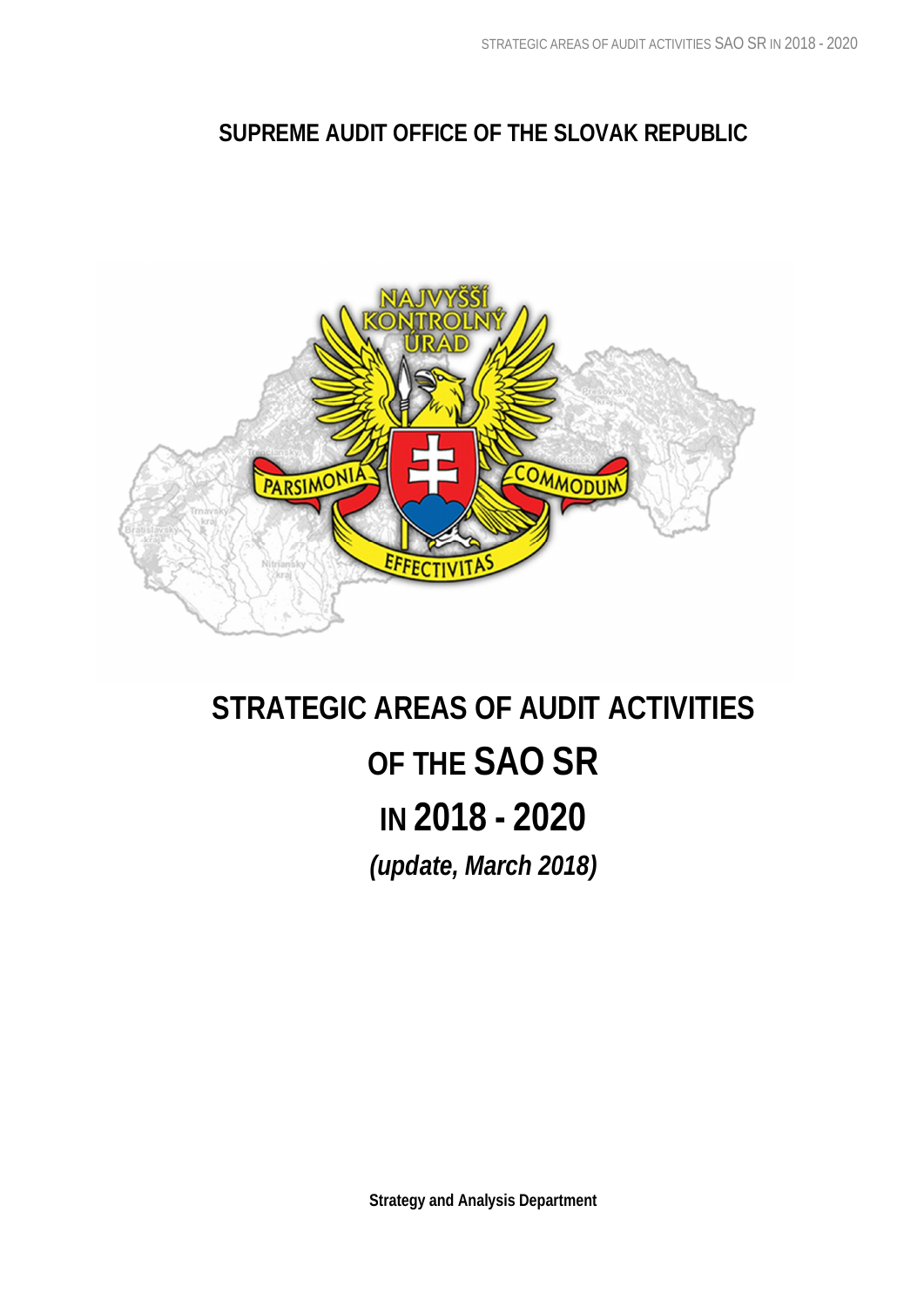STRATEGIC AREAS OF AUDIT ACTIVITIES SAO SR IN 2018 - 2020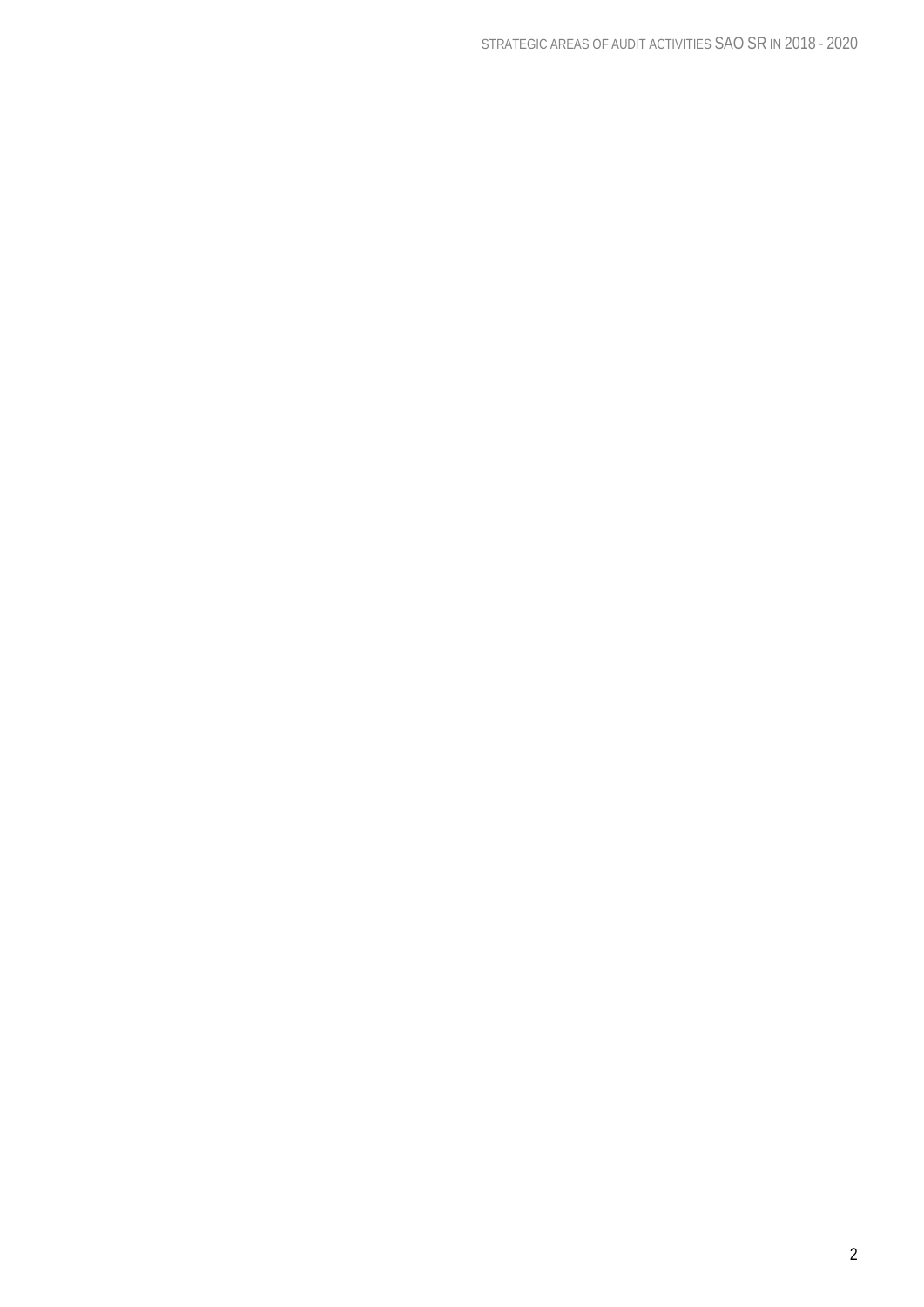# CONTENT

| 4.5 Sustainable consumption and production, energy efficiency and environmental sustainability32 |  |
|--------------------------------------------------------------------------------------------------|--|
|                                                                                                  |  |
|                                                                                                  |  |
|                                                                                                  |  |
|                                                                                                  |  |
|                                                                                                  |  |
|                                                                                                  |  |
|                                                                                                  |  |
|                                                                                                  |  |
|                                                                                                  |  |
|                                                                                                  |  |
|                                                                                                  |  |
|                                                                                                  |  |
|                                                                                                  |  |
|                                                                                                  |  |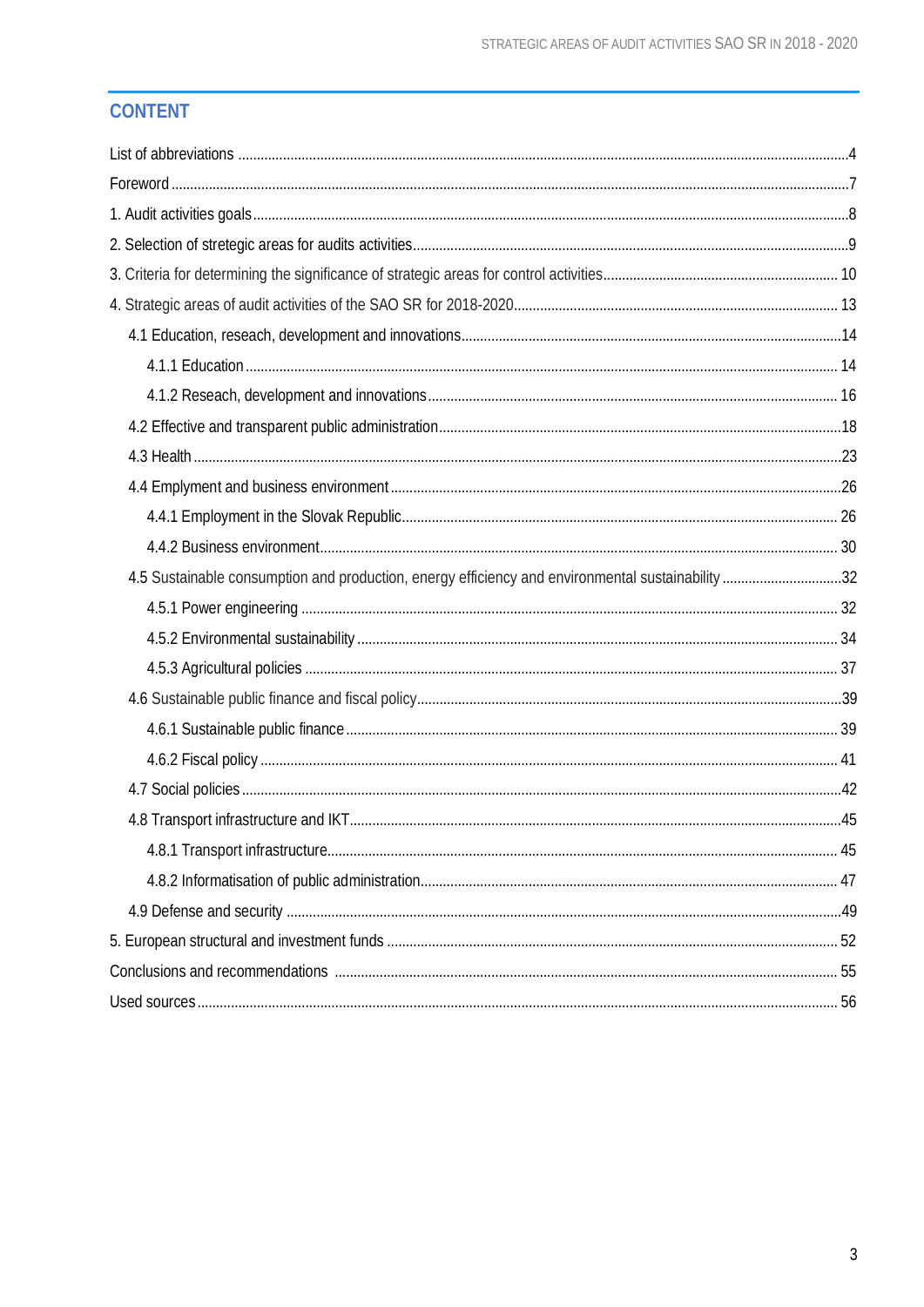## **LIST OF ABBREVIATIONS**

| <b>ABBREVIATION</b> | <b>MEANING</b>                                                                                                                  |
|---------------------|---------------------------------------------------------------------------------------------------------------------------------|
| <b>BIEP</b>         | Benchmarking Information Exchange Project                                                                                       |
| <b>CKO</b>          | Central Coordination Organ (Centrálny koordinačný organ)                                                                        |
| <b>COFOG</b>        | Classification of the public administration expenditure (Klasifikácia výdavkov verejnej správy)                                 |
| ČR                  | Czech Republic (Česká republika)                                                                                                |
| <b>DESI</b>         | Digital Economy and Society Index                                                                                               |
| <b>DPH</b>          | VAT (daň z pridanej hodnoty)                                                                                                    |
| <b>DRG</b>          | <b>Diagnoses Related Groups</b>                                                                                                 |
| <b>EBRD</b>         | European Bank for Reconstruction and Development                                                                                |
| EEA                 | <b>European Environment Agency</b>                                                                                              |
| EK, EC              | European Commission (Európska komisia)                                                                                          |
| <b>EPI</b>          | Environmental Performance Index                                                                                                 |
| <b>ESO</b>          | Effective, reliable and open public administration (Efektívna, spoľahlivá a otvorená verejná správa)                            |
| EÚ                  | European Union                                                                                                                  |
| <b>HDP</b>          | Gross domestic product GDP (hrubý domáci product)                                                                               |
| <b>IFP</b>          | Institute of Financial Policy (Inštitút finančnej politiky)                                                                     |
| <b>IKT</b>          | Information communication technologies (Informačno-komunikačné technológie)                                                     |
| <b>INCOSAI</b>      | <b>INTOSAI Congress</b>                                                                                                         |
| <b>INFOSTAT</b>     | Institute of informatics and statistics (Institut informatiky a statistiky)                                                     |
| <b>INTOSAI</b>      | International Organization of Supreme Audit Institutions                                                                        |
| IT                  | Information technologies                                                                                                        |
| <b>ISSAI</b>        | International Standards for Supreme Audit Institutions                                                                          |
| <b>KEA</b>          | Club of economy annalists (Klub ekonomických analytikov)                                                                        |
| <b>KVET</b>         | combined production of electricity and heat (kombinovaná výroba elektrickej energie a tepla)                                    |
| <b>KŽP</b>          | Environment quality (Kvalita životného prostredia)                                                                              |
| <b>LPI</b>          | Legatum Prosperity Index                                                                                                        |
| <b>MDV SR</b>       | Ministry of Transport and Development of the SR (Ministerstvo dopravy a výstavby SR)                                            |
| <b>MF SR</b>        | Ministry of Finance SR (Ministerstvo financií Slovenskej republiky)                                                             |
| <b>MH SR</b>        | Ministry of Economy SR (Ministerstvo hospodárstva Slovenskej republiky)                                                         |
| mil.                | Million (milión)                                                                                                                |
| <b>MMF</b>          | International Monetary Fund (Medzinárodný menový fond)                                                                          |
| <b>MO SR</b>        | Ministry of Defence SR (Ministerstvo obrany Slovenskej republiky)                                                               |
| <b>MPRV SR</b>      | Ministry of Agriculture and Rural Development SR<br>(Ministerstvo pôdohospodárstva a rozvoja vidieka Slovenskej republiky)      |
| <b>MPSVR SR</b>     | Ministry of Labour, Social Affairs and Family SR<br>(Ministerstvo práce, sociálnych vecí a rodiny Slovenskej republiky)         |
| MŠVVŠ SR            | Ministry of Education, Science, Research and Sports SR<br>(Ministerstvo školstva, vedy, výskumu a športu Slovenskej republiky)  |
| <b>MV SR</b>        | Ministry of Interior SR (Ministerstvo vnútra Slovenskej republiky)                                                              |
| <b>MZ SR</b>        | Ministry of Health SR (Ministerstvo zdravotníctva Slovenskej republiky)                                                         |
| <b>MZVaEZ SR</b>    | Ministry of Foreign Affairs and EU Affairs SR<br>(Ministerstvo zahraničných vecí a európskych záležitostí Slovenskej republiky) |
| <b>MŽP SR</b>       | Ministry of Environment SR (Ministerstvo životného prostredia Slovenskej republiky)                                             |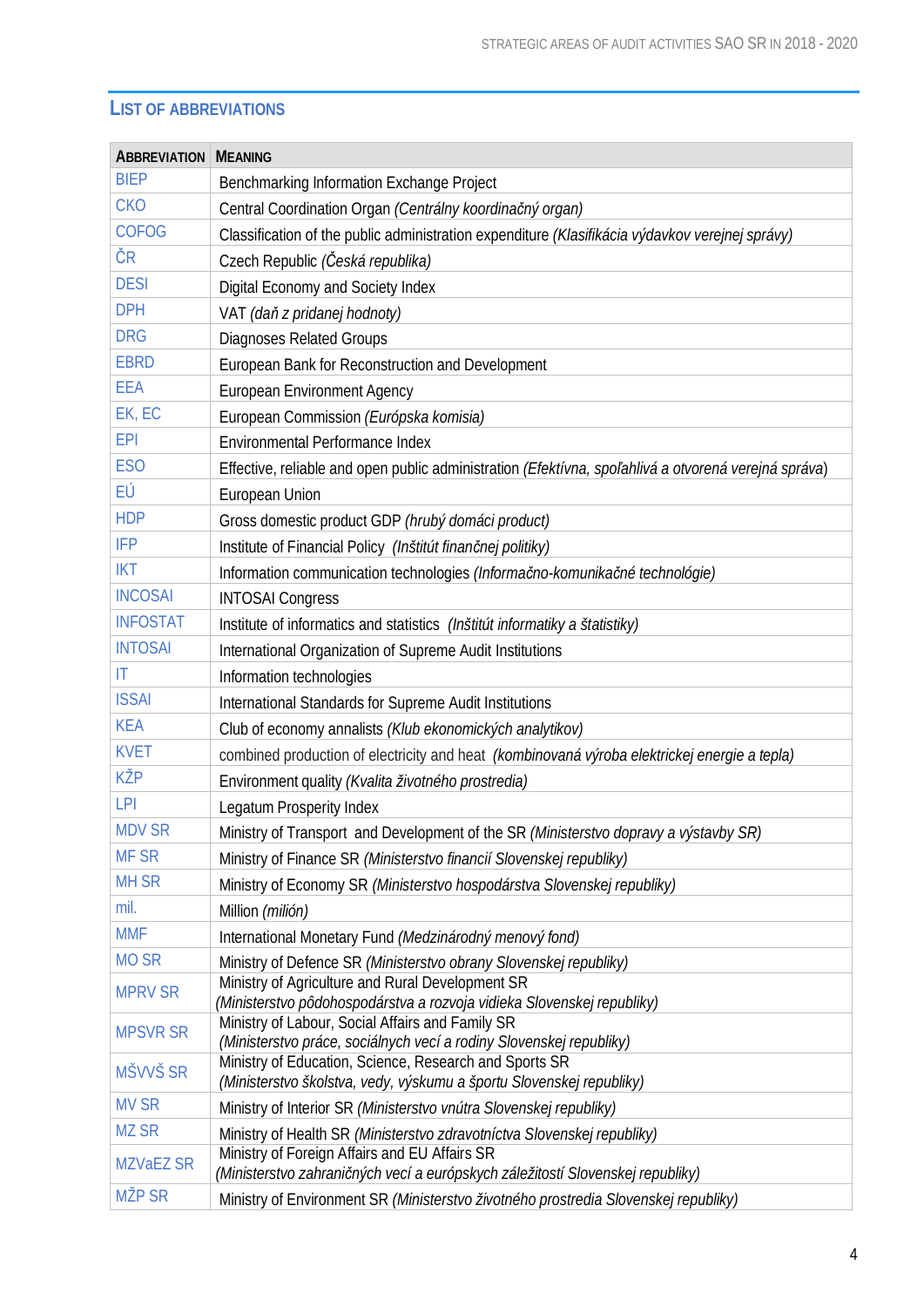| <b>NATO</b>      | North Atlantic Treaty Organization                                                                                                    |
|------------------|---------------------------------------------------------------------------------------------------------------------------------------|
| <b>NCZI</b>      | National Centre of Health Information (Národné centrum zdravotníckych informácií)                                                     |
| <b>NKI</b>       | Supreme audit institutions (najvyššie kontrolné inštitúcie)                                                                           |
| NKÚ SR           | Supreme Audit Office of the Slovak Republic (Najvyšší kontrolný úrad Slovenskej republiky)                                            |
| <b>NPR</b>       | National Programme of Reforms (Národný program reforiem)                                                                              |
| <b>NR SR</b>     | National Council of the Slovak Republic (Národná rada Slovenskej republiky)                                                           |
| <b>NSRR</b>      | National Strategic Reference Framework (Národný strategický referenčný rámec)                                                         |
| <b>OBSE</b>      | Organization for Security and Co-operation in Europe (OSCE)                                                                           |
| obyv.            | Inhabitants                                                                                                                           |
| <b>OECD</b>      | The Organisation for Economic Co-operation and Development                                                                            |
| <b>OP</b>        | Operational Programme (operačný program)                                                                                              |
| <b>OPIS</b>      | Operational Programme for Informatisation of the Society<br>(Operačný program informatizácia spoločnosti)                             |
| <b>OSN</b>       | United Nations (Organizácia spojených národov)                                                                                        |
| <b>OZE</b>       | renewable energy source (obnoviteľný zdroj energie)                                                                                   |
| p.b.             | Percentual point (percent) (percentuálny bod)                                                                                         |
| <b>PESCO</b>     | <b>Permanent Structured Cooperation</b>                                                                                               |
| <b>PISA</b>      | Programme for International Student Assessment                                                                                        |
| <b>PVV</b>       | Government Programme Statement (Programové vyhlásenie vlády)                                                                          |
| RIS <sub>3</sub> | Research and Innovation for Smart Specialization Strategy<br>(Stratégia výskumu a inovácií pre inteligentnú špecializáciu)            |
| <b>RRZ</b>       | Budget Accountability Board (Rada pre rozpočtovú zodpovednosť)                                                                        |
| <b>SARIO</b>     | Slovak Agency for Investment and Trade Development<br>(Slovenská agentúra pre rozvoj investícií a obchodu)                            |
| <b>SAV</b>       | Slovak Science Academy (Slovenská akadémia vied)                                                                                      |
| <b>SKSR</b>      | Builders' Chamber SR (Stavebná komora Slovenskej republiky)                                                                           |
| <b>SR</b>        | Slovak Republic (Slovenská republika)                                                                                                 |
| ŠR               | State Budget (štátny rozpočet)                                                                                                        |
| <b>SVLZ</b>      | common examination and investigative therapeutic components<br>(spoločné vyšetrovacie a liečebné zložky)                              |
| ŠZM              | Special medical supplies (špeciálny zdravotnícky materiál)                                                                            |
| tis.             | Thousand (tisíc)                                                                                                                      |
| ÚHP              | Value for money unit (Útvar hodnoty za peniaze)                                                                                       |
| <b>UNDP</b>      | United Nations Development Programme                                                                                                  |
| ÚPVII SR         | Office of the Deputy Prime Minister for Investment and Informatisation<br>(Úrad podpredsedu vlády SR pre investície a informatizáciu) |
| ÚPSVaR           | Headquarters for Labour, Social Affairs and Family (Ústredie práce, sociálnych vecí a rodiny)                                         |
| ÚV SR            | Office of the Government SR (Úrad vlády Slovenskej republiky)                                                                         |
| V <sub>4</sub>   | Vysegrad Four (Vyšehradská štvorka)                                                                                                   |
| V <sub>3</sub>   | Czech Republic, Hungary, Poland Česká republika, Maďarsko, Poľsko                                                                     |
| VÚC              | Higher territorial units (vyšší územný celok)                                                                                         |
| <b>VZPS</b>      | Selective Labour Force Survey (Výberové zisťovanie pracovných síl)                                                                    |
| <b>WB</b>        | <b>World Bank</b>                                                                                                                     |
| <b>WHO</b>       | World Health Organisation                                                                                                             |
| <b>WGI</b>       | Worldwide Governance Indicators                                                                                                       |
| <b>ZMOS</b>      | Association of Towns and Municipalities of Slovakia (Združenie miest a obcí Slovenska)                                                |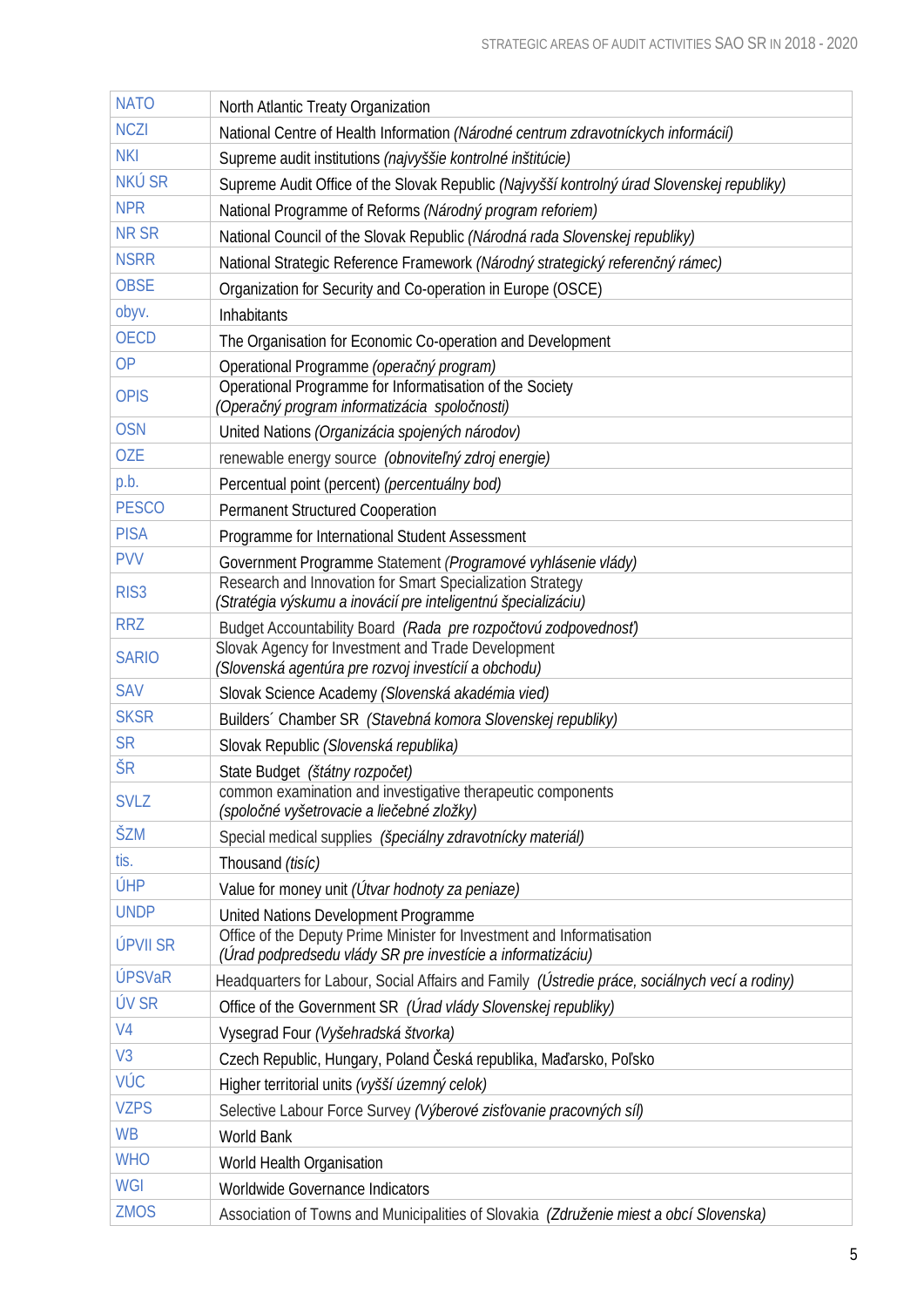STRATEGIC AREAS OF AUDIT ACTIVITIES SAO SR IN 2018 - 2020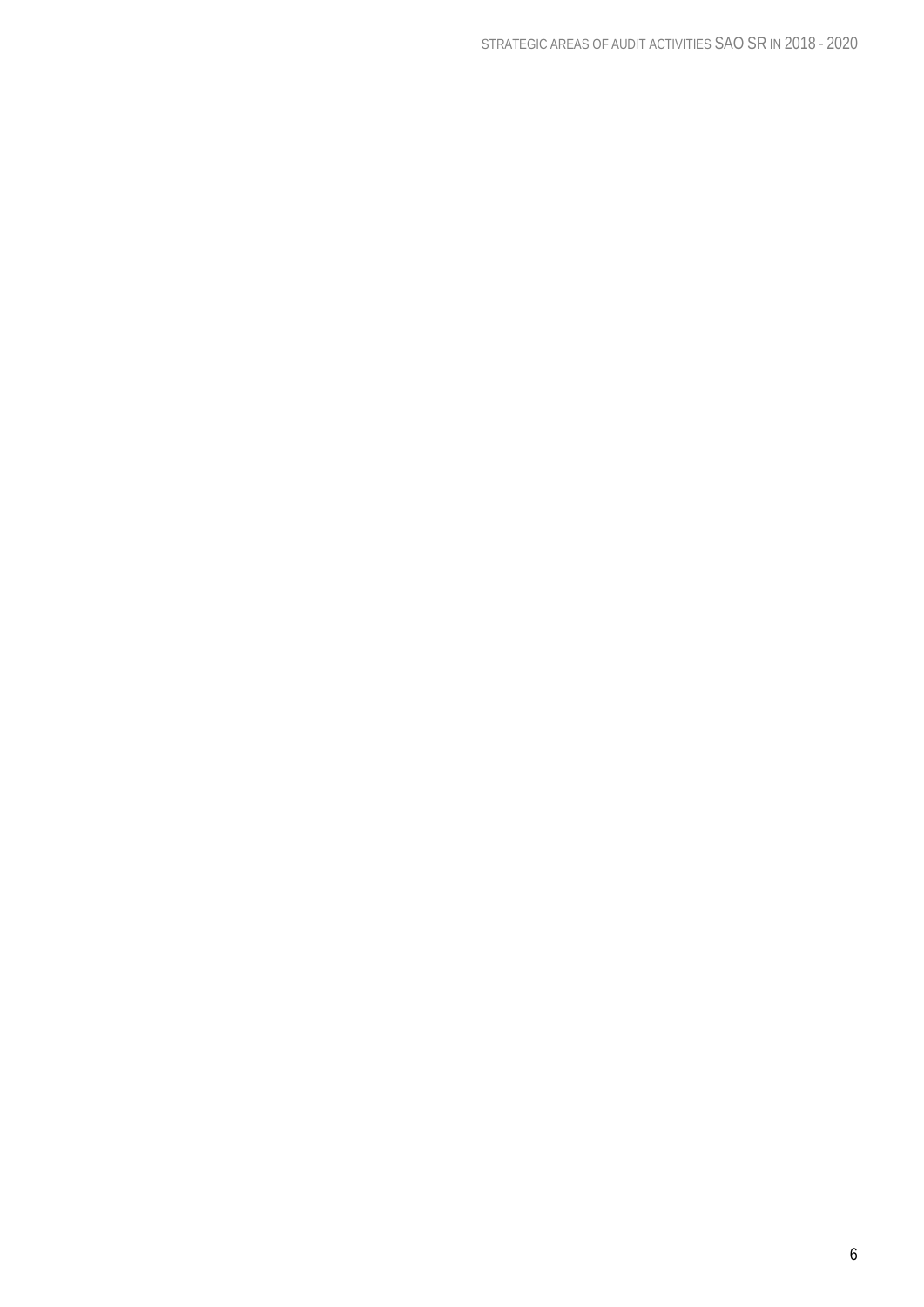# **FOREWORD**

The submitted material represents the focal strategic areas of the Supreme Audit Office of the Slovak Republic (SAO SR) auditing activities for 2018 - 2020. In accordance with the statutory status and competencies of the Office, the SAO SR will continue to provide objective and independent information on how economically, efficiently and effectively public administrations use public resources to achieve public policy goals and whether the resources used ensure sustainability in all its aspects.

In fulfilling these basic tasks and objectives, besides the application of internal rules and international control standards, the SAO SR will also take into account the ideas of the "Value for Money in Slovak Policy" initiative. To this initiative, SAO SR signed up in 2016 and expressed its intention to focus on the subsequent evaluation of the most important activities of the State in terms of results and benefits for the citizens.

**Following this objective, the selection of strategic areas of SAO Audit Activity for the next three years takes into account the objectives of national and international strategies with a key impact on the form and content of the public decisions taken in Slovakia, as well as the problems and weaknesses of Slovakia which have highlighted important national or international institutions.**

This process identified the following ten strategic areas: Education, Research, Development and Innovation, Effective and Transparent Public Administration, Health, Employment and Entrepreneurial Environment, Sustainable Consumption and Production, Energy Efficiency and Environmental Sustainability, Sustainable Public Finance and Fiscal Policy, Social Policies, Transport Infrastructure and Information and Communication Technologies (ICT), Defence and Security, and European Investment and Structural Funds (hereinafter Euro funds). Each strategic area also influences the overall sustainability of public finances.

The SAO SR will focus primarily on the selection of the themes in these areas when planning the performance of the audit activity on a yearly basis, thus fulfilling the tasks of the national authority for monitoring public policy objectives and problems of their implementation from a national perspective as well as from the point of view of meeting international commitments and recommendations.

Objective assessment on how public finances are efficiently, efficiently and efficiently used to achieve the objectives of individual policies requires that the audit activities of the SAO SR not only use classical audit procedures to assess the compliance of resource use with statutory conditions, but also financial and performance controls and checks. More emphasis on performance audits is now given by majority of the EU SAIs. The SAO SR has all the conditions and prerequisites for assessing the audit activity and, if possible, compare internationally the efficiency and effectiveness of the management of public resources.

In this context, it should be emphasized that all public spending is related to the overall sustainability of public finances and therefore it is necessary to assess whether they have been effectively spent.

In terms of structure, the document is divided into five main chapters. The first chapter describes in detail the objectives of the audit activity of the SAO SR. The second chapter describes the approach chosen for the selection of strategic areas for the focus of audit activity. The criteria for determining the significance of these areas are the third chapter. In the fourth chapter and its individual subchapters, there are selected strategic areas of audit activity describing the main problems and recommendations for audits. For its importance, Euro funds has devoted a separate chapter, as these are the key instrument for financing public policies in Slovakia. The final part of the material contains recommendations and conclusions for selection of specific topics and types of audits.

By designing and practical audits following the focus of the audit activity for the following years, SAO SR has the ambition to represent the respected national audit authority, which will significantly contribute to the improvement of citizens' quality of life and the quality of public affairs management.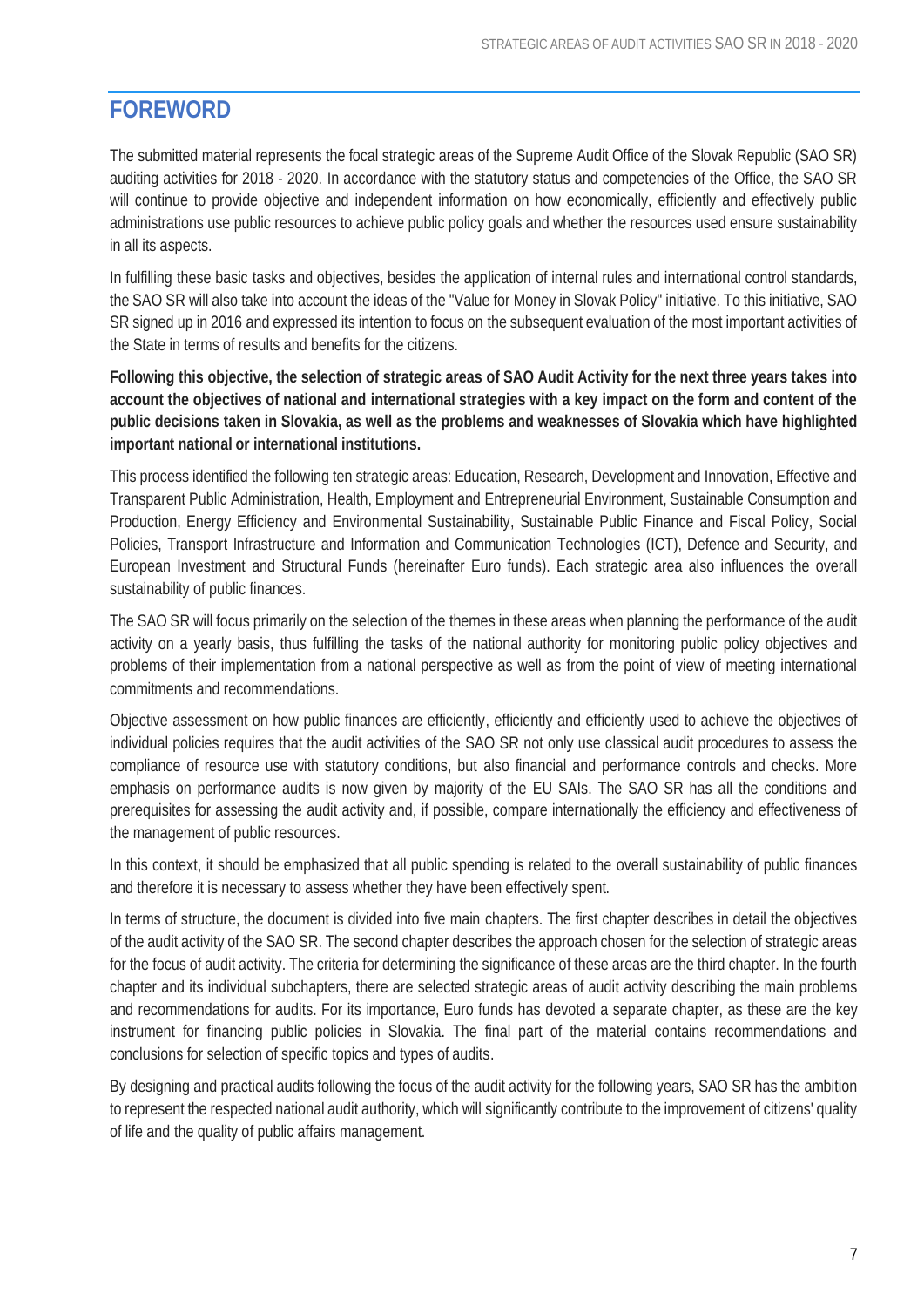# **1. THE AUDIT ACTIVITIS GOALS**

**The Supreme Audit Office of the Slovak Republic (SAO SR) is an independent State body with position defined by the Constitution of the Slovak Republic and Act 39/1993 Coll. on the Supreme Audit Office of the Slovak Republic. Its primary task is to audit the management of public budgets and property in the public administration entities of the Slovak Republic.**

The strategic starting point for the audit activity of the SAO SR for the years 2018 - 2020 is its mission, i.e. provide objective and independent information from audit activities to State authorities, professionals and citizens of the Slovak Republic (SR). The SAO SR intends to assist in the correct and efficient use of public funds and assets both in the field of economy as well as in State administration, self-Government and public institutions, as well as proposing recommendations to contribute to the improvement of the public resources and quality of society management.

**The SAO of the Slovak Republic has the ambition to fulfil the following objectives when carrying out control activities in strategic areas:**

- v **Be a respected national authority for evaluating public policies implemented;**
- v **Be a key subject of a State that provides a fair picture and objective assessment of public policy makers - public administration entities in terms of financial situation, compliance with the applicable frameworks in the implementation of financial operations and financial reporting procedures;**
- v **Provide follow-up analyses of the economy, efficiency and effectiveness of the practices of public bodies and public authorities in achieving their goals.**

The SAO of the Slovak Republic joined the initiative **"Best of the Worlds - Value for Money in Slovak Public Policy"** in 2016 [1]. This initiative is implemented by the Ministry of Finance of the Slovak Republic and pursues objectives that are in line with the objectives of the SAO SR.

The essence of the concept of "value for money" is to assess the most important State activities - operating expenditure, investments, policies and regulation - both preliminarily (in the preparation phase) and subsequently (after implementation). Preliminary analyses should be entrusted to the executives who have the power and responsibility to make public decisions. **Subsequent evaluation** of their effectiveness, efficiency and effectiveness should be a role for the management of an independent institution within the meaning of this project. In Slovakia, the evaluation of public decisions with **a time lag**, when their results are known, is the most appropriate in view of its legislative status, namely the SAO SR.

Following the objectives of the audit activity and interest to support the "Value for Money" initiative in Slovak policy, the SAO's medium-term intention is to focus on **ex-post evaluation of public decisions in terms of costs, results and benefits for the citizens of the country.**

**The audits and evaluation of public policies and sub-areas in strategic areas will be implemented through the application of international control standards from the planning process to audit activities and the preparation of audits, through the choice of good audit procedures by type of controls, the selection of objectives and evaluation methods to the implementation phase and the interpretation of the results for the audit recipients and beneficiaries.**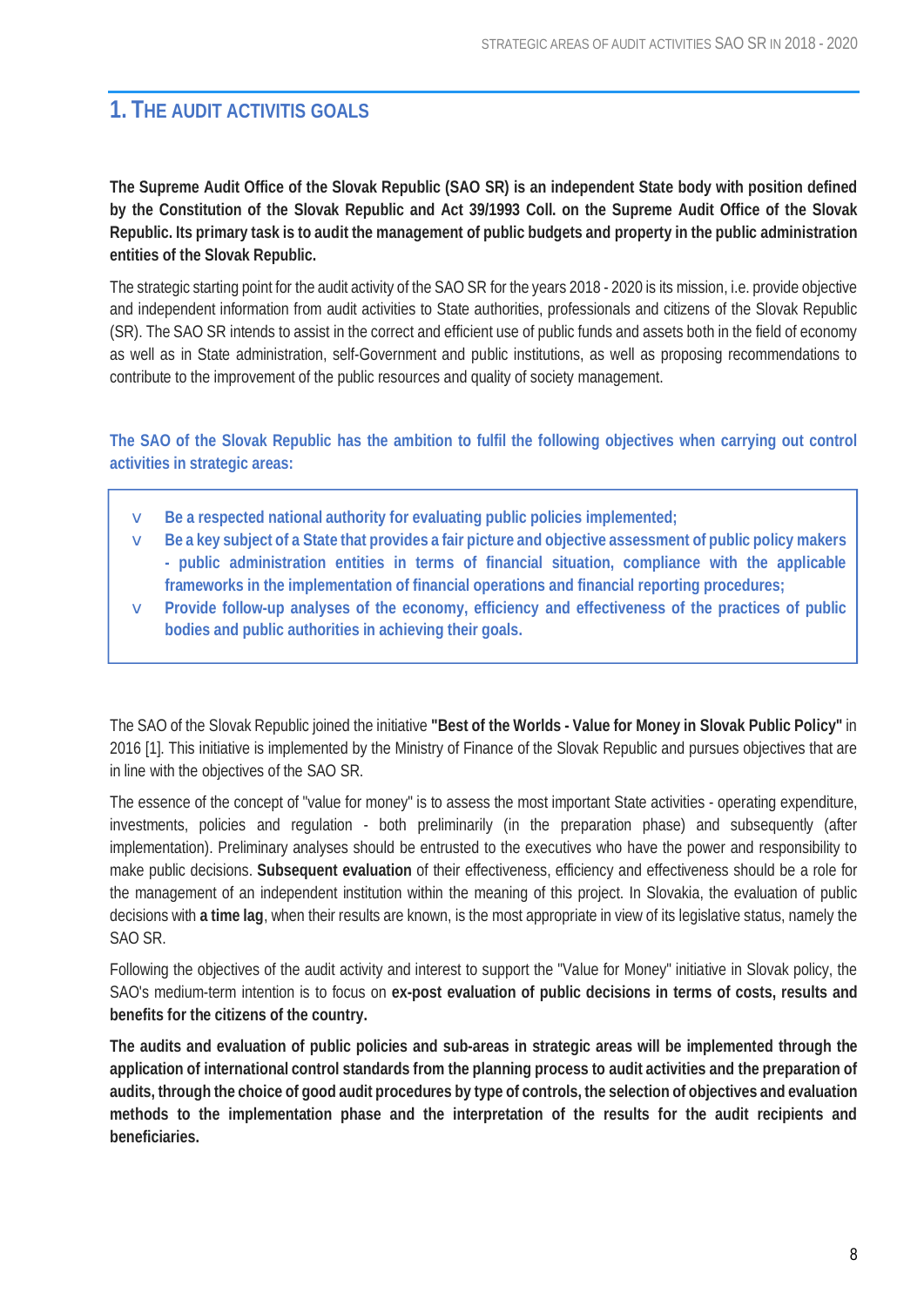# **2. SELECTION OF STRATEGIC AREAS FOR AUDIT ACTIVITIES**

**The selection of strategic areas for the audit activity of the SAO SR for 2018 - 2020 is based on the national strategic documents, mainly from the national reform programmes of the Slovak Republic. On the basis of the national strategic documents of the Slovak Republic, a set of strategic areas, which represent areas of national priorities, emerged.**

**The national strategy papers also take into account national problems and risks identified on the recommendations by international institutions (EU Council, European Commission, and OECD). On the basis of these, the Government of the SR defines its objectives in the strategic top-level and sectorial programmes.** The Government also adopts decisions to address these issues, **defining financial allocations and determining the responsibility** of public administrations to implement the decisions.

Selection of strategic areas of audit activity, or content priorities are also based on identifying those areas of public life where the greatest problems and risks are in terms of the results achieved.

**In order to be able to fulfil the potential of the national audit authority in the coming years, the SAO SR must provide a fair, objective and independent view and provide expert advice. Content will be based on the following aspects:**

- v **Design the focus** of audit activity onto areas that are not only relevant for the current but also for the future social development of their content and thus significantly influence **the quality of life in the country**;
- v **Design the focus** of audit activities onto areas, policies and entities in which uneconomic, inefficient and ineffective use of the financial allocation has an impact on the achievement of the objectives and **can have a significant impact on the development and sustainability of public finances**;
- v Focus audit activities on those areas in which Slovakia **lags behind in international comparisons and in meeting the set objectives**, which has a significant impact on **the future but also the current competitiveness of the country, and their insufficient performance can have an impact on economic growth and employment.**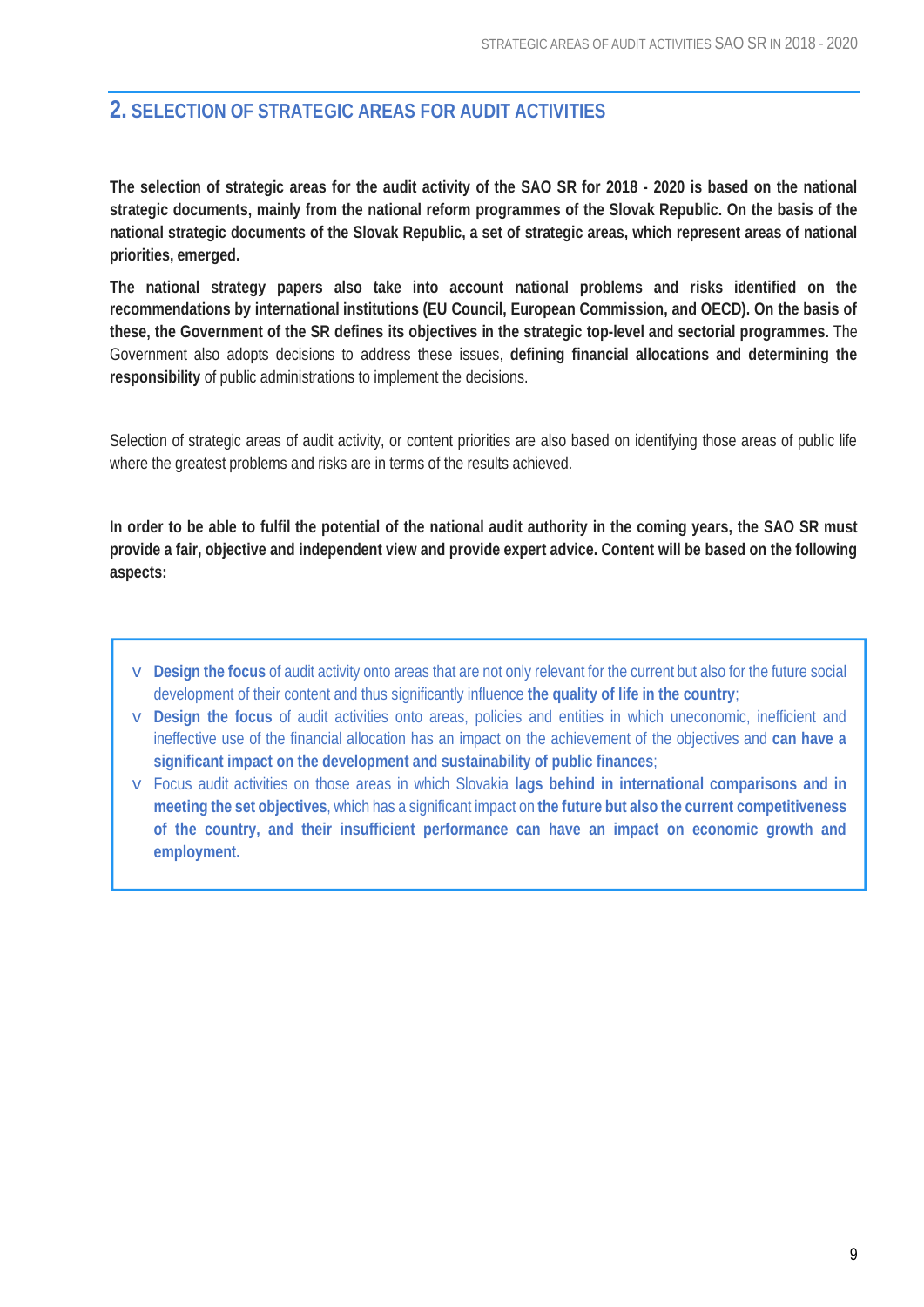# **3. CRITERIA FOR DEFINITION OF THE SIGNIFICANCE OF STRATEGIC AREAS FOR AUDIT ACTIVITY**

**The designation of strategic areas for audit activity for 2018-2020 took place in accordance with international guidelines and standards for strategic planning by national audit institutions.**

The INTOSAI Handbook on the Implementation of ISSAI Performance Audit Standards [2] mentions as the first aspect of selecting an area to check its **materiality**. It determines whether the area is strategically important for the Government, the public, audited entity (national priorities) and when it can be considered critical. Therefore, their significance was also determined for each strategic area based on national strategy papers.

The importance of focus areas of audit activity over the medium term is based on the evaluation of strategic documents. Audit activity as a dynamic element in the management system will also be affected by the current social problems that are part of the international and domestic development of the Slovak Republic, to which the SAI will respond.

In determining the significance of strategic areas, the SAO SR primarily focused on strategic documents important for the current direction of SR (picture 1)



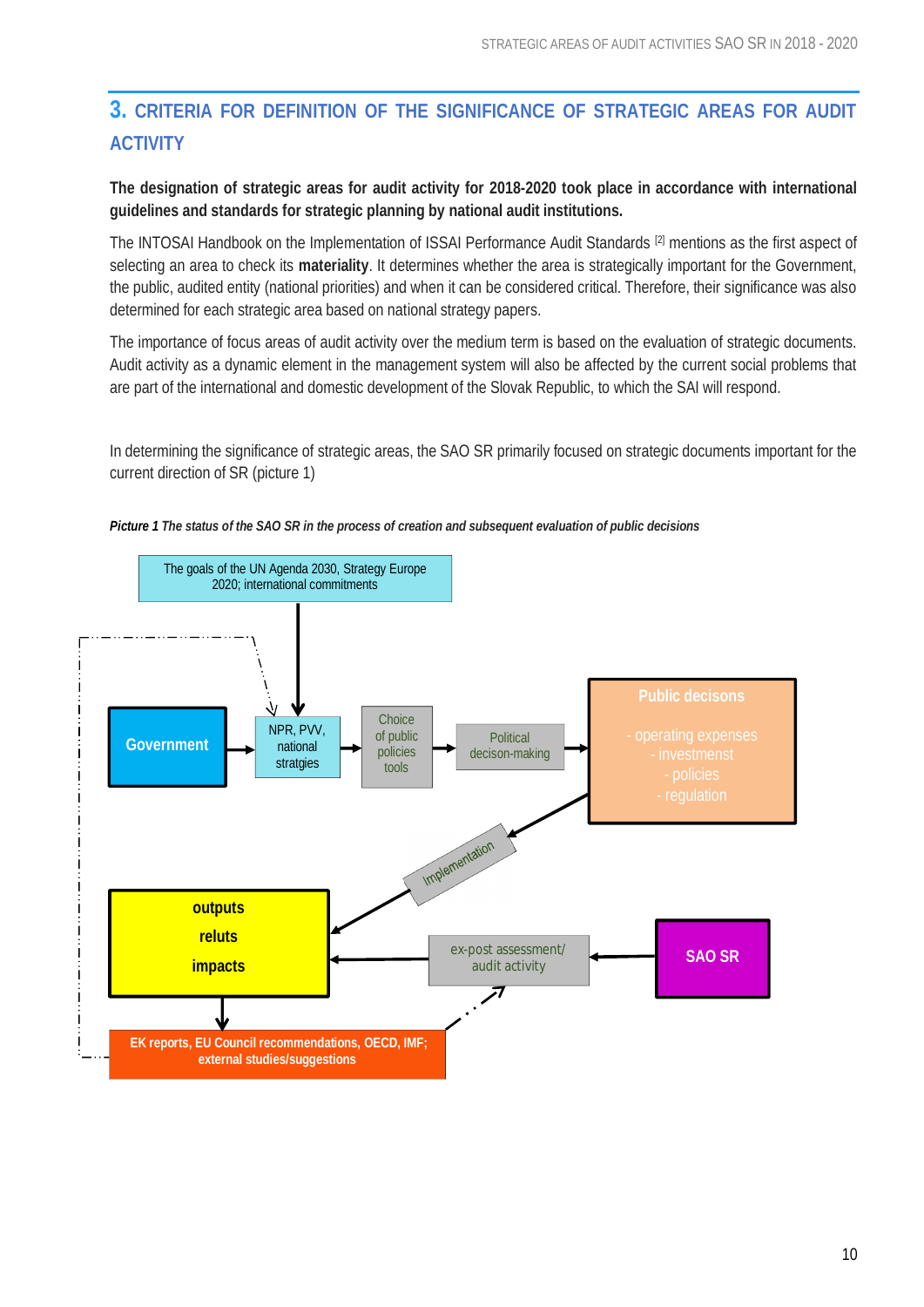**The determination of the strategic areas significance for the audit activity of the SAO SR for 2018 - 2020 is based on the search for national priorities in the European and global strategies important for the Slovak Republic and which, in order to improve the life of Slovak citizens, the SR has committed to fulfil.**

The methodological procedure for determining the strategic areas significance for the focus of audit activity is based on **criteria** that show the importance of individual areas:

- **1. global, European and national goals;**
- **2. national challenges based on recommendations by the national and international institutions,**
- **3. risks according to standards.**

*The procedure used to determine the strategic areas significance is shown in Picture 2. More detailed justification for selecting each of the criteria used is given below.*

*Picture 2 Criteria to determine the strategic areas significance*



#### **1. Global, European and national goals**

The first criterion represents the objectives that the SR has committed to fulfil, respectively to which it reports. The significance of the area is shaped by the penetration of the priorities listed in the following strategic documents for the Slovak Republic:

- **UN Agenda 2030 for sustainable development** [3] ,
- Strategy Europe 2020<sup>[4]</sup>,
- **Government Programme Statement** 2016 [5] (PVV),
- **National Programme of Reforms** 2016 [6] and 2017 [7] (NPR).

**UN agenda 2030** sets out 17 global objectives to which INTOSAI has subscribed at the INCOSAI International Congress within the topic *"How can INTOSAI contribute to UN agenda 2030, including good governance and strengthening the fight against corruption?"*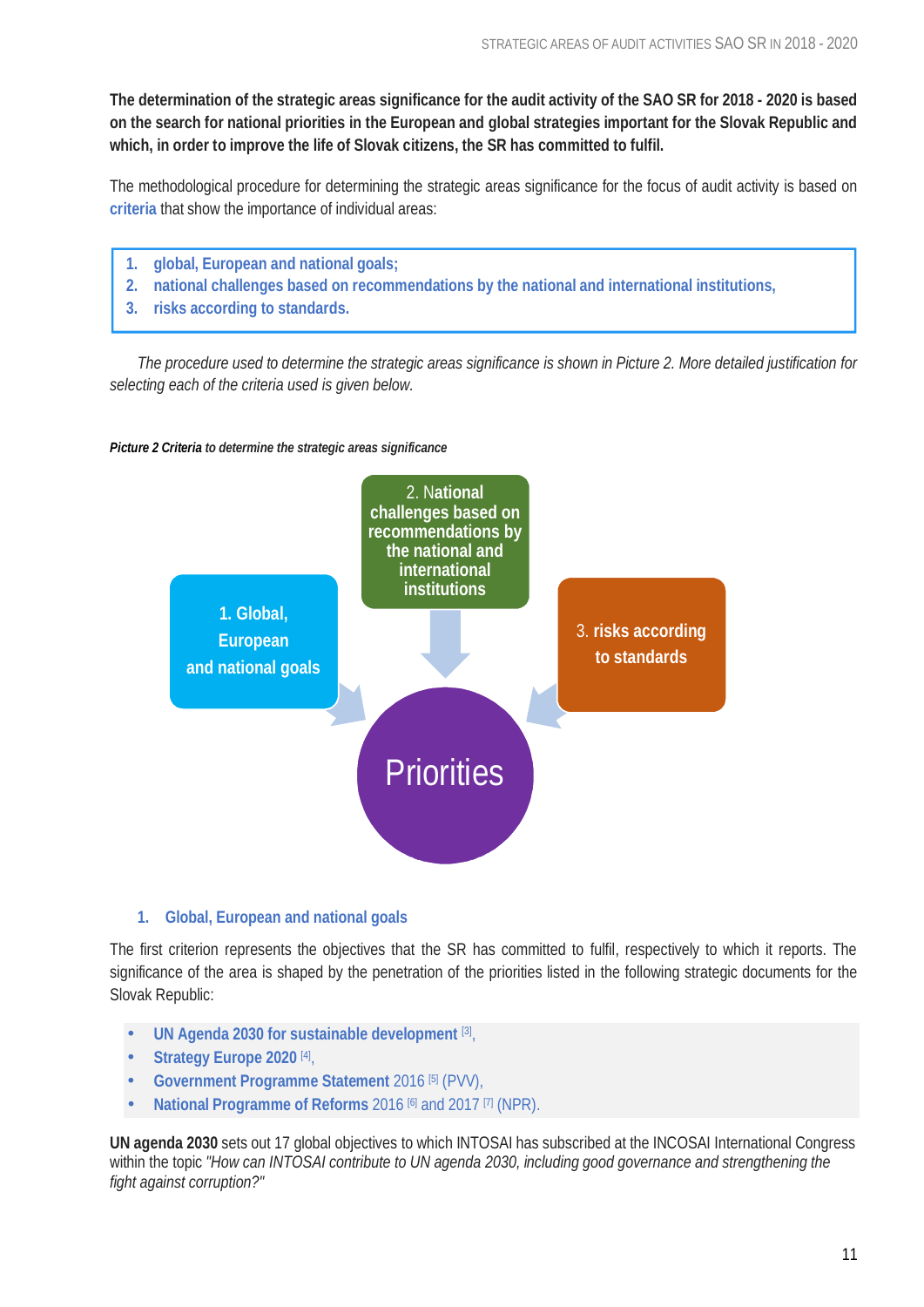**Representatives of INTOSAI have invited** the SAIs to contribute to successful implementation and monitoring of the achievement of the Agenda objectives [8].They recommended focusing on executing the performance audits that examine the economy, effectiveness and efficiency of **key Government programmes that contribute to the fulfilment of the specific goals of the UN agenda**. The fulfilment of the objectives of this agenda in the Slovak Republic was monitored by the Statistical Office of the Slovak Republic in its publication published at the end of last year [9]. The publication is the first comprehensive statistical view on the fulfilment of the sustainable development goals in the Slovak Republic.

The **Europe 2020** document, endorsed by the European Council in June 2010, contains **5 headline targets on employment, research and development, climate change and energy sustainability, education, the fight against poverty and social exclusion**. All EU Member States have adopted their own national targets in each of these themes. Specific public decisions at national level support the implementation of this strategy.

**The national strategy papers** (PVV and NRP) identify the objectives and measures to which the SR has committed itself. SAO SR primarily took into account the tasks listed in the **National Reform Programme Action Plans** and **the main objectives of the Government's Programme Statement**.

*The significance of the area is determined by the occurrence of closely related priorities in the individual strategy papers and is quantified by the weighing method. The priority weight is determined by its number of occurrences in individual documents. The highest weight is assigned to national documents (weight 4 for NPR and weight 3 for PVV), lower weight documents received at European level (weight 2) and lowest weight for global documents (weight 1).*

#### **2. National challenges based on recommendations by the national and international institutions**

This criterion takes into account **national challenges based on recommendations from international and domestic institutions that highlight specific risk areas for the Slovak Republic** in the following documents:

- EU Council recommendations for SR to NPR 2016<sup>[10]</sup> a k NPR 2017<sup>[11]</sup>,
- à, **The country report** from **EC** 2016 [12], 2017 [13] and 2018 [50] ,
- OECD publication "Going for growth" 2017<sup>[14]</sup>,
- **Country report Slovakia** by **NKÚ SR** 2016 [15] .

*The list of national challenges in each document is given in Appendix 1. If the area was identified as problematic in one of these materials, its significance increased based on the frequency of its occurrence (weighing 2).*

## **3. Risks accorging to standards**

This criterion takes into account the **risk areas according to internal standards by SAIs** or **ISSAI (100, 200, 300, and 400).**

The importance of policy areas for audit activity is increasing where the area was traditionally identified by **ISSAI 3200**, which is more closely related to performance audit [16]. This standard States that the areas traditionally prone to risk include, for example, information systems, health, public procurement and environmental issues.

*Areas that are considered to be traditionally at risk according to standard are assigned a risk factor of 1.2. This means that the significance of the risk area has increased by 20%.*

*The source information for the above mentioned methodological approach is elaborated in the table in Appendix 2.*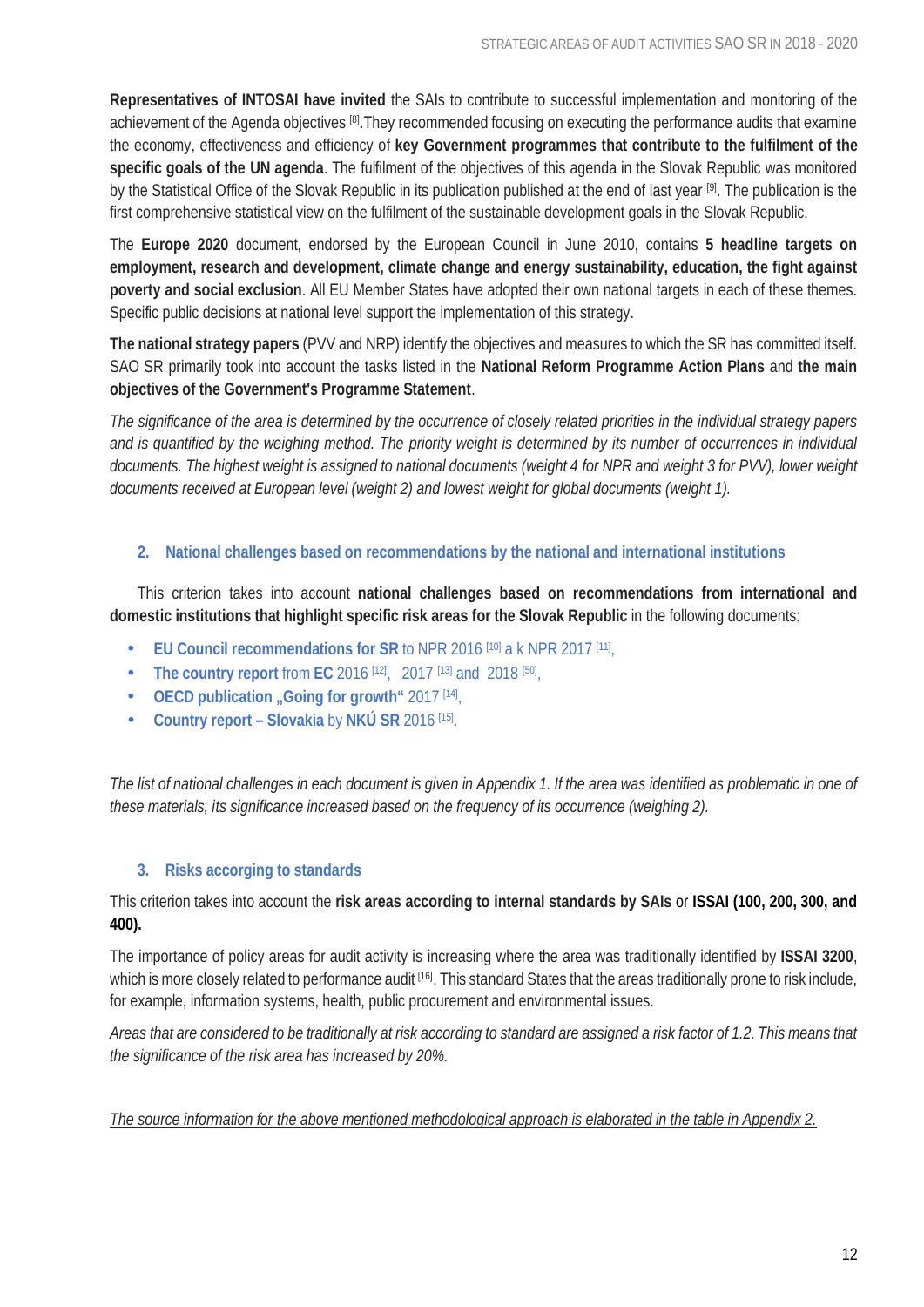## **4. STRATEGIC AREAS OF AUDIT ACTIVITIES OF THE SAO SR FOR 2018 - 2020**

Based on the national strategic documents, 9 strategic areas (Table 1) were designated for the focus of the SAO audit activities in 2018 - 2020. Each of the areas also has assigned materiality for the controlling activity of the SAO SR as the national audit authority in Annex 2, which resulted in 3 criteria used. The area with the highest weight is the most significant in this respect. The importance of the latter area *Defence and security* has been extremely low compared to other areas, but this area is specific to the disclosure of objectives in publicly available documents, which were based on the benchmarking of materiality.

The strategic areas of focus by SAO audit activity include the **European Structural and Investment Funds**. European funds as a financial instrument represent the most important financial resource for the implementation of the country's policies and their annual average is around 3% of GDP [17] over the period 2012-2017. The European funds, given their specific status (they are not directly public policy but the source of its funding) are therefore treated as a separate chapter 5 of this material.

| Strategic area                                                                             |
|--------------------------------------------------------------------------------------------|
| Education, research, development and innovations                                           |
| Effective and transparent public administration                                            |
| <b>Health</b>                                                                              |
| Employment and business environment                                                        |
| Sustainable consumption and production, energy efficiency and environmental sustainability |
| Sustainable public finance and fiscal policy                                               |
| Social policies                                                                            |
| Transport infrastructure and IKT                                                           |
| Defence and security                                                                       |

*Table 1 Strategic areas of audit activities of SAO SR for 2018 – 2020*

*Source: SAO SR*

*.*

*In the following subchapters of Chapter 4 individual strategic areas of public policies, respectively their sub-policies (included in strategic areas) are presented. Within each strategic area, its selection is justified by reference to important strategic materials; at the beginning of each section of Chapter 4 is a table with selected objectives from the country strategy papers. Also, some issues of particular strategic areas and suggested recommendations for audits are described in more detail. Within each area, the most important national indicators were also identified. Their summary overview is elaborated in a table in Appendix 3.*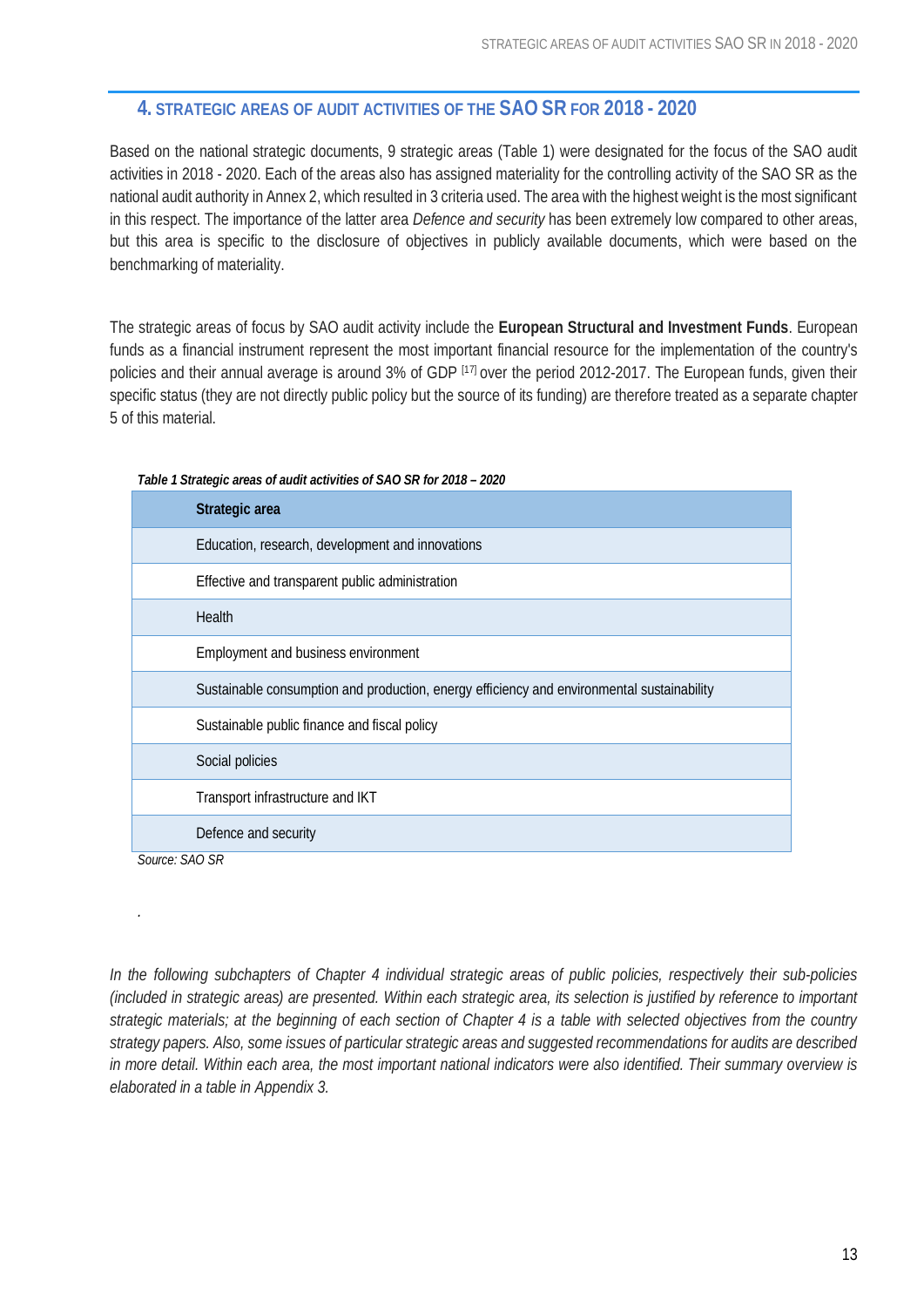## **4.1 Education, research, development and innovations**

The area of "Education, Research, Development and Innovation" became the most important one from the process of determining the significance of the strategic areas for the SAO SR audit activity for 2018-2020. By highlighting the main objectives and identified shortcomings, the high relevance of this area is documented in the following two subchapters.

#### **4.1.1 Education**

The education is an area that is included in all considered strategic documents (Table 2).

*Table 2 Selected goals from strategic documents for*

| Area                                  | <b>Education</b>                                                                                                                                                                                                                                                                                                                                                                                                               |  |  |  |  |
|---------------------------------------|--------------------------------------------------------------------------------------------------------------------------------------------------------------------------------------------------------------------------------------------------------------------------------------------------------------------------------------------------------------------------------------------------------------------------------|--|--|--|--|
|                                       | Goal 4: By 2030 ensure equal access to quality technical, vocational, and higher education<br>including academic                                                                                                                                                                                                                                                                                                               |  |  |  |  |
| $UN - 17$ SDGs                        | By 2030 ensure that all learners acquire the knowledge and skills needed to promote sustainable development, and<br>that, among others, through the education for sustainable development and sustainable life style, human rights, gender<br>equality, promoting the culture of non-violence and peace, global citizenship and appreciation of cultural diversity and<br>contribution to permanently sustainable development. |  |  |  |  |
| <b>Strategy Europe</b><br>2020        | Better the results and augment international attractiveness of higher educational institutions in Europe and overall<br>quality in all levels of education and training in EU.                                                                                                                                                                                                                                                 |  |  |  |  |
| Government                            | Significant increase in public investment in education, coupled with major internal changes in education system.                                                                                                                                                                                                                                                                                                               |  |  |  |  |
| Programme<br>Statement                | Quality education and upbringing reacting to present and expected needs of the individual and society, and<br>especially the needs of national economy.                                                                                                                                                                                                                                                                        |  |  |  |  |
| 2016 - 2020                           | Securing the position and evaluation of teachers that would reflect the extraordinary significance of their work.                                                                                                                                                                                                                                                                                                              |  |  |  |  |
|                                       | Effective and functioning education system.                                                                                                                                                                                                                                                                                                                                                                                    |  |  |  |  |
| National Programme<br>of Reforms 2016 | Changes in the accreditation commission.                                                                                                                                                                                                                                                                                                                                                                                       |  |  |  |  |
|                                       | Change in regional education financing and its rationalization.                                                                                                                                                                                                                                                                                                                                                                |  |  |  |  |
| National Programme                    | Higher quality and better support for teachers.                                                                                                                                                                                                                                                                                                                                                                                |  |  |  |  |
| of Reforms 2017                       | Reform of accreditation commission and accreditation process (quality in higher education).                                                                                                                                                                                                                                                                                                                                    |  |  |  |  |
|                                       | Integration of marginalised Roma communities (education).                                                                                                                                                                                                                                                                                                                                                                      |  |  |  |  |

Education was identified by the Slovak Government as a priority in three successive NRPs (2015, 2016 and 2017). Its importance was particularly highlighted in the PVV of 2016, where **the development of education** ranked among the top priorities of the Slovak Government in the 2016-2020 election period. Thanks to this, there was a strong social pressure to solve problems in education and the fact education became one of major political issues before the 2016 elections.

Several international comparisons point to the fact that Slovakia has many shortcomings in education and is significantly lagging behind other countries. The OECD annually publishes *Education at Glance* in which it assesses learning outputs and outcomes related to education. The 2017 report shows that Slovakia is lagging considerably behind advanced countries in **the amount of spending on education** (public and private expenditure for primary to tertiary education). According to 2014, OECD countries spent an average of 5.2% of GDP on educational institutions, while in Slovakia it was only 3.9% of GDP [18].

The above-mentioned problem was reflected by the SR Government in the PVV of 2016, where it committed itself to ensure a significant increase in public investment in education, which should also be linked to major systemic changes. By 2020, the Government of the Slovak Republic wants to achieve an increase in public funds amounting to 2 billion. € and education spending reaching a level comparable to that of the EU countries [5]. This commitment was partly met by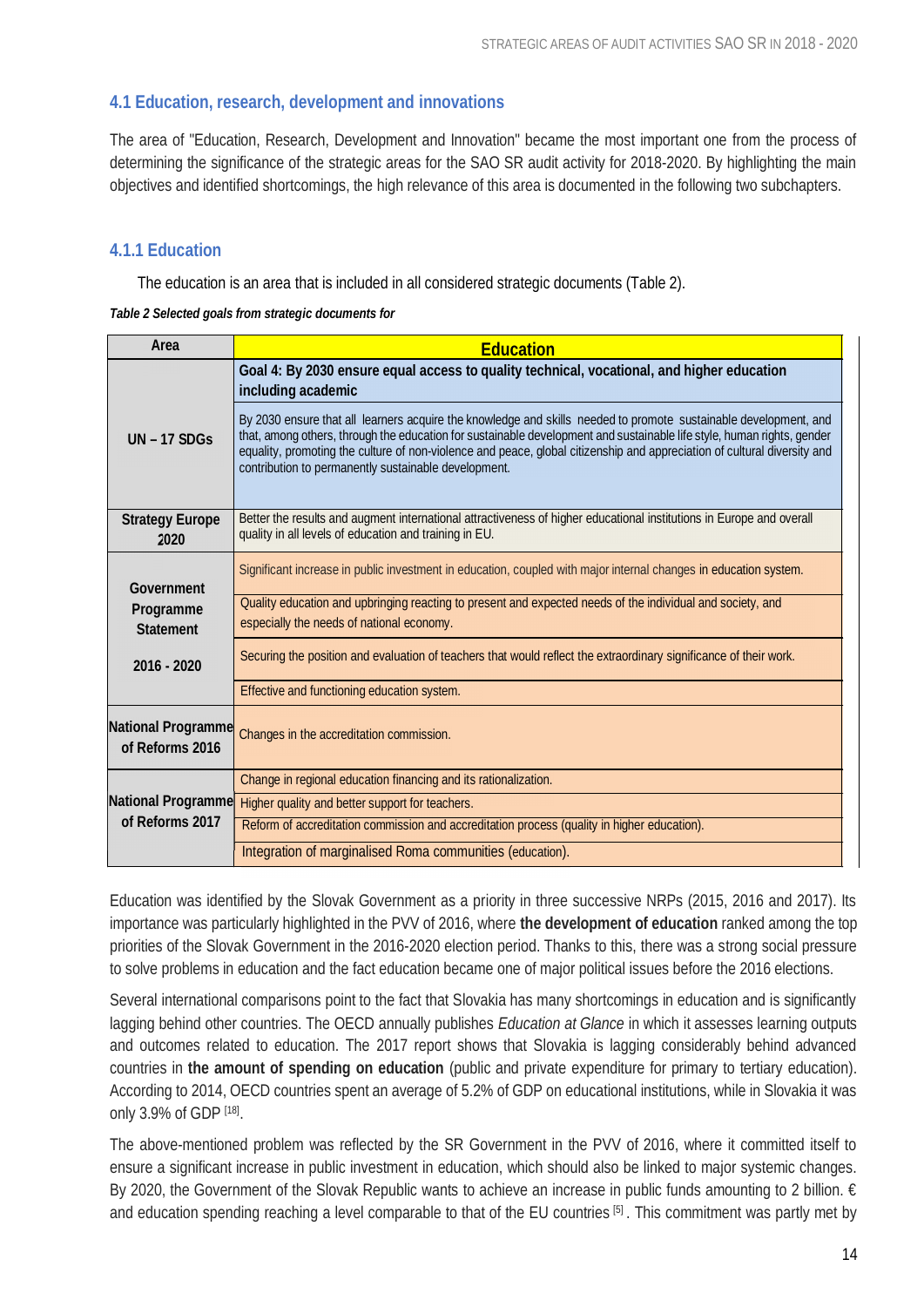an increase in the teachers´ salaries in regional and higher education by 6% from September 2016 and by another 6% from September 2017.

Inadequate funding for education is most evident in the low wage rates of education staff. Although the wages of Slovak teachers have increased in recent years, **teachers' salaries have been among the lowest in the OECD** [6] in the long run, and have a significant contribution to the low attractiveness of the teaching profession. This is also why young talented people do not want to work in education, which results in unfavorable trend of aging teachers, which was also highlighted by the Country Report - Slovakia by the SAO SR [15].

In the case of **the training the future teachers**, the EC sees the problem of **inadequate training** and lack of practical teaching, which, together with the above-mentioned **low attractiveness of the teaching profession**, prevents improvement in the study results [12].

Information on the knowledge and skills of 15 year old school pupils in OECD countries in the areas of reading, mathematics and natural literacy is provided by the PISA International Student Assessment Programme, which is conducted on a regular basis in three-year cycles. The PISA results from 2015 showed that **Slovak pupils worsened between 2009 and 2015 in all three areas tested and achieved results below the OECD average** (Picture 3). In 2015, the average score was 463 points, with an average of 492 points in the OECD countries.



*Picture 3 Results of PISA tests 2003 - 2015*

#### *Source: OECD*

Another identified problem is the **very significant inequality in education**. In 2012, Slovakia was among the countries with the highest impact of the unfavorable socio-economic background of pupils on their results. In 2015, there was a narrowing of the gap between socio-economic group results, but not for the improvement of disadvantaged pupils. The results of other pupils have worsened and came close to the disadvantaged [19].

Several educational issues were raised by the EC in the Country Reports for 2015 and 2016 [12]. the difficult transition of graduates of vocational schools and universities into employment; high share of university graduates in jobs that do not require higher education; **early school leaving**; **low share of tertiary education graduates**; the high proportion of Roma pupils in special schools or **the limited demand by participants** for the newly introduced **dual training system**.

According to EC, the identified problems attributed, for instance, in 2017 [13] to **absenting track record of graduate employment** and performance agreements with higher education institutions, poorly developed innovation schemes to make occupations with a shortage of qualified workforce more attractive, and other **shortcomings in the dual education**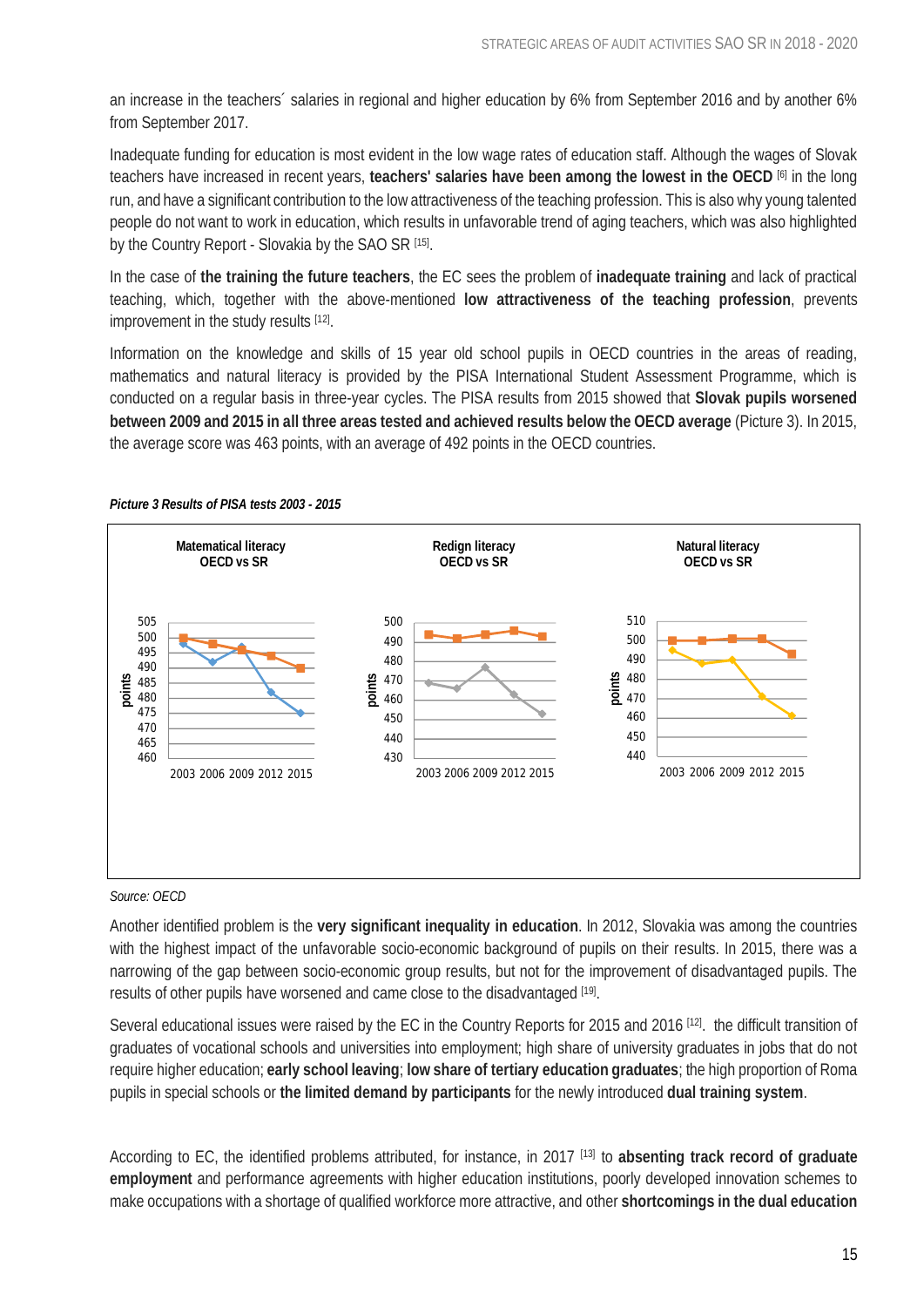**system**. This includes, in particular, the low interest of young people and certain schools in participating in this system and the poor awareness of its benefits.

The aim of linking education and labour market needs in vocational education was set by the Government in the NRP of 2016 [6], taking into account the EC's criticism, and has committed itself to support activities aimed at the promotion of dual education and the study of technical specialistions. It also provided a solution to the problem of low capacities in nursery schools, the high administrative burden on teachers and the lack of textbooks.

In the case of higher education, the main objectives of the Government are to increase transparency and public scrutiny of the accreditation process and to prepare changes to the university funding system to allow for greater consideration of differences in their quality. **Insufficient mechanisms for quality assurance and accreditation** in Slovakia also drew attention to the EC in the Country Report for 2018 [50]. The **weak internationalization of higher education** and ongoing low number of foreign students at Slovak universities were also mentioned as a problem.

An indirect indicator of their inadequate quality is the fact that Slovakia has, compared with other V4 countries, the lowest number of universities in the international rankings of universities. This results in the departure of the best students abroad. According to OECD data, almost every seventh Slovak college student (14.2%) studies abroad, with only Luxembourg (68%) having a higher share among OECD countries [18].

The strategic objectives of the SRT in education and education in the 10-year perspective are in the **National Program for Development of Education and Training** [20] .This document, "*Learning Slovakia*", was prepared by a group of experts and is the largest reform of education to date. The authoring team has also incorporated many of the approximately 4,000 comments and suggestions from the professional and lay public in a nearly 260-page document, and should be followed by the creation of action plans with a timetable, prioritization and budget of concrete measures after its publication in early October 2017.

**Progress in implementing this reform** of regional and higher education has been **limited** according to EC [50]. Given the current pace of preparation of the reform, several reservations about its proposal, and political support also according to SAO SR, there is a risk of persistence and failure to solve the problems described above in education, which raises the need for focusing the Office's audit work on this area.

**Recommended topics:**

- Funding selected primary and secondary schools with regard to economic efficiency, quality and availability of education.
- Dual vocational education and training system.
- Up-to-date teacher training with a focus on verifying the attractiveness of the teaching profession and the application of graduate teachers.
- The cost and performance of information systems in the education sector.
- Selected education projects funded by EU funds.

#### **4.1.2 Reseach, development and innovations**

The area of research, development and innovation is highlighted as a priority in international and domestic documents, strategic for development of the SR (Table 3). One of the objectives of UN agenda 2030 is to strengthen scientific research, including the support for innovation. The R & D theme is also the content of the PVV for 2016 - 2020, where it is stressed that *"the Government is committed to create a favorable environment for the development of enterprise research, development and innovation, and setting up effective tools to stimulate the industry to support research."* Following this, the R & D funding reform is mentioned in the National Reform Programs 2015 and 2016. In particular, the Action Plan for the Implementation of the Strategy for Research and Innovation for the Intelligent Specialization of the Slovak Republic (RIS3) for 2015-2016 and the transformation of the SAV is particularly important.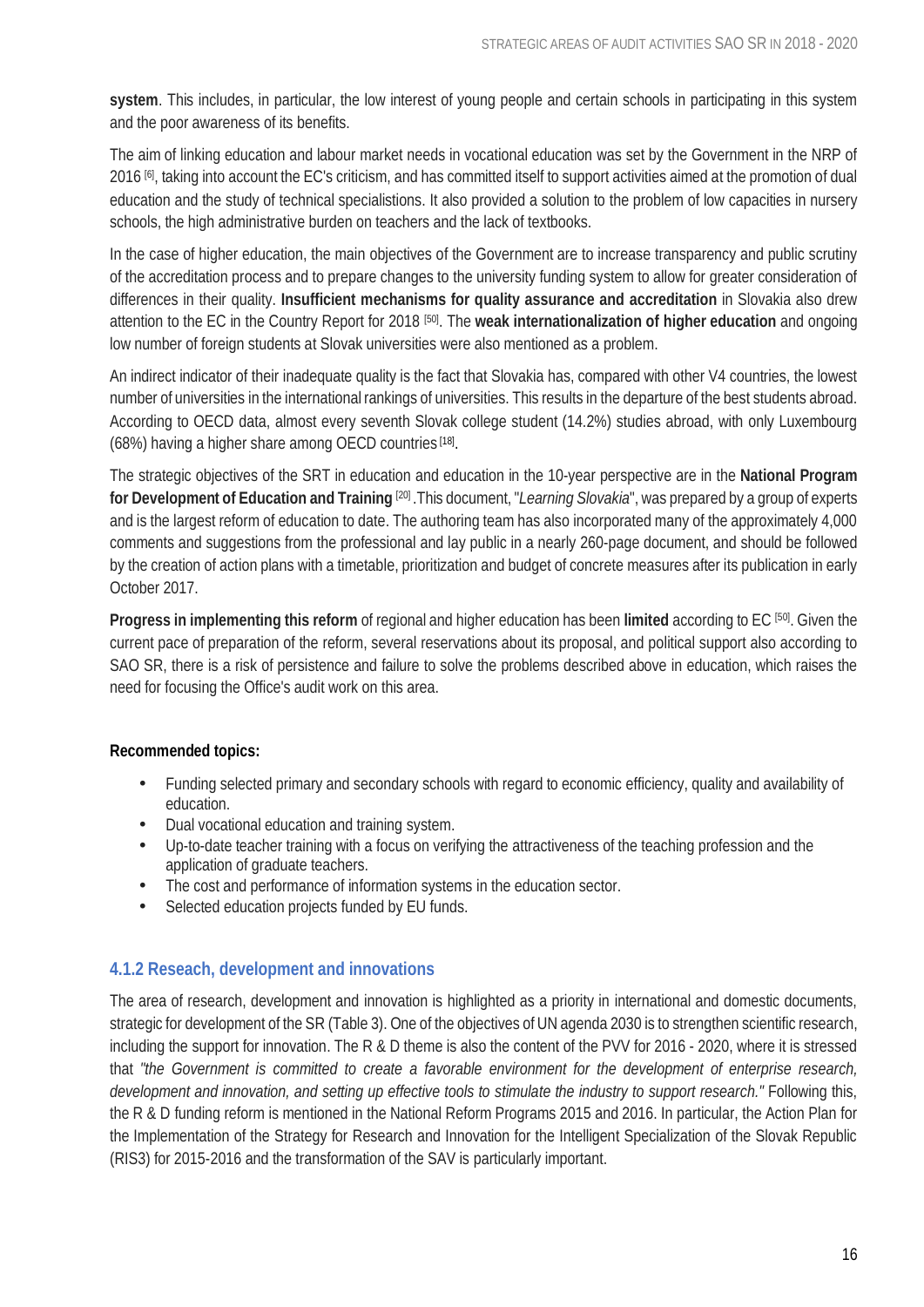#### *Table 3 Selected goals from strategic documents for*

| Area                                                       | Research, development and innovation                                                                                                                                                                                                                                                                                                                                           |
|------------------------------------------------------------|--------------------------------------------------------------------------------------------------------------------------------------------------------------------------------------------------------------------------------------------------------------------------------------------------------------------------------------------------------------------------------|
| $UN - 17$ SDGs                                             | Goal 9: Strengthen scientific research, better technological abilities of industrial branches in all countries,<br>especially in developing countries including the support for innovations and substantial increase of number of<br>workers in research and development on 1 million of inhabitants before 2030, as well as in expenditure in<br>public and private research. |
| <b>Strategy Europe</b><br>2020                             | Increase the investments into research and development/innovation to 3% of GDP.                                                                                                                                                                                                                                                                                                |
|                                                            | The Government will push for creation of favourable environment for enterprise<br>research, development and innovation and setting up effective tools to motivate the industrial sector<br>to engage in research.                                                                                                                                                              |
| Government<br>Programme<br><b>Statement</b><br>2016 - 2020 | The preparation of a Law on public research institutions will be finished and subsequently<br>a transformation of SAV will be concluded that represent, along higher education institutions<br>and universities, the base for research potential of the SR.                                                                                                                    |
|                                                            | The Government will support the research at the higher educational institutions as the necessary<br>supposition to quality higher education, especially in PhD studies as its highest level.                                                                                                                                                                                   |
| National<br>Programme                                      | Reform of research and development financing.                                                                                                                                                                                                                                                                                                                                  |
| of Reforms<br>2016                                         | Transformation of SAV (Slovak Science Academy).                                                                                                                                                                                                                                                                                                                                |
| National<br>Programme                                      | To increase the grant financing schemes of the institutions of higher education.                                                                                                                                                                                                                                                                                               |
| of Reforms<br>2017                                         | Transformation of SAV (Slovak Science Academy)                                                                                                                                                                                                                                                                                                                                 |

In line with the Europe 2020 strategy, it is necessary to increase spending on research, development and innovation in order to achieve the stated objectives. Investments in this area are essential for long-term economic development and prosperity as they strengthen economic growth, job creation, labor productivity and resource efficiency. **R & D expenditure** in Slovakia reached 0.79% of GDP in 2016 (Picture 4). Due to the lower drawdown of EU resources, compared to 2015, they have fallen significantly and their level is significantly lower than the EU average that is around 2 % of GDP.





Despite the Government's stated goal of creating a favorable environment for the development of enterprise research, the **existing measures** (e.g. the formation of environment and conditions that reduce the brain drain from Slovakia [21] or other measures from the NRPs) have **not yet led to a stronger increase in motivation for private investment research and innovation**. In 2015, they represented only less than a third of total R & D expenditure.

The **very low volume of public and private resources** causes Slovakia to lag behind the EU average in terms of innovation performance. In the Country Report 2016 [12], the EC found this, adding to other factors in this situation, **the fragmented political framework and the inefficiency of public funding**. According to the EC, modernization of R & D in Slovakia therefore requires an improvement in the policy framework and a faster implementation of reforms and plans to support  $R$  &  $D$  [13].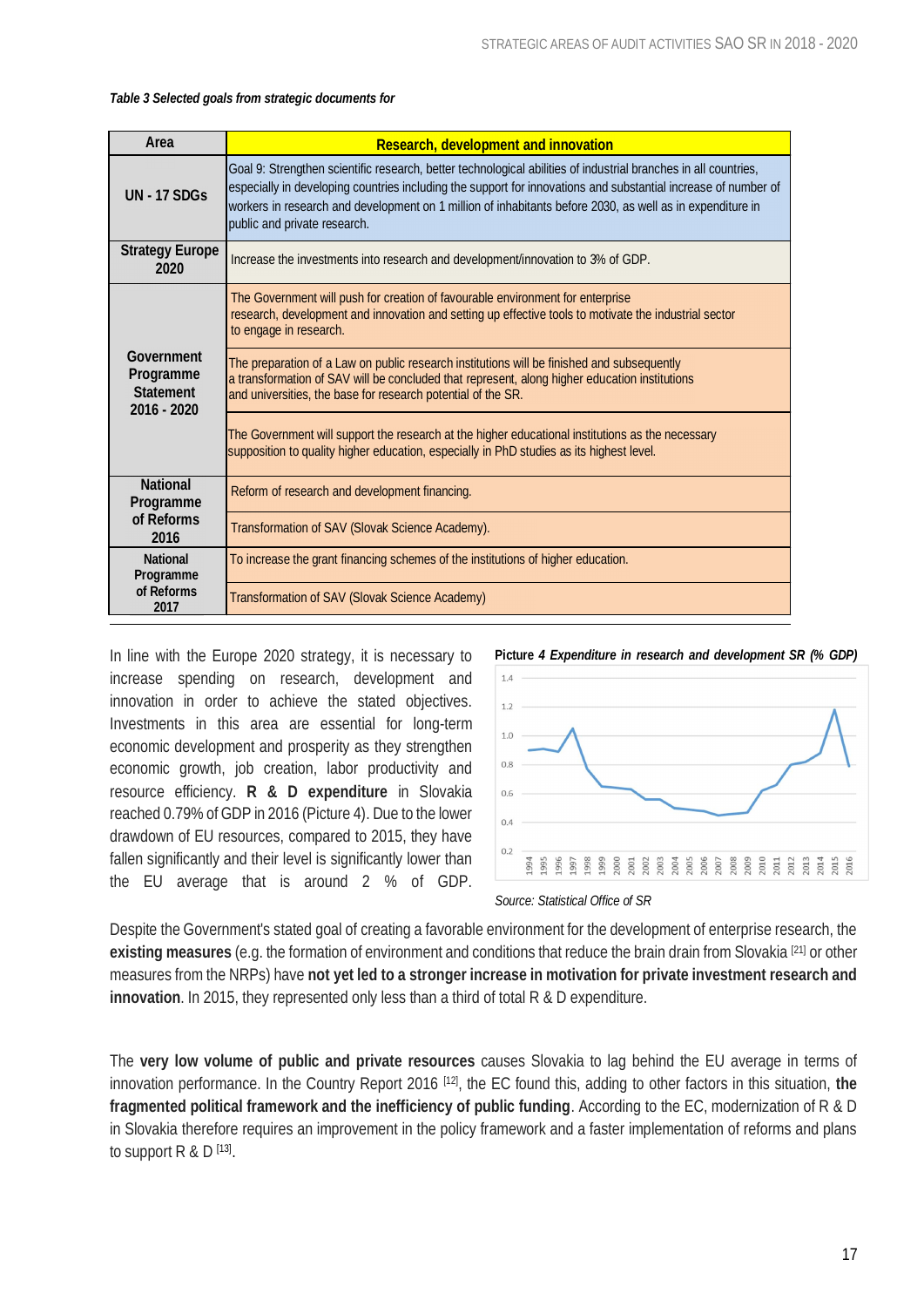The lengthy process of adopting change in this area can be illustrated by the long-term **transformation of SAV into public research institutions**. The Law to initiate this change was prepared from the end of 2014, but only approved in 2017. For several years, there has also been a major change in the management of the R & D system in Slovakia, which despite the declared prioritization (NPR 2015, NPR 2016) has not yet taken place.

In the Country Report 2018, the EC also pointed to the administrative inefficiency and non-transparency of the evaluation and selection process in support of EU research and development. Other identified problems include the low number of researchers employed by enterprises, the very low level of patenting and the weakest results among EU countries in the number of frequently cited scientific publications [50].

**Suggested topics:**

**2017**

- Efficiency and effectiveness of the use of public funds provided through institutional support for R & D at universities.
- Effectiveness and efficiency of public resource management provided through targeted research and development support by the Research and Development Support Agency (APVV).
- Evaluations and selection processes in support of R & D projects from national and EU sources. t.
- The economy, sustainability and efficiency of private R & D projects recipients of State subsidies and subsidies from EU sources.

# **4.2 Effective and transparent public administration**

Within the framework of UN agenda 2030, it is recommended to create effective, accountable and transparent institutions at all levels. These objectives will also be reflected at European and national level (Table 4).

| Area                                                       | Effective and transparent public administration                                                                                                                                                                                       |
|------------------------------------------------------------|---------------------------------------------------------------------------------------------------------------------------------------------------------------------------------------------------------------------------------------|
|                                                            | Goal 16: Promote the rule of law at national and international level and ensure the same access to justice<br>for all.                                                                                                                |
| <b>UN-17 SDGs</b>                                          | Significantly reduce corruption and bribery in all forms.                                                                                                                                                                             |
|                                                            | Promote sustainable procurement procedures in line with policies and priorities.                                                                                                                                                      |
|                                                            | Create effective, responsible and transparent institutions on all levels.                                                                                                                                                             |
| <b>Strategy Europe</b>                                     | Consolidate management, strengthen the transition from price-exclusive competitions to procurement based<br>on quality and better prosecution of illegal practice in public procurement.                                              |
| 2020                                                       | Better transparency, quality, effectiveness of human resources management in public administration.                                                                                                                                   |
|                                                            | Better the efficiency of the system of courts system.                                                                                                                                                                                 |
|                                                            | Eliminate the room for corrupted conduct in all public administration, in public procurements implementation,<br>providing State subsidies and finance contribution from EU funds supporting the informatisation of such<br>process.  |
| Government<br>Programme<br><b>Statement</b><br>2016 - 2020 | The Government will strengthen activities and institutional structures aimed to forego and eliminate the<br>radicalization of the society in the forms of extremism, xenophobia, racism, anti-Semitism and aggressive<br>nationalism. |
|                                                            | The Government will introduce the measures to better State property management using<br>centralised management so the State and public administration concentrates on their core roles.                                               |
|                                                            | Introduction of essential measures to boost the courts effectiveness aiming to speed up<br>courts' proceedings.                                                                                                                       |
| National                                                   | Analytical capacities of the financial administration.                                                                                                                                                                                |
| Programme                                                  | Effective, reliable and open State administration - Programme ESO - following stages.                                                                                                                                                 |
| of Reforms<br>2016                                         | Anti-corruption                                                                                                                                                                                                                       |
|                                                            | Law on register of the public sector partners.                                                                                                                                                                                        |
| National<br>Programme<br>of Reforms                        | Analysis capacities of the financial administration.                                                                                                                                                                                  |

**Table 4 Selected goals from strategic documents for**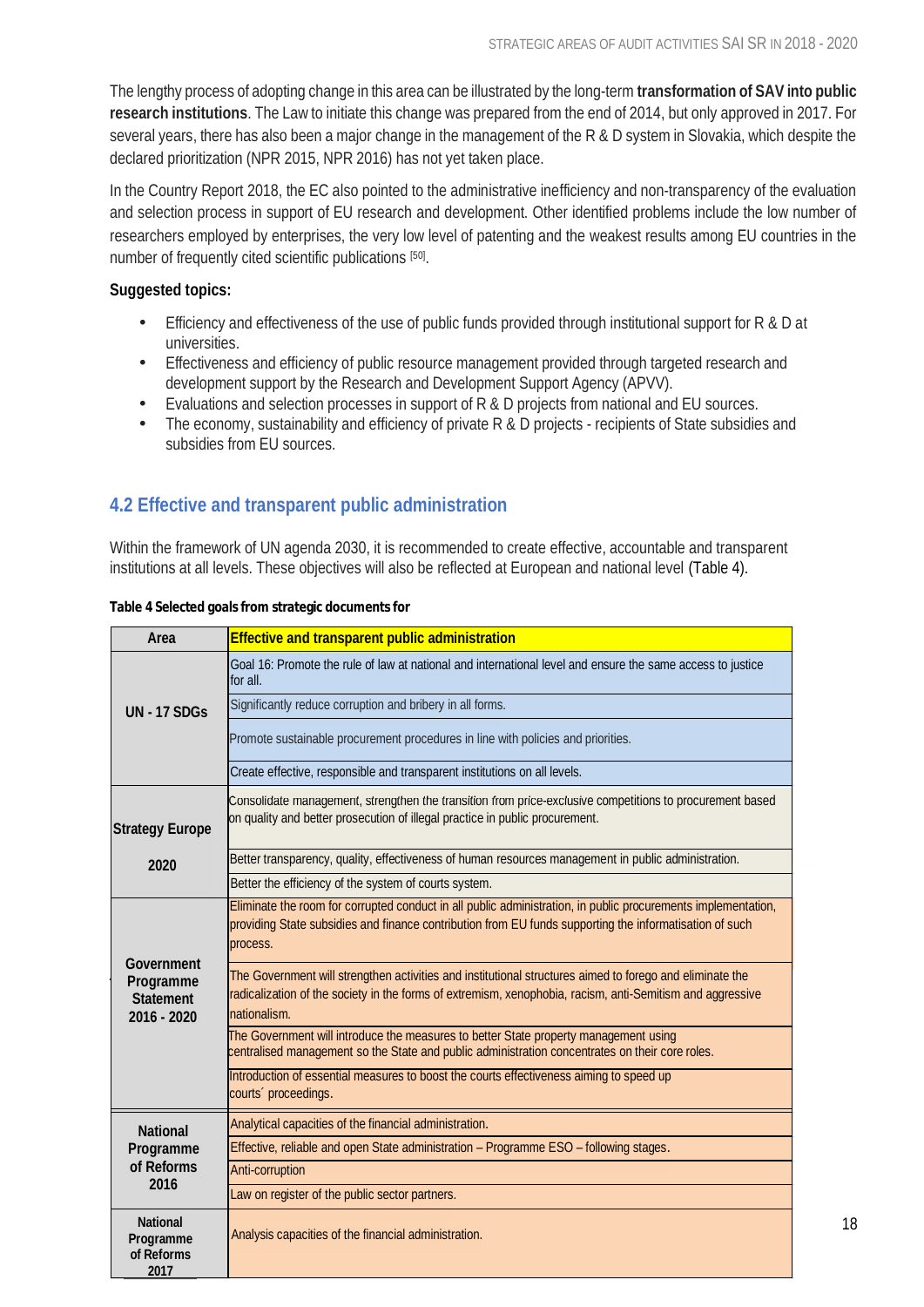Public administration has a major impact on the functioning and quality of State governance. However, according to several independent sources of information, Slovakia has serious deficiencies in this area and lags behind developed countries. World Bank Governance Indicators (WGI)<sup>[22]</sup> assess more than 200 countries worldwide in six areas of Government (freedom of speech and responsibility, political stability and absence of violence, efficiency of public administration, quality of regulation, rule of law, corruption control). In the case of the effectiveness of public administration and corruption control, Slovakia is considerably behind the advanced OECD countries and is the third worst country in the V4 group (Picture 5).



*Picture 5 Attained indicators percentile "Effectivity of public administration and Corruption Audit in 2015*

*Source: World Governance Indicators*

.

The ESO (Efficient, Reliable and Open Government) Programme, which was approved by the Slovak Government in April 2012 and is scheduled to be implemented by 2020, should contribute to address the problem of low efficiency of public administration in Slovakia.

The Ministry of the Interior of the Slovak Republic is responsible for ESO; according the Ministry this program represents the largest planned reform of the State administration since 1989 [23] and is divided into 3 basic stages:

1) Integration of specialized units of the local Government (until mid-2014),

2) Establishment o Client Centers for citizens (2014/2015),

3) Optimalisation of State administration performance, optimalisation of processes and structures of central State administration bodies, process optimalisation and self-Government performance (2014-2020).

Although the Government considers ESO reform to be one of its priorities, the Ministry of the Interior itself admitted existing large reserves in its national strategy for reform of the public administration [24]. In their identification, it refers primarily to the findings of international organizations such as the European Commission, the Council of the EU and the World Bank.

The EU Council, in its recommendations of 2015 [25] and 2016 [10], drew attention to several shortcomings in Slovakia. It included **ineffectivness, inefficiency and poor quality of public administration**, its fragmented and rigid structure and management system. According to the European Commission's 2016 Country Report [12], Slovakia is slow to digitalise public administration, and the **use of eGovernment services is still low**, despite potentially strong demand for digital services.

The quality of public administration is closely linked to the management of human resources in the public sector. In its 2015 report [27], the European Commission noted that **high staff turnover and inefficient human resources management** persist in public administration. The high fluctuation of public administration staff (not only in leadership positions) is partly related to electoral cycles and reduces incentives to build skills and qualifications. These then adversely affect the development of effective policies. This is also frustrating the low level of co-operation between ministries, which the EC reproached Slovakia in 2017<sup>[13]</sup>. The choice and appointment of the chair and vice-chairmen of various regulatory bodies affected by political interests is also considered as problematical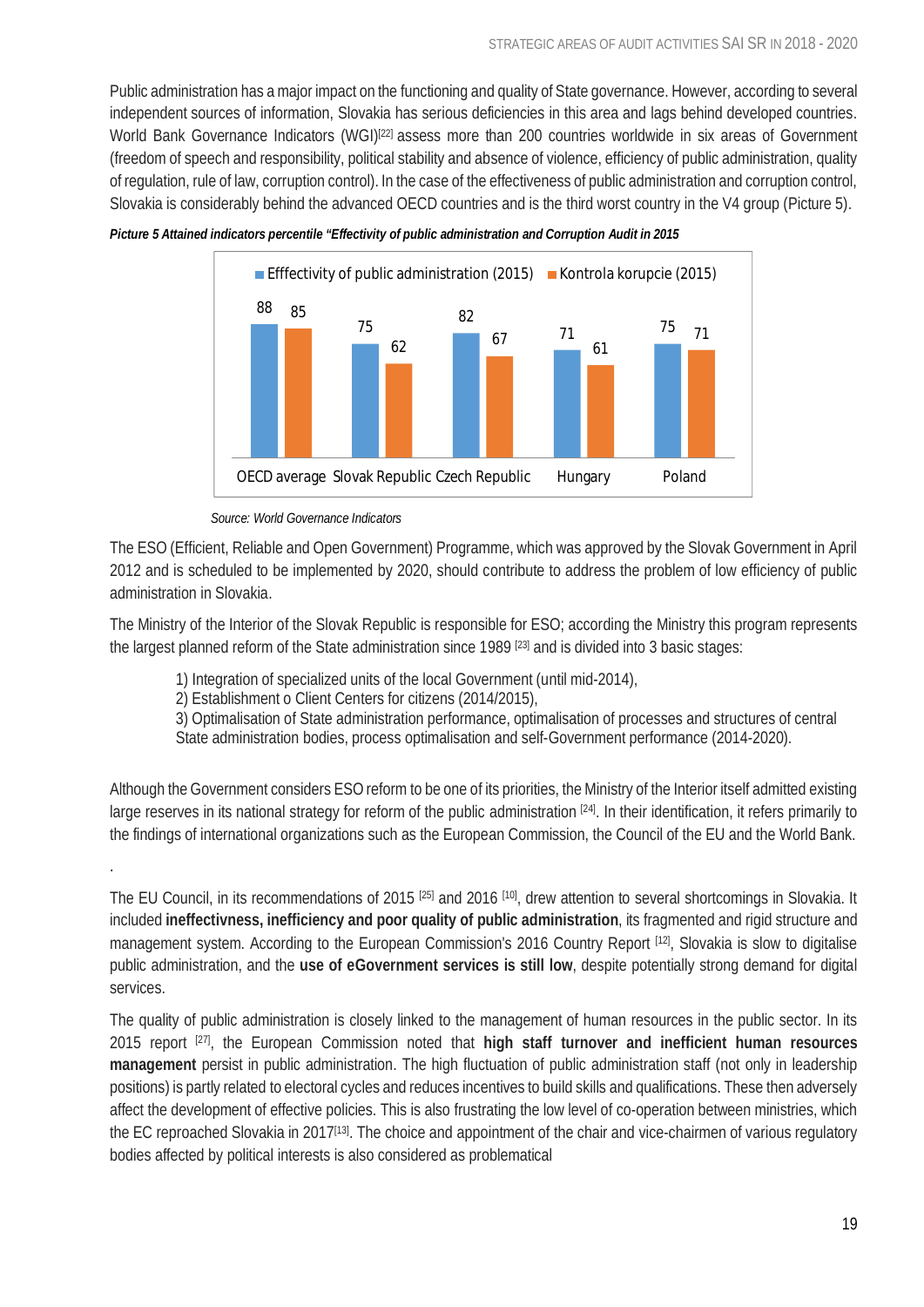In order to increase political neutrality, transparency, efficiency and professionalism of the public administration in Slovakia, a new Civil Service Act was adopted in 2017 and an independent Civil Service Council was established. It is still too early to assess the impact of these measures and in this context the EC recommends careful monitoring of progress in Slovakia [50]. According to the Country Report for 2018, public administration is still hampered by **inefficiency**, and **implementation of its reform**, funded by EU funds, **is slow**.

In support of public administration reform, the Interior Ministry was asked to provide financial assistance from the Eurofunds and, within the 2014-2020 programming period, Slovakia will be able to use 278 mil € within the framework of the Operational Program Effective Public Administration. This programme has two basic objectives: the first is the promotion of public administration systems and processes, including the strengthening of institutional capacities and transparent public procurement rules; the second objective is extensive judicial reform, streamlining the judicial system and enhancing law enforcement [26].

In the field of public procurement, the system of public procurement of services commonly available on the market (Electronic Contract System) was launched in the run-up in early 2015 in support of transparent rules. The introduction of this instrument is supposed to prevent speculation in public procurement and to bring significant savings in purchases of ordinary goods and services by State institutions and local authorities. Increased transparency in the management of public resources should also be facilitated by the "the anti-shielding law" passed at the end of 2016 (Law on register of the public sector partners). Thanks to the new legal norm, it will be the duty of companies active in public procurement to register with the public sector partners register and publish the owner's structure to the level of the end-user beneficiaries.

Transparency issues of public procurement are highlighted by the EU Council Recommendations of 2016 [10] . **Public procurement processes** are criticized, notably their **unconsolidated management, lack of expertise and conflicts of interest.** The Council also pointed out that the tender specifications are often tailored to a particular tenderer and that the criterion of the lowest price is used excessively, regardless of quality.

In the case of publci procurement, the European Commission's Country Report for 2016 identified as a problem **the limited competition and the frequent use of emergency procedures** without a call for tenders or offers. In 2017 [11] , **the limited functionality of control mechanisms** in public procurement, **a significant degree of lack of competition**, and an aboveaverage perception of manipulation of public procurement with managers of Slovak companies became the object of criticism. As a result, there is a **high level of perceived corruption**.

The Transparency International report <sup>[28]</sup> which evaluates corruption in 176 countries around the world, revealed that Slovakia scored by four places lower in the global corruption scoring list and ended in 54<sup>th</sup> place for 2016. This is the seventh worst placement from the EU countries.

Despite this, **the number of prosecutions for crimes related to corruption is very low**, and the prosecution of corruption cases in high places is rare [50]. According to the EC, this can be hindered by **the lack of accountability of police and prosecutors**, and the functional dependence of police and police inspectors on the Interior Minister.

#### **Legal system**

The efficiency of the justice system is a long-standing issue, which is also highlighted by the European Union and other important international institutions. In the field of justice and enforceability, three new Codes were adopted by mid-2015: the Civil Dispute Settlement, the Civil Extra-Dispute Rules and the Administrative Judicial Code. Their main objective is to increase the quality and efficiency of the work of the courts. As the EC also pointed out in 2016, Slovakia's problems are **lengthy and complicated court procedures** that impede the enforceability of contracts.

In a more detailed assessment of the effectiveness, quality and independence of the legal systems of the EU Member States, the EC is making an annual comparative assessment of the EU Justice Scoreboard. Also, according to the 2017 report [29], the dispute resolution rate in civil and commercial cases has improved significantly, but **the average time needed to resolve the case is one of the longest in the EU and is still prolonging.** As a significant problem, mistrust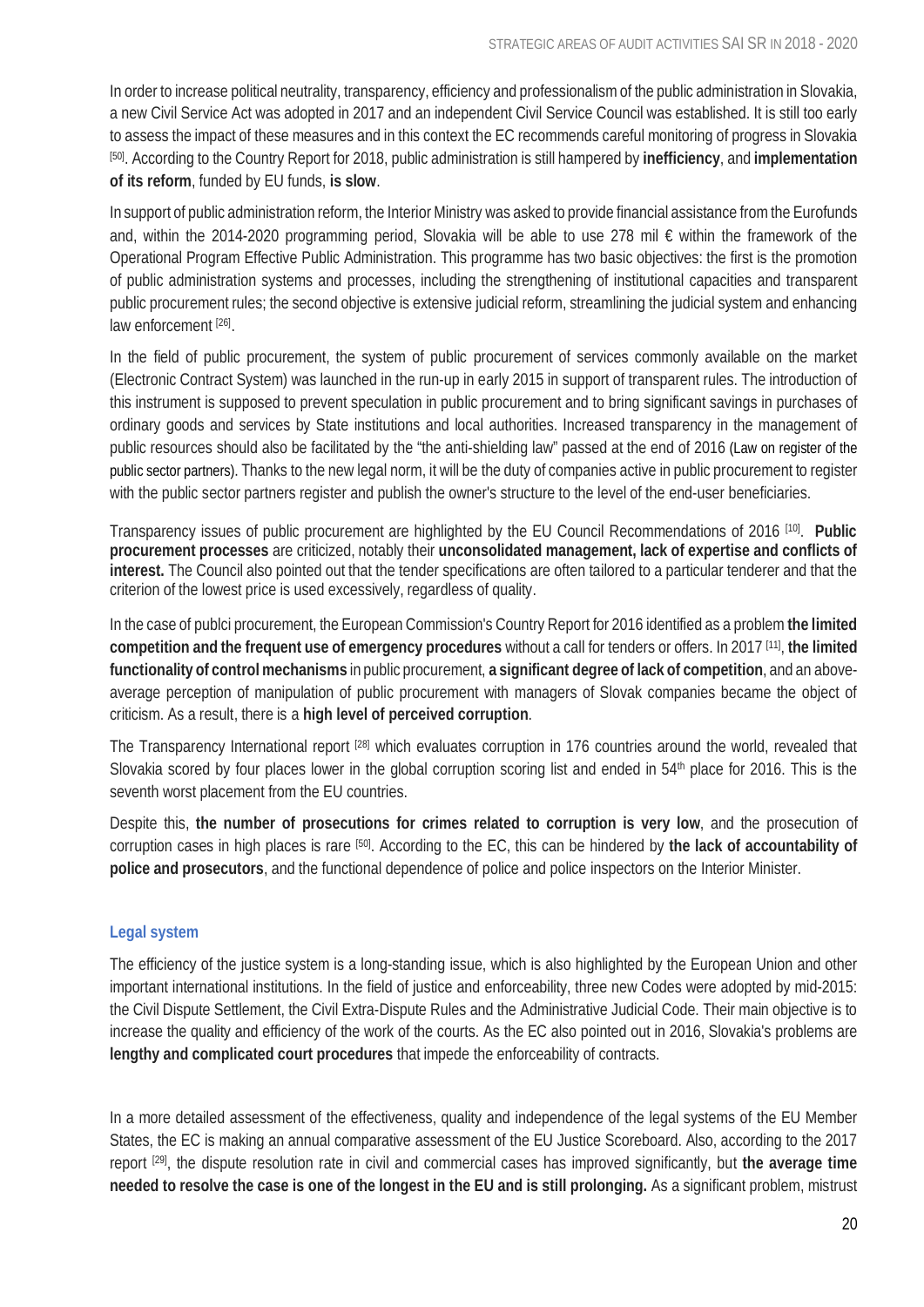was identified in the fact wether the courts act and decide independently. According to the EC's Statement, the Slovak public confides in the independence of the courts at least throughout the EU, and strongly feels that Government and politicians are interfering in the work of courts. The report also States that the fight against corruption can be hampered by the lack of transparency and accountability of the police and the public prosecutor's office. However, the "the anti-shielding law" and the attempt to reform the judiciary are positively evaluated. However, according to the EC, the impact assessment is still too early.

The European Commission also draws attention to the shortcomings in the judicial system in its most recent country report [50]. According to its findings, the judicial system shows signs of improvement, but there are still problems in terms of its effectiveness. The length of legal proceedings in Slovakia markedly improved in 2016, but it is still unclear whether this was due to a real increase in efficiency or only due to methodological changes in judicial statistics. There concerns about the independence of the judiciary still remain. Slovakia is still the last among the EU Member States as regards the perceived independence of the judiciary, with no improvement over the previous year. The constitutional objections of the judges and candidates for judges who questioned the security reviews are still unresolved. Slovakia also takes measures to streamline and improve its judicial system, for example in the area of information and communication technologies, the new Slovak civil procedural law or the introduction of an electronic payment order.

#### **Management of the real eState by the State**

The topic of the use of the real eState infrastructure is also compared in the Benchmarking Information Exchange Project (BIEP).<sup>1</sup>

Expenditure on the purchase, rental and maintenance of buildings is a significant item of Government budgets. Buildings should be bought or leased on the basis of needs, with minimum costs, appropriate rentals or purchases, and the like. Building maintenance should be secured in the most economic and efficient way possible.

**A comprehensive examination of this issue in the State administration bodies, including the comparison of the costs of asset management, could bring significant recommendations towards the Slovak Government. A suggestion for uniformly managed real eState management could be a proposal to the NationalCouncil of the Slovak Republic.**

#### **Management and economy by the self-Governments**

Taking into account the volume of budgeted financial resources and the extent of competencies, it can be concluded that, in addition to the Government and ministries (State administration), 2,933 municipalities [30] and 8 higher territorial units (territorial self-Government) are significant public policy makers in Slovakia.

According to the data from the Draft Budget for the Public Administration for 2018 - 2020, municipal expenditures in 2018 will amount to about 4.3 billion EUR and expenditure of the higher territorial Government to about 1.4 billion EUR. It is approximately 16% of the total public administration expenditure. Unlike the State, the municipalities and higher territorial units are expected to have surplus management [31].

The SAO SR has been given the power to audit the management of municipalities by amendments to the Constitution and the Act on the SAO SR in 2006. The SAO SR has so far provided a large number of findings on breaches of general binding regulations, violation of the Act on Local Self-Government Budgeting, violation of the Municipal Property Act,

<sup>1</sup> *The Benchmarking Information Exchange Project was launched by the Czech Republic in 2016 at the level of the V4 + 2 countries. The aim of the project is to get examples of good practice on the basis of the proposed performance indicators. The potential benefit of the project is the possibility to compare the results of controls performed in the SR with the control findings of other V4 + 2 countries. Based on benchmarking within selected areas, it is possible to assess whether the measures implemented in the SR have produced similar results, or it is possible to gain inspiration about what measures in public policies could be designed to achieve better performance indicators in the international comparison.*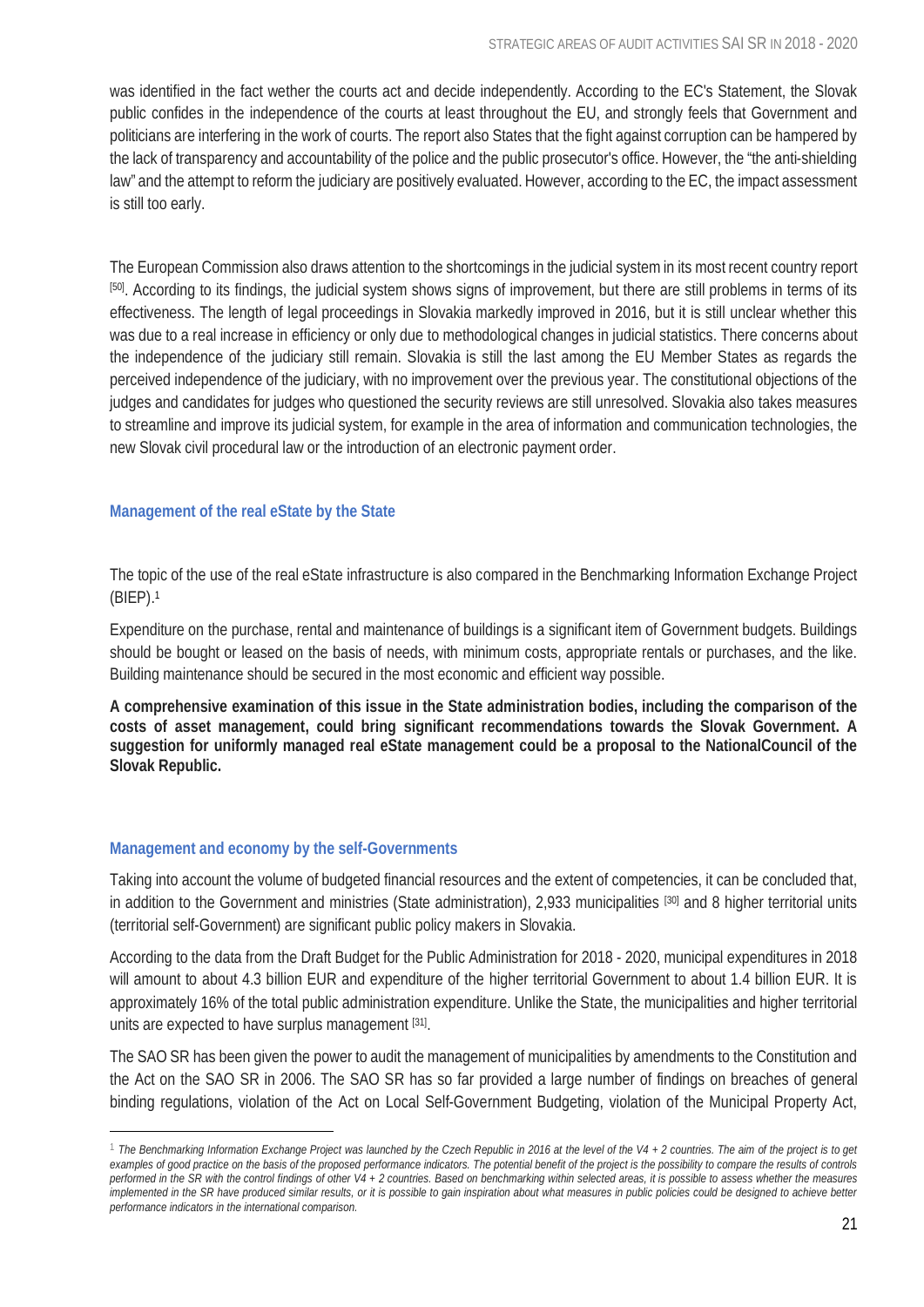shortcomings in the area of long-term planning, violation of the Public Procurement Act, non-observance of the Financial Control and Internal Audit Act, violation of the Act on Accounting, non-observance of the Freedom of Information Act.

Municipalities and higher territorial units perform their functions through original self-Government competencies and through the transferred competencies to fulfill some of the tasks of the State administration. The original competencies of municipalities mainly concern education, transport, spatial planning, health, social affairs and culture, and their performance is funded by their own tax and non-tax revenues of municipalities. In the case of transferred tasks of State administration to self-Governments, they are assumed to be more rationalized and more efficient in fulfilling these tasks in transport, building regulations, education, population registration or the environment. For the performance of delegated competencies, grants are allocated from the State budget.

In the current period of economic growth, the problems of self-Government are more pronounced, especially in the field of land-use planning and building regulations. Self-Governments that do not have good quality land use plans are much more exposed to the risk of chaotic construction and unconceptual territorial development due to investor pressures. Many other problems in this area are due to inadequate legislative regulation, as the amended 1976 Construction Act, which was amended several times, does not take into account current needs in spatial planning and construction. Existing rigidity of the legislation, along with slow and inefficient construction procedures, often results in the failure to obey or circumvent the rules, including the creation of illegal "black consturcitons". The Ministry of Transport and Construction has been working on the new building law for several years, and early 2018, the first proposal of the Law was published, which includes the withdrawal of competencies for towns and municipalities in the framework of the transferred State administration. As a whole, however, this proposal was rejected by the Association of Towns and Villages (ZMOS) and the Chamber of Builders of the Slovak Republic (SKSR).

In 2018, the SAO SR will deal with the exercise of self-Government competencies by elaborating a preliminary study focusing on the higher territorial units as public policy makers and an analytical report on the competencies of municipalities in the capital city of Bratislava.

#### **Suggested topics:**

- Measures and objectives of strategic documents aiming at increasing the efficiency, modernization and transparency of public administration (Operational Program Effective Public Administration, Electronic Contract System, Electronic Public Procurement).
- Risky public authorities in the face of previous corruption cases.
- Measures and objectives of strategic documents in the field of human resources management in the public sector (recruitment, evaluation and training of employees).
- Cost effectiveness, length of court proceedings, management, and system of internal control of the judiciary at all levels.
- Contracts for legal or advisory / consulting services that are concluded between public administrations and private companies.
- Efficiency and effectiveness of the performance of selected original and transferred competences of territorial self-Government entities.
- Business companies in which municipalities, the higher territorial units hold a stake. This topic follows from the conclusions of the 2017 audits, focused on the administration of local self-Government entities with property holdings in commercial companies.
- Implementation of measures and activities for the implementation of the municipal development program, higher territorial Governments in the context of public funds, which is to ensure the fulfillment of the municipal development program. The activities of the municipal and higher territorial units' development programme should be transferred to the multi-annual municipal and higher territorial units' budgets.
- Ensuring spatial planning activities in local Government.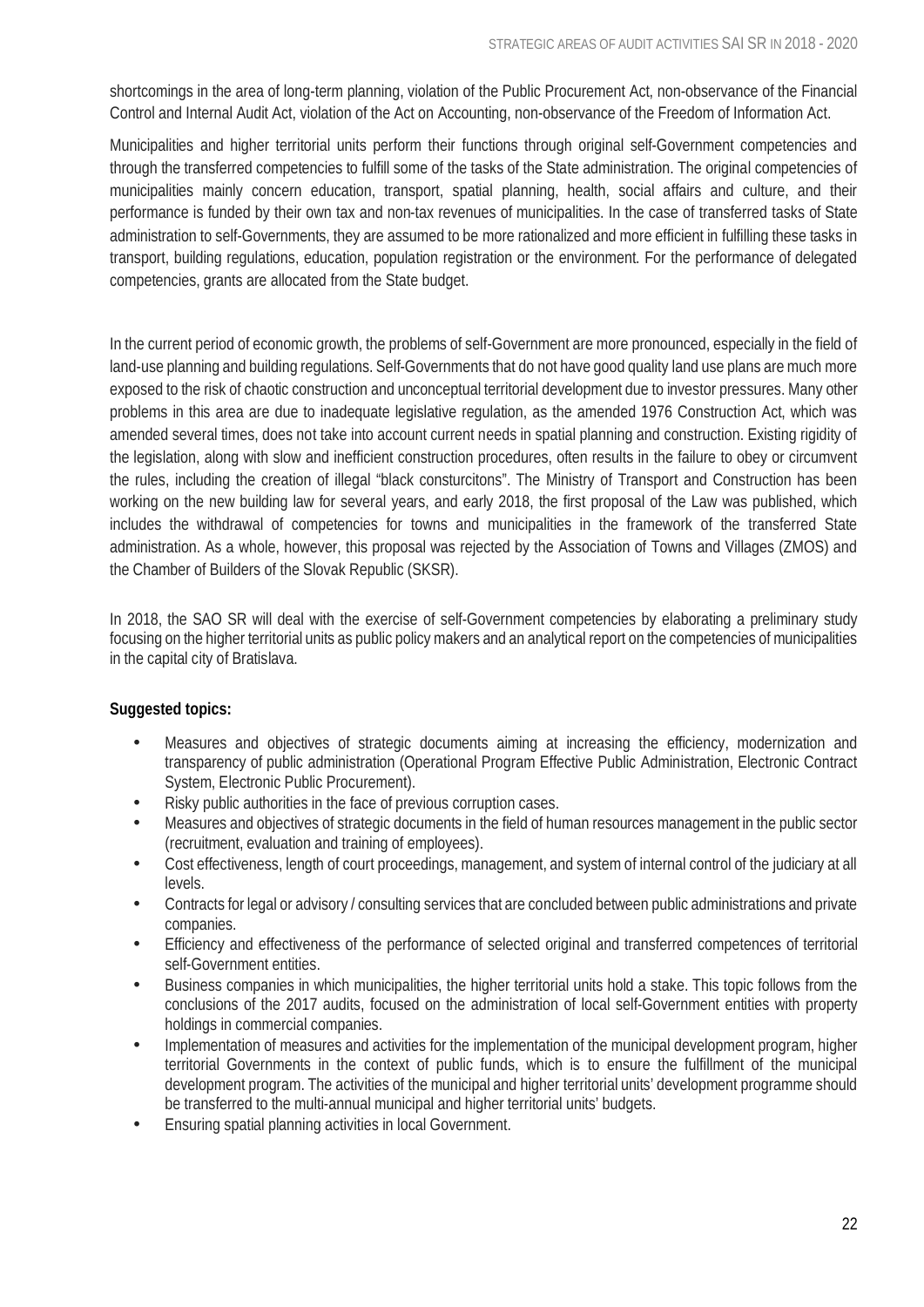# **4.3 Health**

Strategic area Health is proposed on documents that are considered strategic for further routing of the SR (Table 5).

| Area                            | <b>Health</b>                                                                                                                                                    |
|---------------------------------|------------------------------------------------------------------------------------------------------------------------------------------------------------------|
|                                 | Goal 3: Ensure a healthy life and promote well-being for all and at all ages.                                                                                    |
| UN - 17 SDGs                    | By 2030, to reduce by one third premature mortality due to non-communicable<br>diseases by prevention and treatment and to promote mental health and well-being. |
| Government<br>Programme         | Reduce waiting times for health and nursing care                                                                                                                 |
| <b>Statement</b><br>2016 - 2020 | Introduce transparent rules for patient payments                                                                                                                 |
| <b>National</b>                 | Payments for the DRG Diagnostic Group                                                                                                                            |
| Programme                       | Implementation of e-Health                                                                                                                                       |
| of Reforms<br>2016              | Construction of a new hospital                                                                                                                                   |
|                                 | Integration of healthcare provision                                                                                                                              |
| National<br>Programme           | Implementation of e-Health                                                                                                                                       |
| of Reforms<br>2017              | Implementation of the results of expenditure revision in health                                                                                                  |

*Table 5. Selected goals from strategic documents for*

*Source: SAO SR Strategy and Analysis Department*

Under the UN agenda, the goal is to reduce by one third the premature mortality rate due to non-communicable diseases through prevention and treatment by 2030 and to promote mental health and well-being. The aim of the EU Council Recommendations for the SR for 2017 and 2018 is **to improve the cost effectiveness** of the healthcare system, including the implementation of the Value for Money project.

**The Country Report - Slovakia 2018 [50] shows that the cost-effectiveness of healthcare shows some improvement.** Expenditure review under the Value for Money project has shown room to improve cost-effectiveness. Its implementation has led to savings and positive changes in hospital management. The interim implementation report States that a significant number of commitments have been met and in the first nine months of 2017, approximately 60 million EUR have been saved. There is a high level of hospital indebtedness (EUR 728 million as of 31 December 2017) and a low rate of use of beds (67% compared to the EU average of 74%). Measures to rationalize hospital care continue, but the plans to create effective, integrated care centers did not advance.

The introduction of a system of payments based on Diagnostic Groups (DRGs) and the launch of eHealth systems (eHealth<sup>2</sup>) only record slow progress. The deadline for putting electronic services into practice has been shifted several times. There is a high level of indebtedness in hospitals, a low rate of bed use (67% compared to the EU average of 74%) and stagnation of the implementation of the integrated health care model.

Health is one of the priorities of economically developed countries and is one of the largest spending items. Against the aging of the population, a further increase in expenditure is expected, so it is particularly important to spend it efficiently. Comparison of health expenditure for the period 2010-2015 (Picture 4) confirmed the higher health expenditure for the EU27 average compared to the SR. In 2015, however, the Slovak Republic has reached the EU 28 average at 7.2% of GDP. However, the SR score compared to the EU-28 average is lagging behind. The "Healthy Years of Life at Birth"

<sup>2</sup> *Project was renamed from eHealth to eZdravie*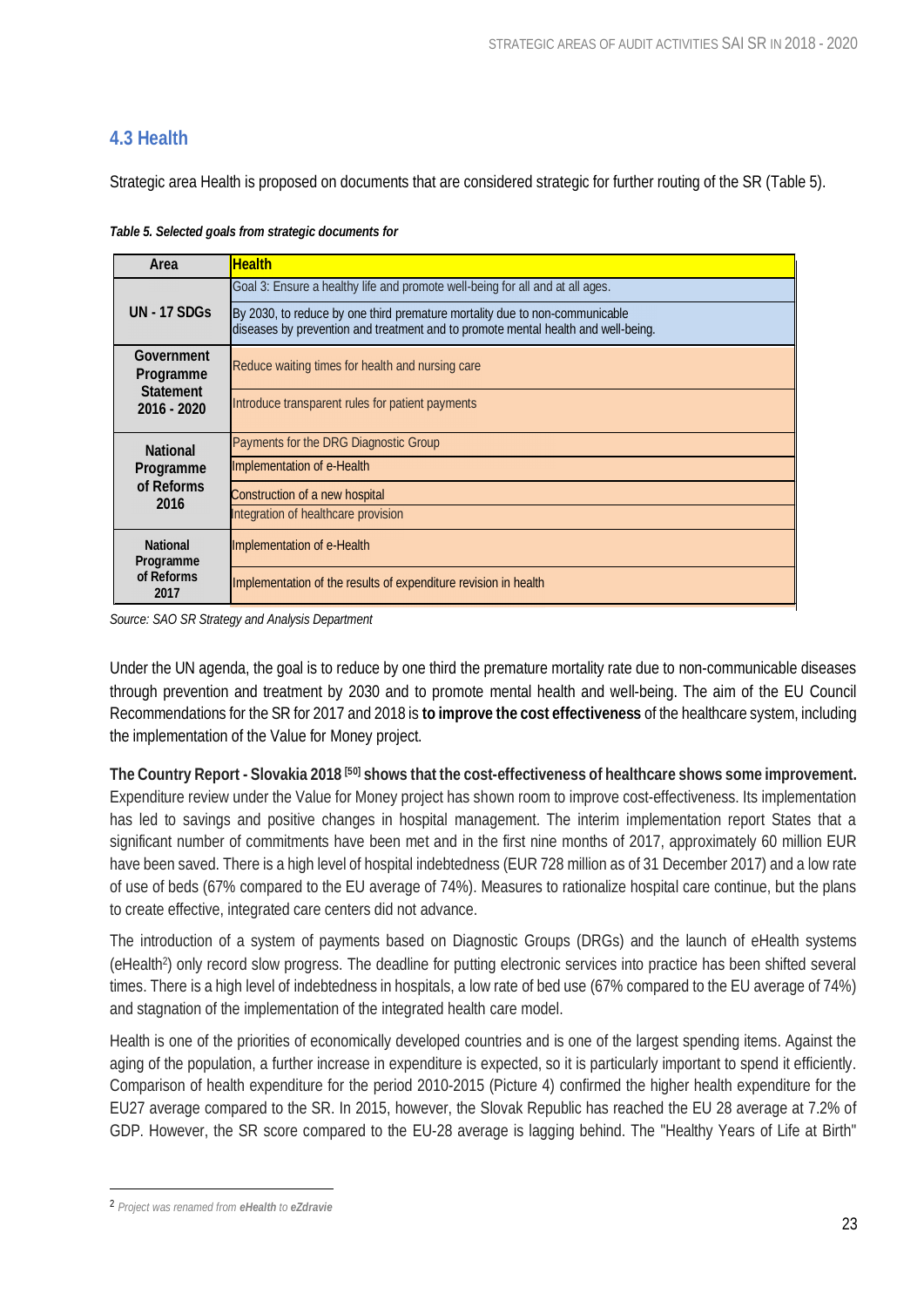indicator is the number of years at birth a person can expect to live healthy. In 2015, this figure was 54.8 years for men in the SR, 55.1 for women, with the EU 28 average for men 62.6 years, for women 63.3 years (Picture 6).





*Picture 7 Healthy years at birth (in years)*

*Source: Eurostat*

The comparison of inputs and outcomes in health care shows that **health care efficiency** in Slovakia has long been a serious socio-economic problem. According to NPR 2017 <sup>[7]</sup>, several projects have been carried out for a long time to help improve health efficiency.

The project**"Health Electronics (eHealth)"** has been introduced after long transitions, but its use in practice can hamper the limitations of its basic functions and weak user-friendliness. On January 1, 2018, legal provisions have been enacted to ensure a regular, gradual implementation of the eHealth system. The risks appear to be the compatibility between public (NCZI) and private (Dôvera) e-health solutions and whether the NCZI will provide adequate technical assistance to doctors before the end of the standstill period of the relevant law (end of 2018). Other risks are the performance of eHealth servers, the administrative and time burden for the physician, and the time gap between data from health insurers and the NCZI.

In the **"Implementation of Payments for Diagnostic Group (DRG)"** project, a reimbursement mechanism was launched in 2017. In the first year, individual hospital rates are in place to avoid significant financial fluctuations and destabilization of the system. Each health insurer has its own rescue system in case the DRG payment to the hospital significantly deviates from the original payment mechanism (payment for hospitalization). In 2018, a five-year process of convergence of individual rates will begin with a single base-line reference rate that ends in 2022. However, the project is likely to face problems due to users' unprepardness. The DRG risks may lie in the accuracy of the diagnosis coding and the quality of the data base for the prject.

Through the **"Redefining the Types of Hospitals and Care"**, the Ministry of Health of the Slovak Republic in 2017 adjusted the personnel norms and the material and technical security as well as the typology of the hospitals in order to ensure the objectivity of the costs and to improve the allocation efficiency of resource use. Optimisation of the hospital end-user network as well as networks of ambulatory providers will be optimized, with emphasis on regional needs and patient safety.

The implementation of the **"Revisions of expenditure"** conclusions from 2016 [32] should increase the efficiency of health expenditure. Potential savings over the three-year horizon should reach 363 million EUR. The revision of spending has set itself the goal of identifying potential savings primarily in healthcare spending and then using them in other health care areas to make an effective contribution to improving the quality of healthcare.

**The residence program**me is aimed at supporting the specialization study of health workers to supplement and stabilize the status of qualified healthcare workers in the health care system in the specialized fields of general medicine and pediatrics. The risk for the future is also a shortage of specialists in other fields, so the residency program should be extended to include further specializations.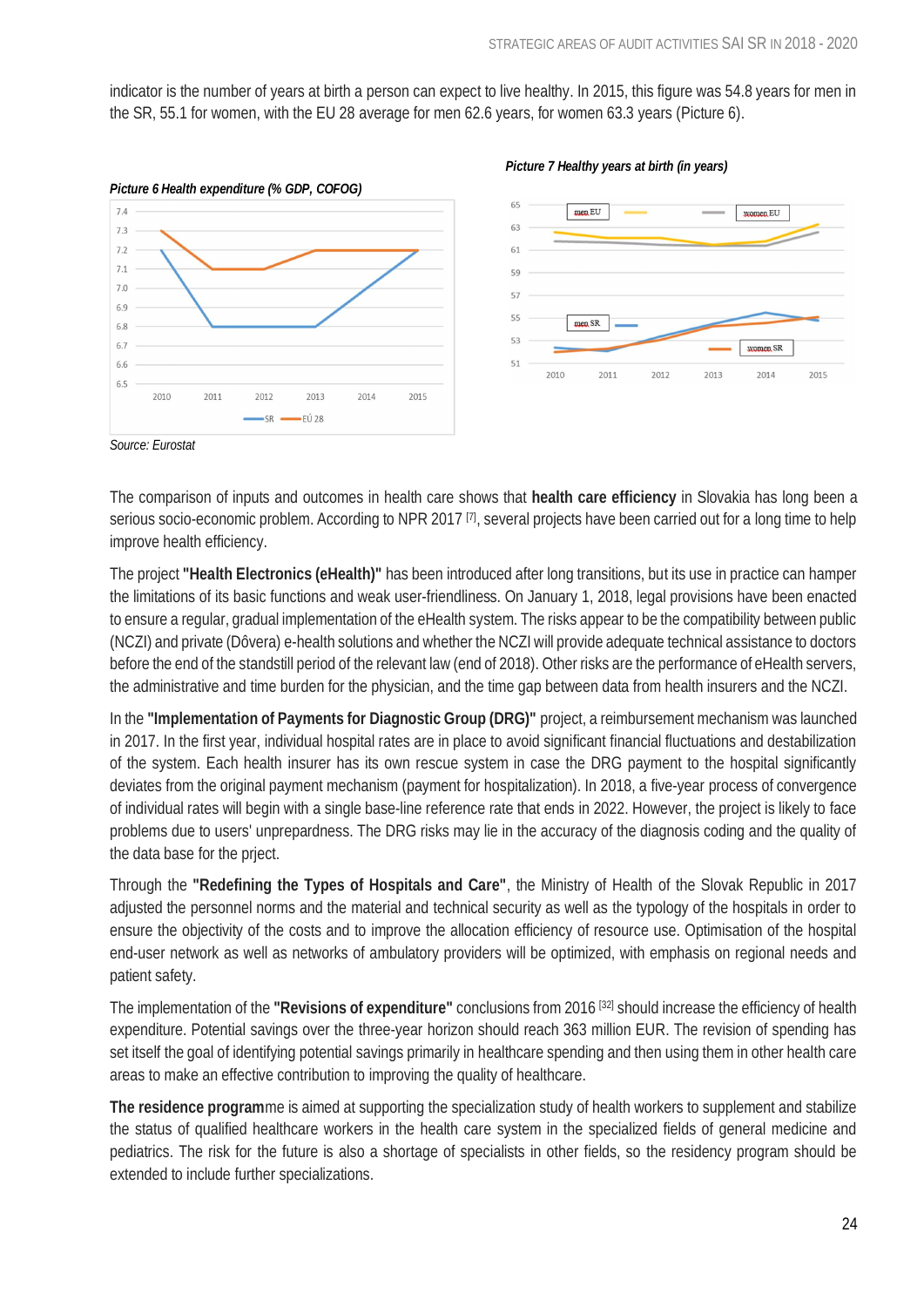Among the most important projects of quality change in health care provision and system operation The Implementing Unit incorporates full functionality of DRG and eHealth projects [32]. Starting January 2018, the eHealth project was launched. It brings electronic communication between doctors, hospitals, laboratories and pharmacies. Benefits are to better prescribe medication, avoid duplicate examinations. Doctors should get quick access to the patient's health records, which will allow them to improve the quality of healthcare provided. The risks of eHealth server performance, the administrative burden on physicians and the time discrepancy between data from health insurers and NCZI. The DRG risks may consist of error rates of scoring and underestimation of diagnoses and the quality of data provided by healthcare facilities.

#### **Suggested topics:**

The SAO SR audits within the "Health" area should answer the following fundamental questions:

- ä, How are the goals of eHealth and DRG projects fulfilled?
- Which specialised departments should be complemented by a residency program? ä,

From the fundamental question, the following topics for audits are:

- The eHealth implementation status. L.
- Status of DRG implementation. ä,
- residents´ programme set up.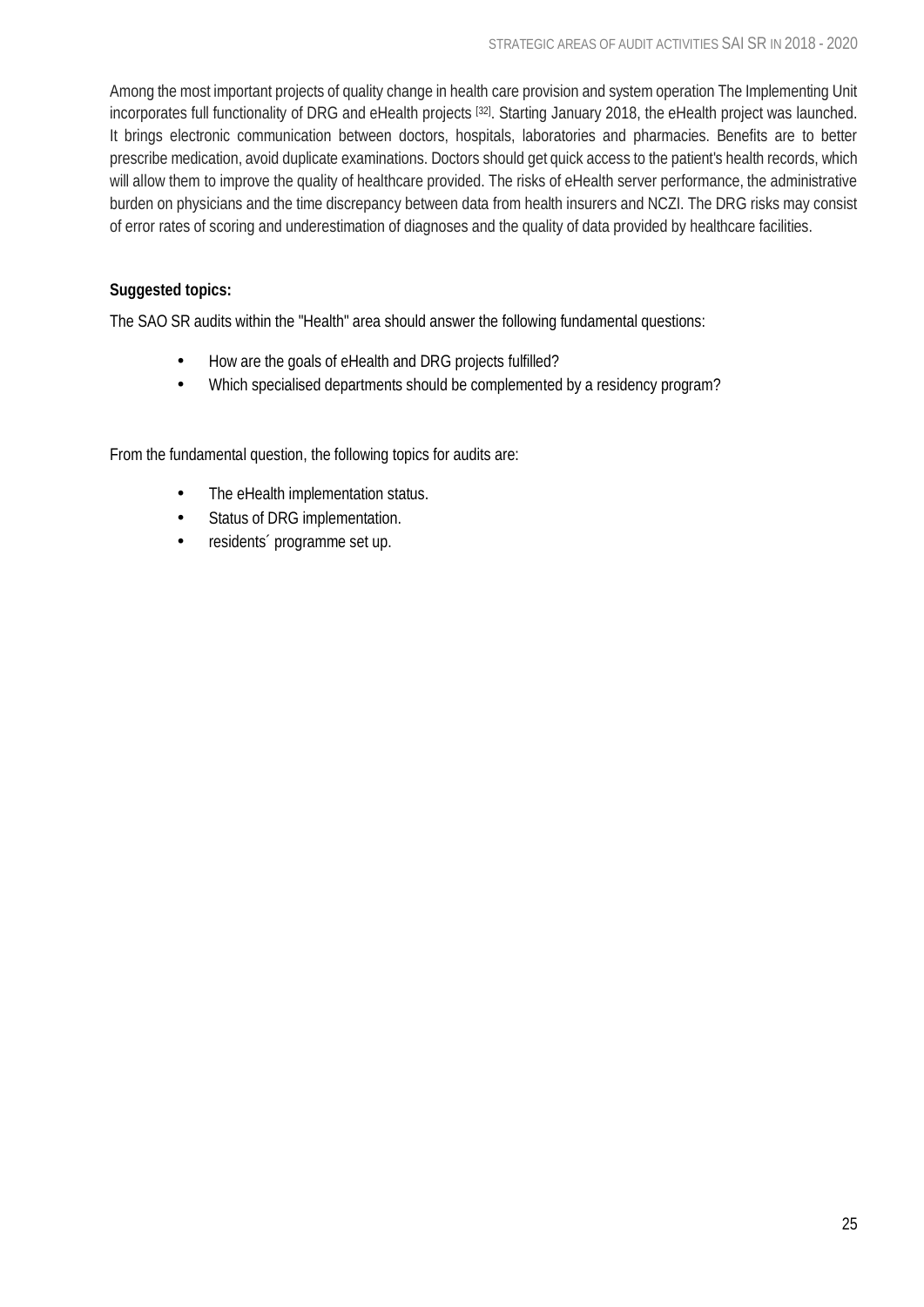# **4.4 Emplyment and enterpreneurial environment**

## **4.4.1 Employment of Slovak population**

In the case of the strategic sub-sector Employment in the Slovak Republic, there is obviously a very strong link to the commitments and SR measures defined in the strategic documents. A summary of the occurrence of related objectives and measures is presented in Table 6.

| Area                           | The employment of the SR inhabitants                                                                                                                               |
|--------------------------------|--------------------------------------------------------------------------------------------------------------------------------------------------------------------|
| <b>UN-17 SDGs</b>              | Goal 8: To support permanent, inclusive and sustainable economic growth, full and productive employment<br>and dignified work for all                              |
| <b>Strategy Europe</b><br>2020 | To increase the employment rate to min. 72% among $20 - 64$ years of age.                                                                                          |
| Government<br>Programme        | To create further 100 000 jobs through support of the economic growth<br>and lower the unemployment rate below 10%.                                                |
| <b>Statement</b><br>2016-2020  | The Government will continue to pay attention to Roma inclusion according to SR Strategy<br>for Roma integration before 2020 and SR obligation as EU member State. |
| <b>National</b>                | Capacity expansion of nursery schools                                                                                                                              |
| Programme                      | Development of childcare services for kids up to 3 years                                                                                                           |
| of Reforms                     | New or innovative programmes of active policies at the jobs market (APTP)                                                                                          |
| 2016                           | Continuation of the reform in employment services                                                                                                                  |
| <b>National</b>                | The reform of employment services and APTP.                                                                                                                        |
| Programme<br>of Reforms        | Extending the capacity of kindergartens and developing childcare services for kids up to 3 years.                                                                  |
| 2017                           | Integration of the marginalised Roma communities (jobs market).                                                                                                    |

*Table 6 Selected goals from strategic documents related to*

The area of employment of the SR population is based on the **employment rate indicator for the 20-64 age group**, which was used in the Europe 2020 strategy as one of the main objectives ("Increase the employment rate of the population aged 20-64 from the current 69% to at least 75% "In the EU and at least 72% in the Slovak Republic).



The employment rate in the EU in the 20-64 age group reached 71.1% in 2016, which is 1.3 percentage points higher than in the SR (69.8%). The SR is among the member countries with a lower than average EU average and is at the average of the euro area countries (69.9%), Poland (69.3%) and Malta (69.6%).

Employment growth in the Slovak Republic stopped in 2008 as a result of the economic crisis and the return to growth has registered employment again since 2014 (picture 6).

*Source: Eurostat*

Several studies highlight the risks in this area: IFP materiaL "Three Challenges of the Slovak Economy" from March 2015, the IFP document "Many Work at Labor Offices: Effectiveness and Efficiency of Employment Services" of October 2016, revision of market policy spending Labor and Social Policy, approved by the Government of the Slovak Republic on 11 October 2017, "Country Report 2017 - Slovakia", "Country Report - Slovakia 2018", OECD Going for Growth 2017 paper containing recommendations in public policies in the form of priorities for Slovakia (public sector, education, women in the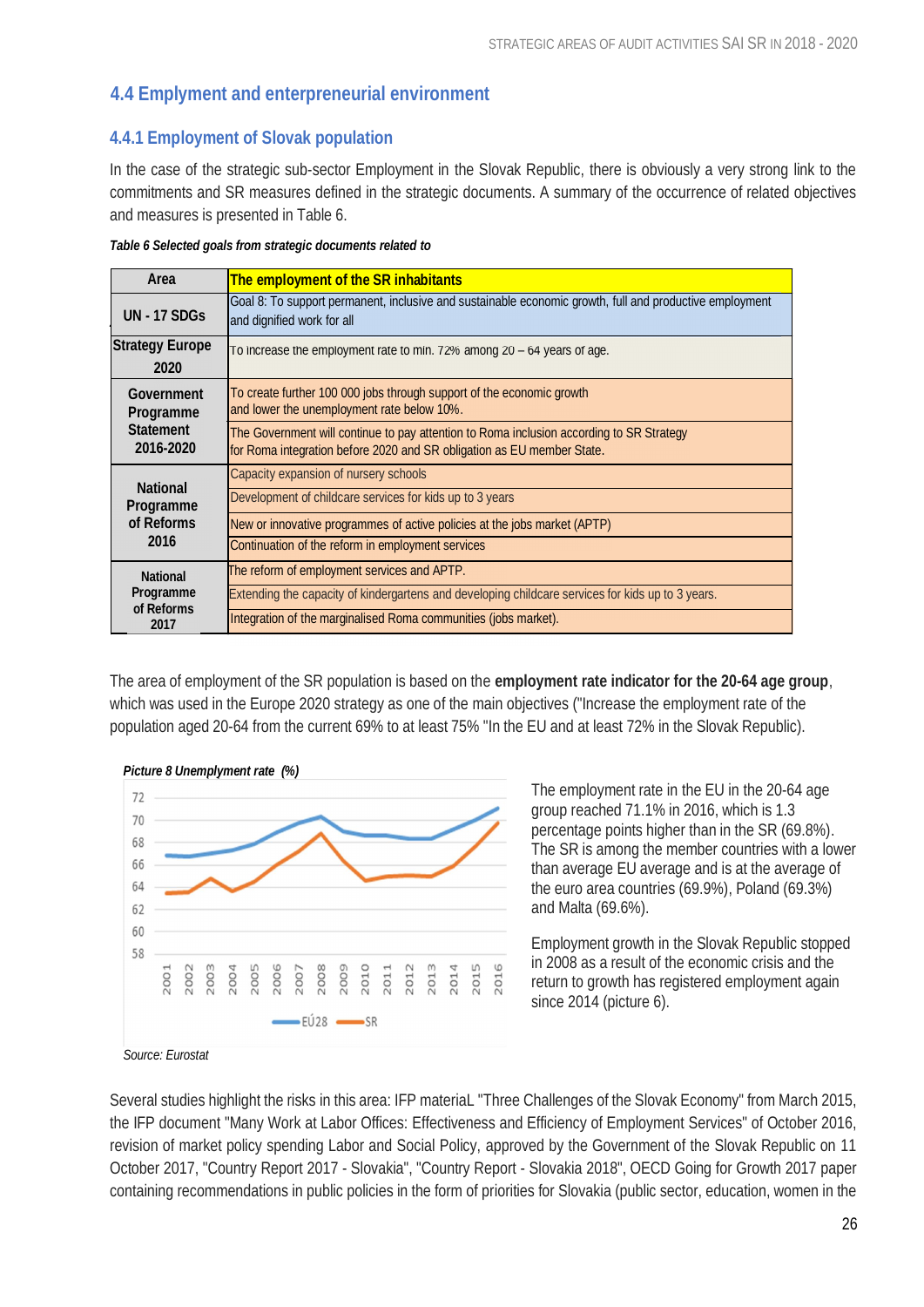labor market and marginali Sed Roma communities) and so on. Based on the studies mentioned, the greatest problems in this area are **the long-term unemployment, unemployment of marginalised Roma communities, female employment and regional labor market disparities**.

According to Eurostat, the long-term unemployment rate reached 5.8% in 2016, up 1.8 pp. as the EU average. Long-term unemployment in the SR (12 months and over) accounted for 60.2% of total unemployment, compared to the EU average, 13.8 percentage points higher, the SR long-term unemployed being in EU the highest share of long-term unemployed (Greece - 72% , SR - 60.2%, Bulgaria - 59.1%). Long-term unemployment is characterized by significant regional labor market disparities, low labor mobility and low participation of the Roma in the work process.

Improving the situation of this priority group should lead to the introduction of several forms of support to the integration of long-term unemployed in the labor market, the introduction of individualized training programs based on regional labor market needs, individualized guidance, projects aimed at supporting job creation for the long-term unemployed, education and retraining programs, non-State employment services, etc. as part of an action plan for the integration of the long-term unemployed, supported by the ESFS.

The most significant group of long-term unemployed in the Slovak Republic are marginalized Roma communities with low or no qualifications. To solve the problems of this population group, on January 11, 2012, the SR Government approved the material Strategy of the Slovak Republic for Roma Inclusion by 2020<sup>[33]</sup>, later action plans in which the main and partial targets for Roma employment are clearly Stated. One of the main objectives is **"to reduce the unemployment rate of the Roma by 50%,** based on the 2010 UNDP survey, when the unemployment rate for Roma men was 72% and for women 75% (15-64)". On 22 February 2017, the Government of the SR approved an updated version of the strategy <sup>[34]</sup>, which does not already have this main objective. The UNDP, WB, and EC survey conducted in 2011 shows the unemployment rate of the Roma population (15-64) at 70% and employment (15-64) at 15%. Based on unofficial data on the unemployment of the Roma population from the previous period, it is clear that the number of unemployed Roma in the Slovak Republic is systematically increasing and the Roma population represents a significant majority of the longterm unemployed in the Slovak Republic. This development is illustrated in Picture 9.

The latest prognosis of the development of the Roma population in the SR by 2025, realized by INFOSTAT, shows an estimate of the Roma population in Slovakia in the year 2020 of 499 170 inhabitants. In the 18-64 category, the forecast for the year 2020 estimates the number of Roma to 316 349. In the case of unemployment of the Roma 70% (UNDP, WB, EC, 2011), an estimated 221 444 unemployed Roma in Slovakia in 2020 can be mentioned. From the UNDP / WB / EC survey in 2011 in 12 European countries shows that the unemployment situation of Roma in Slovakia is worst in these countries (Figure 10). It is clear from the above data that it is extremely important for the Slovak Republic to address Roma employment.

As regards female employment, the skills of women are underutilised and underestimated in the labor market. According to Eurostat data in 2016, the employment rate for women (SR: 62.7%, EU: 65.3%) is still significantly lower than for men (SR: 76.9%, EU: 76.9%). The difference in women's employment compared to the EU average is particularly profound in younger age groups due to study and especially childcare, while women over the age limit of 40 years are gradually declining. Slovakia is one of the countries where maternity has the greatest impact on employment and working life. Increasing women's employment is still hindered by childcare obligations (in 2016 only 0.9% of children under 3 years of age were enrolled in formal childcare). In 2017, the Government of the Slovak Republic implemented several measures to help women's employment, improving the availability of childcare facilities for children under the age of 3, active labor market policy tools to promote mothers' integration with children into the labor market after returning from parental leave, etc.

Regional differences in the labor market have persisted for a long time, according to ÚSVR SR data as at 31.12.2017 the registered unemployment rate in Eastern Slovakia (Prešov region: 9.68%, Košice region: 9.94%) was several times higher than in Trnava (2, 60%) or Bratislava Region (3.05%). To reduce regional disparities, the Slovak Government approved action plans for the least developed districts (in January 2018, the number of such districts increased to 16), the conditions for drawing on investment aid in the least developed districts were introduced, the adoption of a law to support the social economy are prepared, respectively are implementing a number of project intentions to promote entrepreneurship, the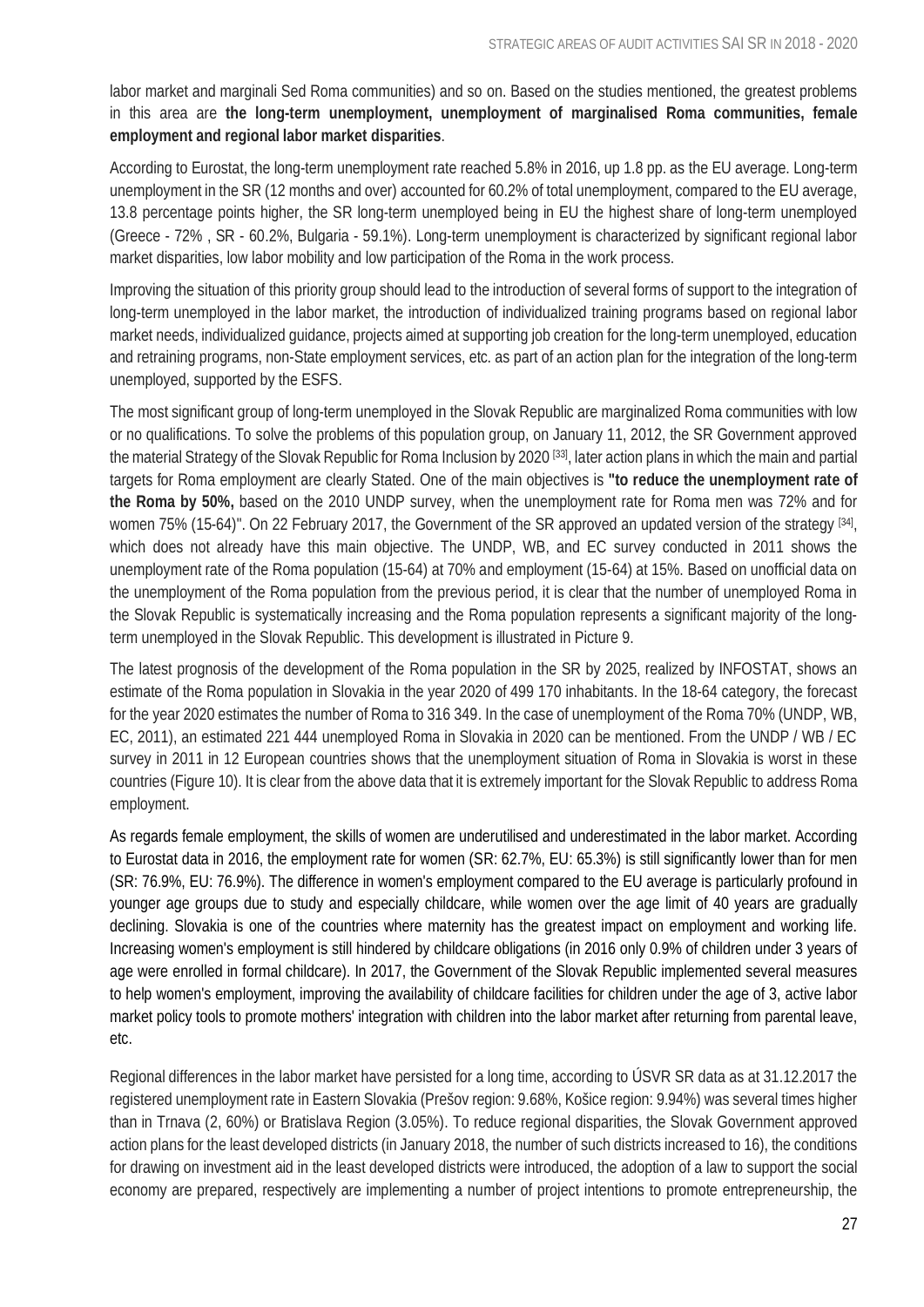social economy, link labor market needs to the provision of training lines, promote landmarking, etc., which should help reduce these differences. The results of the proposed measures can only be expected in a longer time horizon.



*Picture 10 Comparison of employment rate and Roma unemployment in 12 EU countries (%)*





*Source: UNDP, WB, EC Note: population estimate by INFOSTAT were used in category 18-64 and unemplyment survey UNDP/WB/EC for category 15-64.*

The proposed area concerns in particular the Ministry of Labor and Social Affairs of the Slovak Republic. Total expenditures of the Ministry of Labor and Social Affairs budget for employment in the Slovak Republic, in millions of EUR between 2015 and 2020 (actual and proposed) are shown in Table 7.

| Year                                      | 2015 R   | 2016 R      | 2017 P   | 2017 ES  | 2018 <sub>P</sub> | 2019 P   | 2020 P |
|-------------------------------------------|----------|-------------|----------|----------|-------------------|----------|--------|
| Emplyoment policy in total                | 188      | 236         | 282      | 338      | 268               | 283      | 282    |
| EU sources + co-financing                 | 43       |             | 230      | 96       | 227               | 239      | 237    |
| EU sources $+$ co-financing in $%$        | 22,87%   | 2,97%       | 81,56%   | 28,40%   | 84,70%            | 84,45%   | 84,04% |
| in it:                                    |          |             |          |          |                   |          |        |
| 2 <sup>nd</sup> Programme period          | 43       | $\mathbf 0$ | $\theta$ | $\theta$ | $\theta$          | $\theta$ | 0      |
| 3rd Programme period                      | $\theta$ |             | 230      | 96       | 227               | 239      | 237    |
| Transfer from previous years              | 115      | 171         | $\theta$ | 190      | $\theta$          | $\theta$ | 0      |
| <b>Emplyment policy from State Budget</b> | 30       | 58          | 52       | 52       | 41                | 44       | 45     |
| Emplyment policy from State Budget in %   | 15,96%   | 24,58%      | 18,44%   | 15,38%   | 15,30%            | 15,55%   | 15,96% |

*Table 7 Expenditure by MPSVR SR for employment (mil. €)*

*Source: MF SR: Public administration budget for 2018 až 2020 (R- Reality, ES - Expected Status; P - Proposal)*

Regarding the marginalized Roma communities, the updated Action Plan of the Roma Strategy for Roma Inclusion for the years 2016-2018 in the field of employment quantified the financial requirements for implementation of individual measures and activities amounting to almost 146 mil. EUR.

#### **Suggested topics: Odporúčané témy:**

The audits of the SAO SR in the area of "Employment of the Slovak Republic inhabitatns" should answer the fundamental question: is it realistic that the SR, following the objective of the Europe 2020 Strategy in the field of employment support, will achieve a specific objective: "To achieve 72% of the employment rate of the population aged 20 - 64 Years by 2020?"

The following questions should be part of the fundamental question: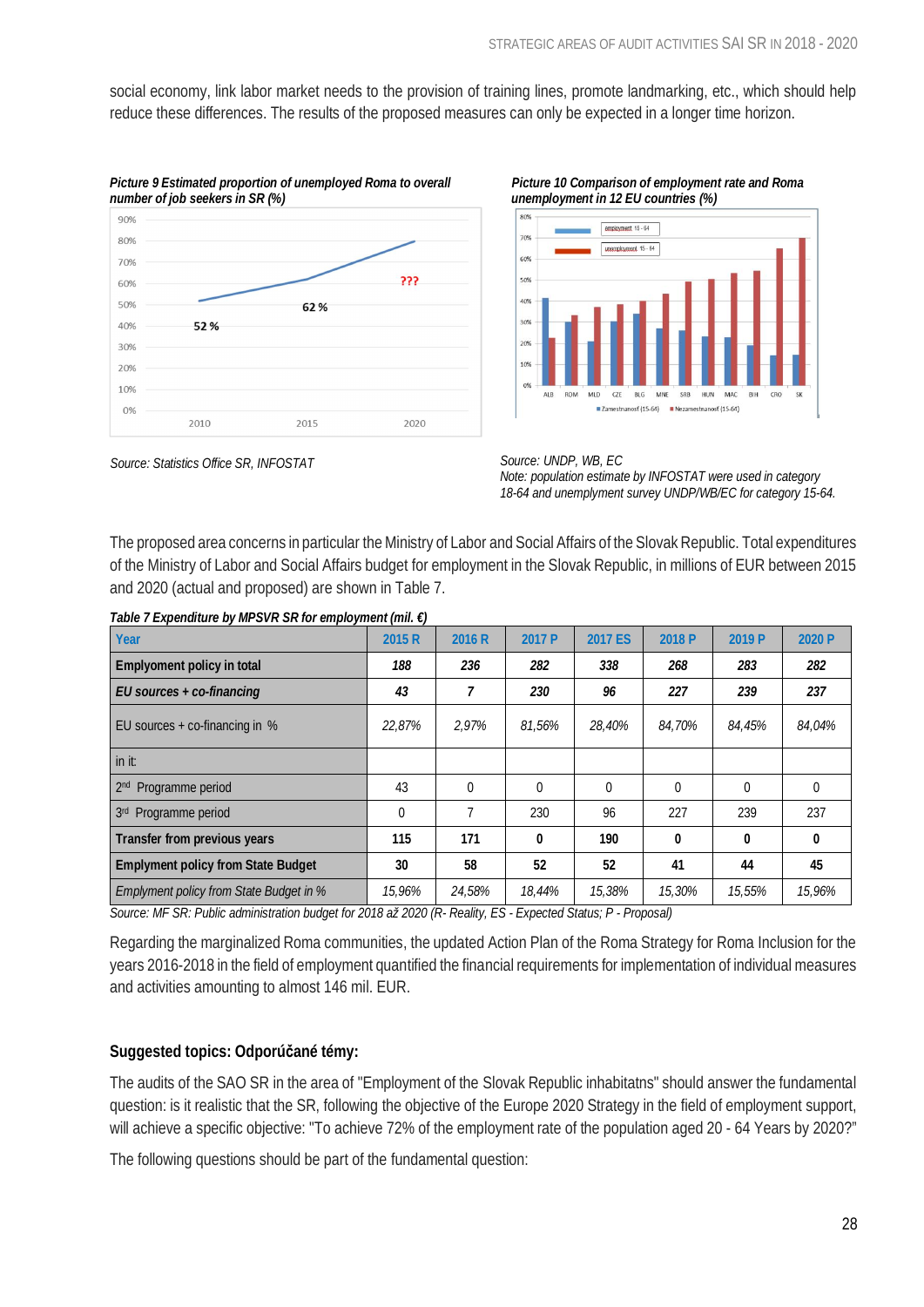- Are the funds for employment policy used economically, efficiently and effectively and are helping to meet the l, proposed Europe 2020 strategy?
- Do the National Reform Program Action Plans reflect the actual sequence of steps that are aimed at achieving ÷. the proposed goal?
- What measures need to be proposed by the SAO in order to reach the target?  $\blacksquare$

From the above mentioned facts, the following audit topics arise:

- l, The economy, efficiency and effectiveness of employment services in keeping with the Europe 2020 strategy.
- The economy, efficiency and effectiveness of a system of active labor market measures as well as its individual l. instruments in keeping with the Europe 2020 strategy.
- The State of reform of employment services and active labor market measures.  $\mathbf{r}$
- The effectiveness of investment aid for the creation of new jobs. l.
- Fulfillment of the main and partial objectives of reducing the unemployment of the Roma population within the t, framework of the SR Strategy for Roma Inclusion by 2020 and the implementation of the updated Action Plans of the SR Strategy for Roma Inclusion for 2020 2016-2018.
- The management of organizations set up by central Government authorities for the implementation of individual  $\overline{a}$ policies (eg the RASPaR).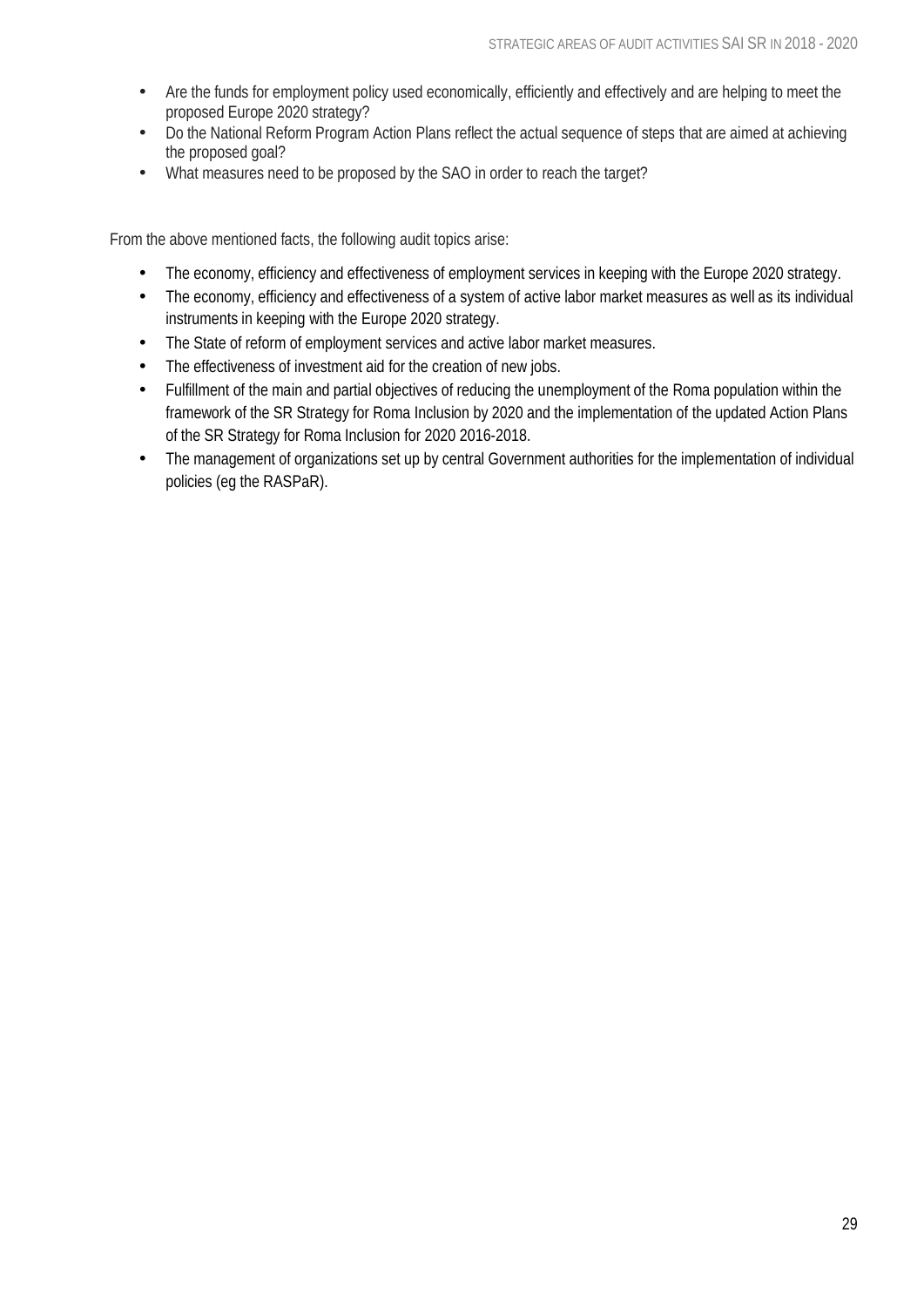#### **4.4.2 Business environment**

The business environment is contained in both foreign and domestic strategic documents, which determine the direction of the Slovak Republic in the future (Table 8). However, the strategic objectives in this sub-area have not been addressed either in the NPR 2016 or NPR 2017 Action Plans.

*Table 8 Selected goals from strategic documents related to*

| Area                           | <b>Business environment</b>                                                                                                                                                                                                                                    |
|--------------------------------|----------------------------------------------------------------------------------------------------------------------------------------------------------------------------------------------------------------------------------------------------------------|
| $UN - 17$ SDGs                 | Goal 8: Enforce development policies that support productive activities to create worthy<br>jobs, entrepreneurship, creativity and innovation and support formation and growth<br>of micro and medium enterprises also with help of access to finance service. |
| <b>Strategy Europe</b><br>2020 | Improvement of business environment especially for small and medium enterprises,<br>lowering administrative burdens and increasing the quality of laws and regulations in business.                                                                            |
| Government<br>Programme        | Decrease of administrative burdens for business                                                                                                                                                                                                                |
| <b>Statement</b><br>2016-2020  | Create stimuli to support business                                                                                                                                                                                                                             |

The business environment can be characterized by the Doing Business score indicator. This indicator measures the regulation of domestic small and medium-sized enterprises during the nine phases of their life cycle: start of business, building permit, registration of ownership, obtaining credit, investor protection, paying taxes, cross-border trading, contract recovery and business termination. According to Doing Business, the SR improved its regulatory environment for entrepreneurship by 2016 compared to 2015 and reached 33rd place among the 190 countries surveyed. In the new methodology, despite the improvement in points, the SR registered three-point move downward from position 30 to 33. The point assessment was positively affected, in particular by simplifying the administrative processes associated with real eState tax payments and evaluating the processes that companies undertake after fulfilling their tax obligations. The most underdeveloped areas included the protection of minority investors, the acquisition of building permits and the enforcement of law. These factors can hinder investment and growth by discouraging entrepreneurs from establishing or expanding an enterprise.

Within the V4 countries for the years 2006, 2010, 2016, Slovakia did not improve significantly in the Doing Business rankings as much as Poland and the Czech Republic, which in 2016 overtook Slovakia in ranking (Table 9).

| year     | 2006 | 2010 | 2016 |
|----------|------|------|------|
| Poland   | 54   | 72   | 24   |
| Czechia  | 41   | 74   | 27   |
| Slovakia | 37   | 42   | 33   |
| Hungary  | 52   | 47   | 41   |

*Table 9 Comparison of V4 countries Doing Business ladder*

*Source: WB*

According to the EC Commission Country report 2017 [13], small and medium-sized enterprises can play a key role in the economic diversification of Slovakia, with the challenge of innovation policy and resource efficiency. R & D spending and cooperation between the public sector, research institutions and businesses are stagnating. R & D spending remained unchanged in 2015 at 0.33% of GDP, one of the lowest levels in the EU and well below the indicative target of Slovakia of 0.8% in 2020

Policy measures to support research and innovation are ineffective and reforms are advancing slowly. The perceived rate of corruption is high and acts as a significant barrier to business. Insufficient eGovernment services complicate corporate communication with authorities. The low degree of perceived independence of the judiciary in Slovakia weakens the confidence of businesses.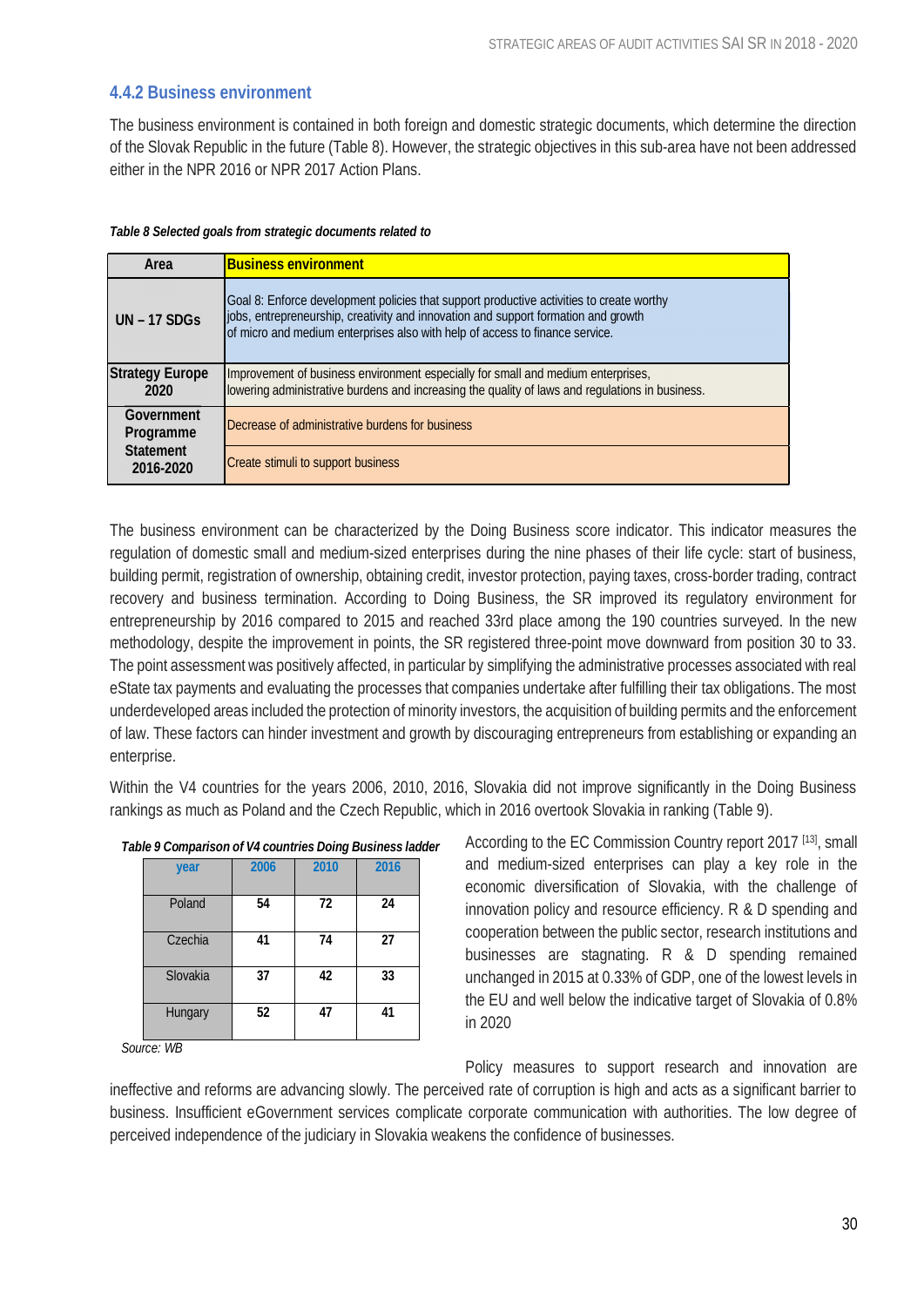Slow progress in improving the business environment is to some extent offset by providing investment aid. Investment aid is, however, the cost to other taxpayers. Investment incentives have so far favored a number of companies a year, mostly in more advanced regions. They are a politically cheaper substitute for improving the business environment and better management of public finances that would allow tax cuts.

On 6th February, 2018, the NR SR approved the Government Bill on Regional Investment Assistance with effect from 1st April, 2018. The aim of the investment aid is to direct the flow of new investments into less developed areas and thus reduce regional differences, will focus on high added-value investments, notably investments in progressive technologies and activities.

#### **Suiggester topics:**

The audits by the SAO SR within the business environment should answer the fundamental question: "Is investment aid indispensable in the process of improving the business environment and in supporting high value added research, innovation and investments in small and medium-sized enterprises?"

The following audit topics stem from the fundamental question:

- t. Benefits of investment aid provided with emphasis on support for research, innovation and high added value investment.
- Efficiency, economy and effectiveness of the set investment aid system for key subjects (MH SR, SARIO, k. Eximbanka).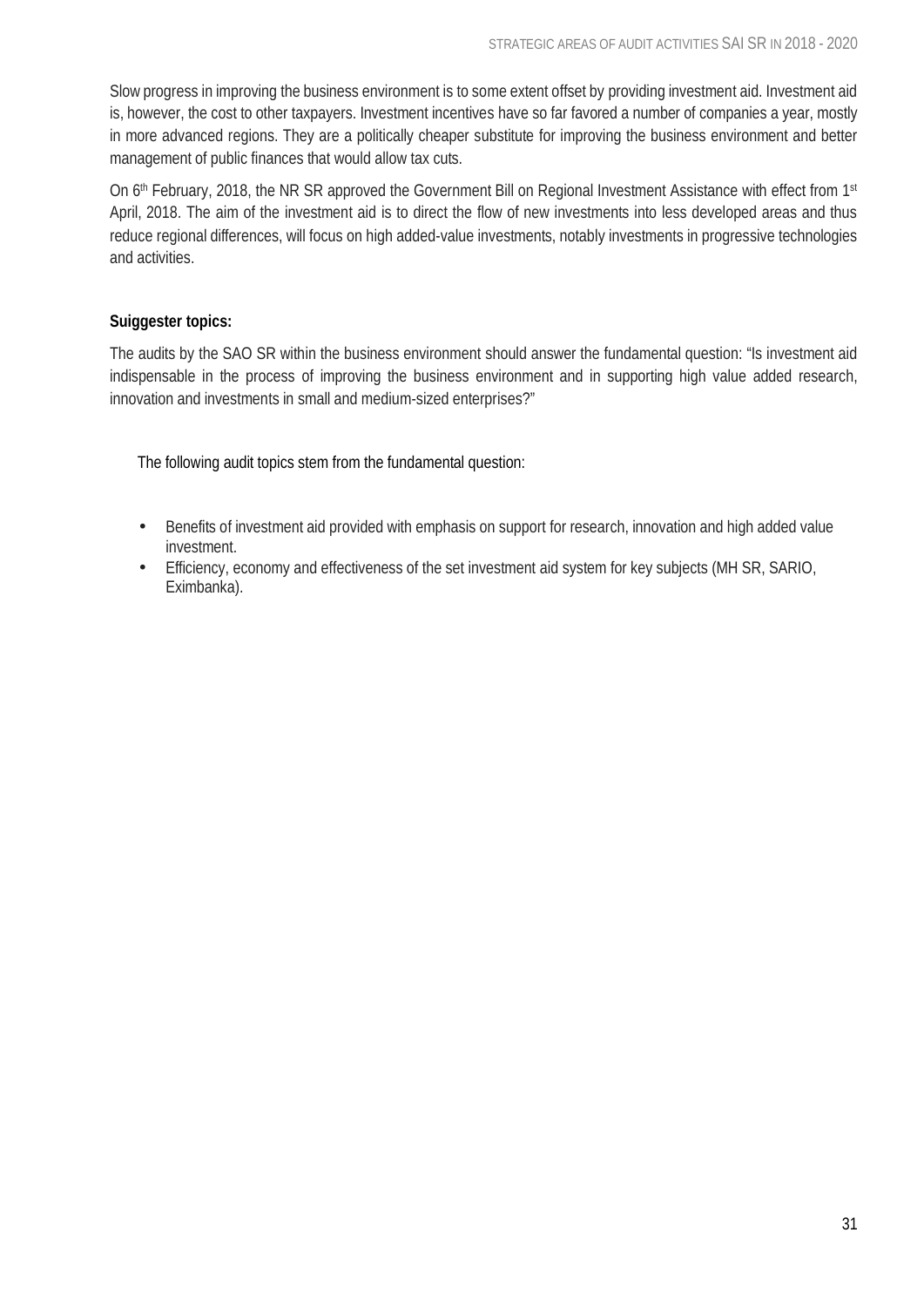# **4.5 Sustainable consumption and production, energy efficiency and environmental sustainability**

## **4.5.1 Power engineering**

The energy sector is a priority in all the main strategic documents influencing the national objectives of the SR (Table 10). An effective solution to this area requires cooperation at European level. It should also be noted that the energy sector is prone to risk, also under the INTOSAI Performance Checklist<sup>[2]</sup>.

#### *Tab. 10 Selected goals from strategic documents related to*

| Area                                                                      | <b>Energy effectivness</b>                                                                                                                                                                                                                                                                                  |  |  |  |  |
|---------------------------------------------------------------------------|-------------------------------------------------------------------------------------------------------------------------------------------------------------------------------------------------------------------------------------------------------------------------------------------------------------|--|--|--|--|
|                                                                           | Goal 7: To secure access to affordable, reliable and long-term sustainable energy sources for all                                                                                                                                                                                                           |  |  |  |  |
|                                                                           | To increase significantly the share of renewable energy in global energy mix before 2020.                                                                                                                                                                                                                   |  |  |  |  |
| <b>UN - 17 SDGs</b>                                                       | Before 2030, to enlarge international cooperation to secure access to research and technology<br>and clean energy including renewable energy, energy efficiency and advanced and cleaner<br>technologies in fossil fuels, and enforce investments into energy infrastructure and clean energy technologies. |  |  |  |  |
| <b>Strategy Europe</b><br>To secure 20% of energy from renewable sources. |                                                                                                                                                                                                                                                                                                             |  |  |  |  |
| 2020                                                                      | To attain 20 % increase in efficiency in energy use.                                                                                                                                                                                                                                                        |  |  |  |  |
| Government<br>Programme<br><b>Statement</b><br>2016-2020                  | The Government considers consistent use of the regulatory framework for energy price stability<br>to be important part of energy security of SR and one of the important tools supporting<br>the sustainable development of economy, industry competitiveness and quality life of households.               |  |  |  |  |

#### *Source: Strategy and Analysis Department SAO SR*

One of the main topics in the energy sector is the increase of the share of energy from renewable sources. The target for the SR is to reach 14% in 2020. In the SR, the share of renewable sources in total gross energy consumption was 12% in 2016. In NPR 2016, in addition to renewable energy sources, it is important to increase energy efficiency and build energy interconnections between countries. These areas, however, did not pass into the tasks in the action plan.

Comparison of the share of energy from renewable sources in the SR with the EU for the period 2008-2016 is illustrated in Picture 11. The overall trend of the share of energy from renewable sources in total gross energy consumption is increasing in the EU and Slovakia, but in Slovakia the year-on-year decline was the largest year-on-year decline from all EU countries.

The EC report 2017<sup>[13]</sup> States that the energy intensity of the Slovak economy has slightly improved, but it is still one of the highest in the EU and is about 80% higher than the EU average. The energy dependency of the SR is also high, with 58.7% of energy consumed in 2015 coming from imports.

The report also highlights the distortion of the electricity market, which puts new barriers to production and cross-border energy transmission. Electricity prices are high compared to neighboring countries and include several politically motivated price components, such as the domestic brown coal electricity tariff that has a negative impact on the environment. Adding new resources to the system is considered difficult and since 2013 there is a so-called "Stop State", which prohibits the connection of new renewable energy sources to the grid.





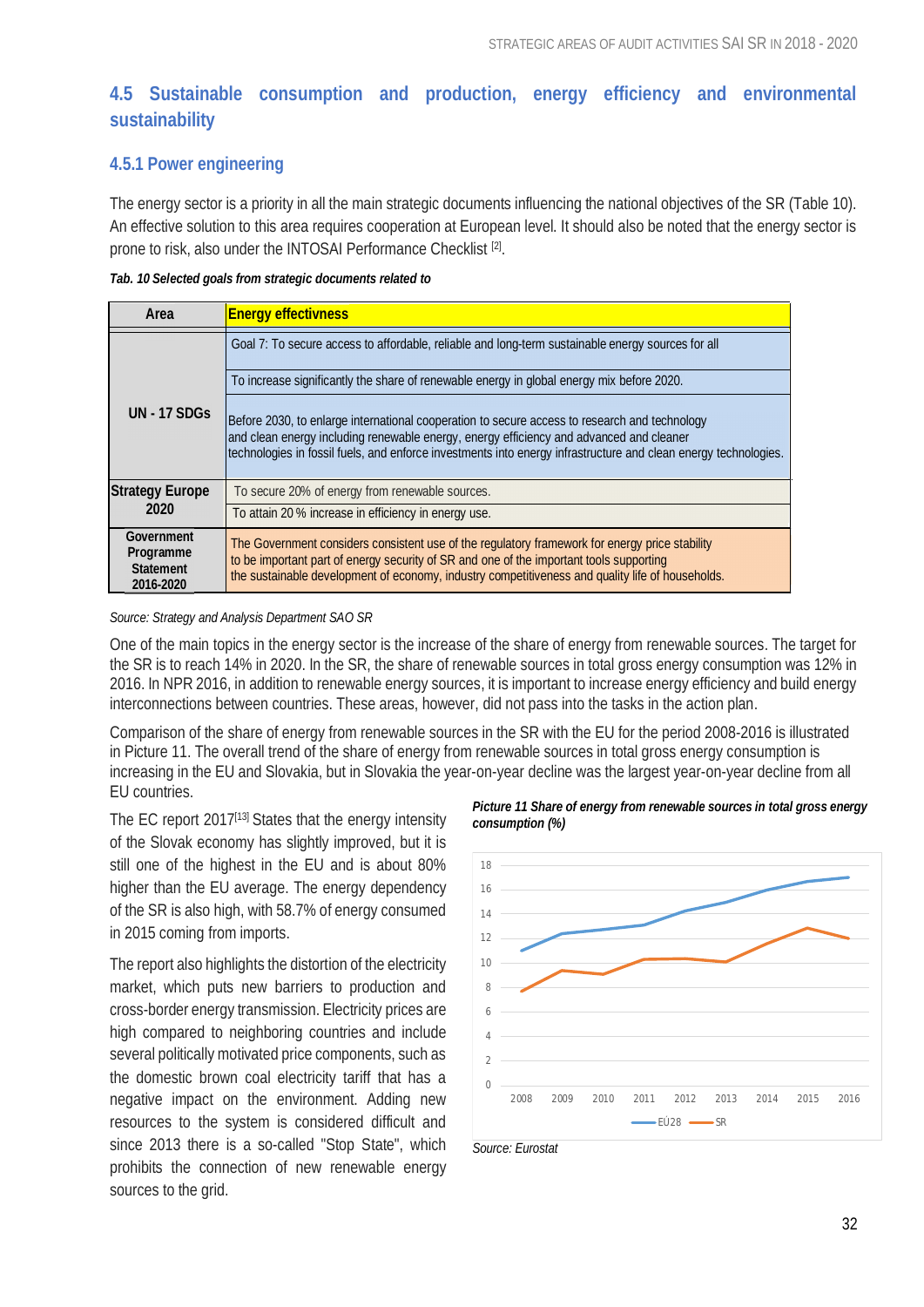Given the priority of strengthening renewable energy sources, the concept of the development of electricity production from small renewable sources (RES) was adopted in the Slovak Republic. **The concept of the development of electricity generation from small RES in the first stage** assumed, in the expected total public contribution of 100 mil. EUR by a one-off contribution from the EU structural funds for the installation of a small resource, the expected direct financial savings for small-scale operators of more than 2000 EOR per point of discharge over the period under assessment. Free supply of electricity from small producers to distribution systems will be worth more than one million EUIR. At the same time, the creation of new jobs and the turnover of small and medium-sized entrepreneurs who are tax payers are predicted.

The total amount earmarked for the promotion of energy from renewable sources **in the programming period 2014-2020 amounts to 115 million EU and. European and national sources (EUR 100 million from OP Environment). From the NSRF operational program 2007 - 2013, about 379.6 million EUR were provided for this purpose. EBRD and MH SR Grant Slovseff II provided 90 million EUR.**

The suggested financial support relates to:

- construction of small installations with installed power (up to 10 kW) for the production of electricity from RES: photovoltaic power plants, photovoltaic power plants for direct heat generation, small wind turbines,
- construction of heat recovery equipment using solar collectors: solar collectors, biomass boilers, heat pumps.

Under the new European Commission legislation, Member States should ensure that all consumers and small businesses have the right to supply electricity at appropriate, clearly comparable, transparent and non-discriminatory prices.

In the NPR 2016, the Government of the SR pledged to take further steps to eliminate the increase in end-of-pipe electricity prices<sup>3</sup> , despite the strong financial support of RES and **combined production of electricity and heat (CHP)**. **In this sense, it is also important to monitor** the potential and impact of the implemented aid on the development of RES for the purchase price of energy. The SAO SR, in view of its economic significance and impacts on the population, should concentrate on the preparation of capacities for audit activities in the field of energy pricing and to examine the impact of Government policy measures on the benefits for the citizens.

#### **Suggested topics:**

The objectives and instruments of energy policy implementation, the management of State policy makers and the management and operation of the national regulatory authority should be among the priority areas of audit activity.

- Energy costs.
- Consumer Protection Verifying the economy, efficiency and effectiveness of regulatory policy, assessing the manner of execution, the scope and structure of eligible costs, and the method of determining the appropriate profit level in the form of price and substance regulation in the form of appropriate price regulation regulations.
- The added value of the implemented measures and the fulfillment of the projected objectives for end-users consumers.

<sup>&</sup>lt;sup>3</sup> Legislative framework: The basic legal norm for regulation in the SR is Act 250/2012 Coll. on regulation in network industries as amended, which does not adequately address end distribution costs. European legislation is also austerity when it comes to access to the distribution system. Although Directive 2009/72 / EC regulates the operation of the distribution system, it does not comment on the choice of charges for access to distribution systems. Regulation EC No. 714/2009 on conditions for access to the system for cross-border exchanges of electricity regulates access charges to systems but does not explicitly address the distribution system. In the guidelines in Part B of the Regulation, in the case of fees paid by producers, only the transfer is mentioned again.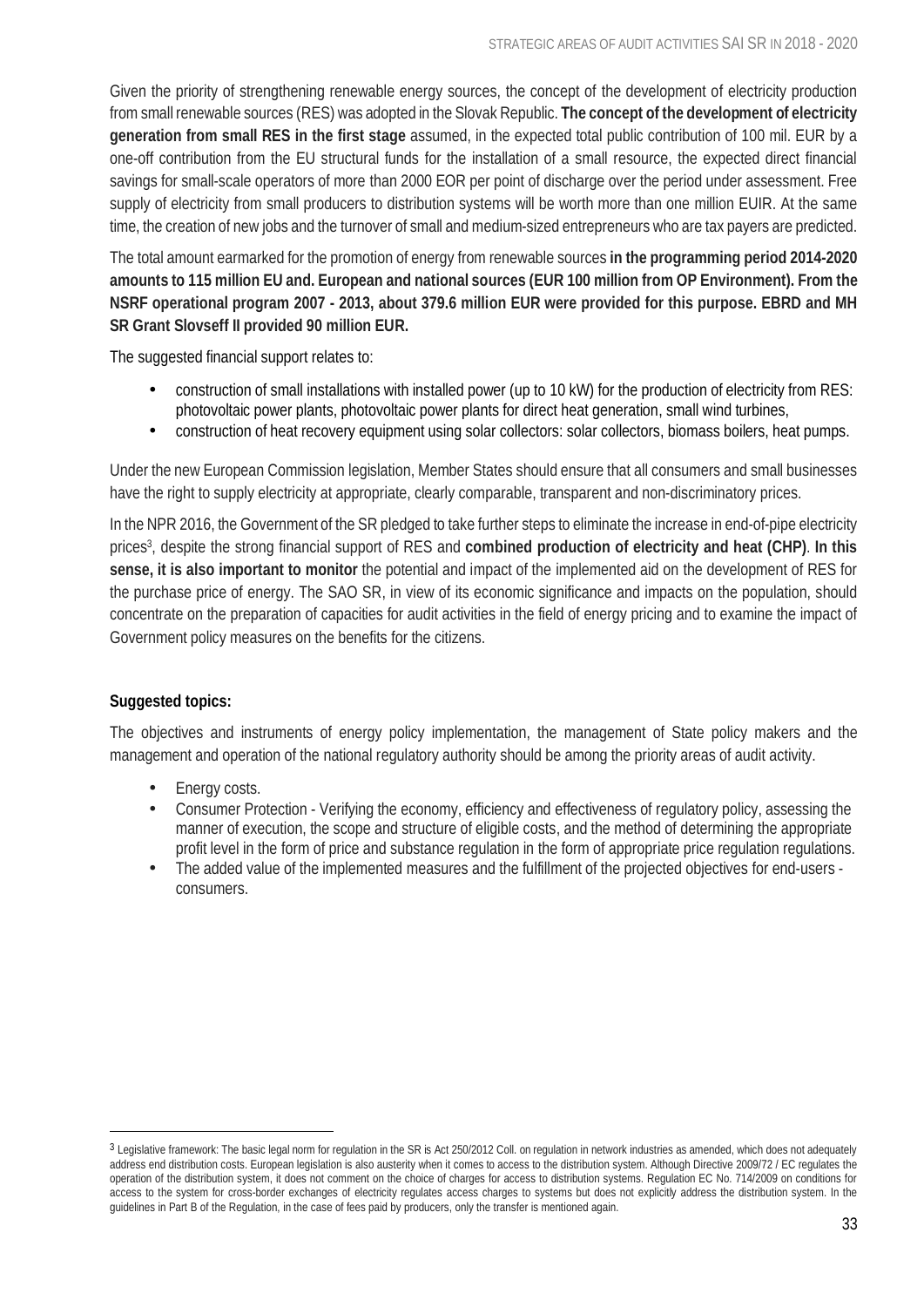## **4.5.2 Environmental sustainability**

The area of environmental policy is a frequent topic in strategic documents concerning the Slovak Republic, especially at the transnational level (Table 11). However, this area has not been incorporated into the tasks of the National Reform Programs Action Plans in recent years.

|  |  | Table 11 Selected goals from the strategic documents related to |  |
|--|--|-----------------------------------------------------------------|--|
|  |  |                                                                 |  |

| Area                                                     | <b>Environmental sustainability</b>                                                                                                                                                                                                                                                                              |
|----------------------------------------------------------|------------------------------------------------------------------------------------------------------------------------------------------------------------------------------------------------------------------------------------------------------------------------------------------------------------------|
| $UN - 17$ SDGs                                           | Goal 8.4: Before 2030, progressively better the effective use of resources on global level in consumption<br>and production and make effort to separate economic progress from environmental damages.                                                                                                            |
|                                                          | Goal 7a: Before 2030 enlarge international cooperation to secure access to research and technology and<br>clean energy including renewable energy, energy efficiency and advanced and cleaner technologies in fossil<br>fuels, and enforce investments into energy infrastructure and clean energy technologies. |
|                                                          | Goal 11.6: Before 2030 lower the negative environmental impact of settlements per capita<br>also through individual attention to air quality and waste management                                                                                                                                                |
|                                                          | To lower the green-house gases by 20%                                                                                                                                                                                                                                                                            |
| <b>Strategy Europe</b><br>2020                           | To get 20 % of energy from renewable resources                                                                                                                                                                                                                                                                   |
|                                                          | To achieve 20% increase in energy efficiency                                                                                                                                                                                                                                                                     |
| Government<br>Programme<br><b>Statement</b><br>2016-2020 | To increase the air quality, especially in urban and industrial environs, through scrupulous<br>application of valid legislation and using innovative approaches to emission reduction.                                                                                                                          |

Source: Strategy and Analysis Department SAO SR

According to the world's most sophisticated EPI index (Environmental Performance Index), Slovakia has the 24th best environment from the 180 countries surveyed. According to EPI, the best results are achieved by the SR in biodiversity and biotopes, while **air quality** is the most challenging (Picture 12).

The exposure of the urban population to ozone - depleted air in the Slovak Republic was 5,020 micrograms per cubic meter per day in 2014, which is



*Source: Eurostat*

approximately 1,5 times the EU average and roughly the same as in 2008.

According to the analytical study Three Environmental Challenges in Slovakia [35], on the basis of available data and international comparison, Slovakia is the most disadvantaged for advanced countries in the management of waste and air quality. The waste treatment rate is one of the lowest in the EU. In the atmosphere we have a problem with excessive dust, ground-level ozone and high concentrations of nitrogen dioxide. On the contrary, the Slovak Republic has very good international greenhouse gas reduction results but has reserves in the area of wastewater management and solid waste managemment show reserves.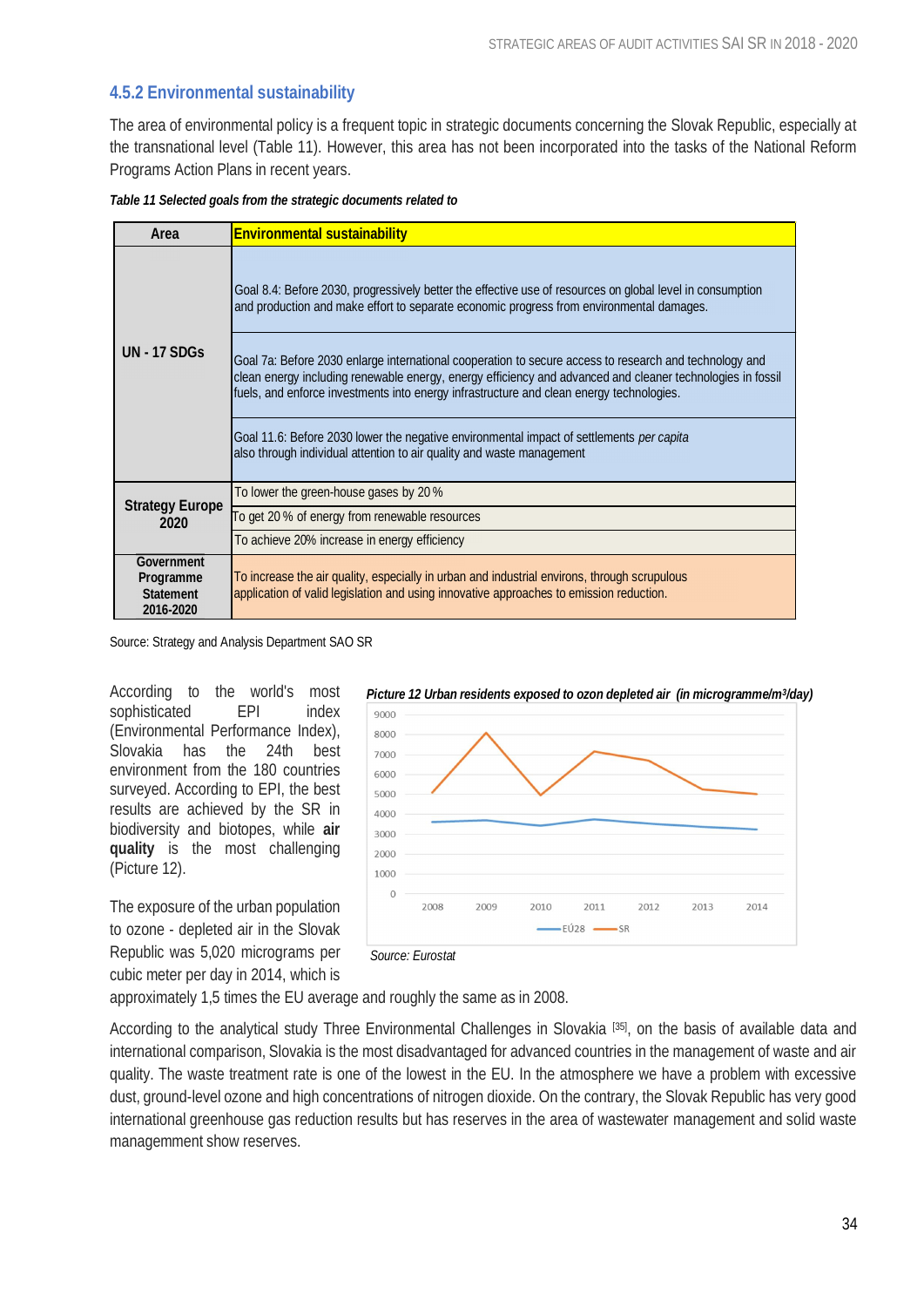According to the latest EEA (European Environment Agency) estimates in Slovakia, as a result of bad air, nearly 6,000 people die prematurely, most because of high concentrations of PM 2.5 dust particles<sup>4</sup> [37]. Above all, **many Slovaks are exposed to harmful dust particles. More than 12% of the population is exposed to increased levels of PM 2.5 particles in the air, which is above the OECD average.** The concentration of larger PM10 particles (less dangerous than PM 2.5) is close to the EU average. The concentration of nitrogen dioxide ( $NO<sub>2</sub>$ ) is the worst in the EU. While the country average is less than 20 μg / m<sup>3</sup>, a median of 34 μg / m<sup>3</sup> was measured in Slovakia. Also, the SR has statistically the third worst concentration of ground-level ozone in the air comparing to EU [35].

National commitments to reduce emissions by 2030 are difficult to achieve. The funds currently used by the SR for achieving emission reduction targets (emission limits, technical requirements and operating conditions) are not sufficient. There is a National Pollution Reduction Program, which defines effective measures to meet these emission ceilings (emission plans, reduction areas, emissions trading). Similarly, the forthcoming Air Quality Improvement Strategy and Air Quality Improvement Programs will contribute to this, which will prepare a comprehensive concept of air quality management for the SR and achieve improved air quality throughout the country.

**Waste and its mismanagement** burden the environment twice. The direct impact of its storage and potential threat of environmental contamination, the secondary burden is in the form of pressure to use new sources, which may in some cases be non-renewable.

**The recycling rate for municipal waste is one of the lowest in the EU.** According to the latest EC assessment report [50], about 66% of municipal waste is landfilled in the SR, which places the country on the last places in the member countries' list. Recycling rates are 23.2%, with a European average of 46.3% (Picture 13)

The EC is preparing a project to assess the impact of EU consumption on the environment. The project should result in an evaluation framework for the preparation of

*Picture 13 Proportion of recycled amount of municipal waste to total amount of created municipal waste (%)*



*Source: Eurostat*

scenarios and policies that should contribute to sustainable consumption (Quality Standards for the Secondary Raw Materials Market and the Plastic Strategy).

The EC also notes that tax instruments and fees (low waste landfill taxes, no waste incineration tax) are poorly utilised to improve waste management, and the Waste Management Act of 2016 introducing a new waste management system is harder to implement in practice than expected.

In the problem area, quality or protection of the air, a specific objective was defined within the OP KPP (PO1, **INVESTMENT PRIORITY 1.4.1 Reduction of air pollution and improvement of its quality** with the total amount allocated from the Cohesion Fund **209 mil. EUR** (6.7% of the allocation from the OP KPP) to the eligible territory of the SR. **In the area of waste management**, **402.8 mil. EUR** were allocated to the OP KPP (PO, INVESTMENT PRIORITY 1), which includes the entire waste management sector.

<sup>&</sup>lt;sup>4</sup> PM are microparticles scattered in the atmosphere, the contents of which most often include sulphates, nitrates, various inorganic ions, organic and elemental carbon, bound water and metals, or biological components such as allergens and microbial substances. They are of natural and human origin. They arise as a result of processes in combustion engines, in power generation or in industry and agriculture, or subsequent chemical reactions with substances already present in the atmosphere. These particles then enter the respiratory system and lead to respiratory and cardiovascular diseases. (WHO 2013). PM2.5 are considered to be more hazardous than PM10, because they are smaller and easier to get into the bloodstream [36].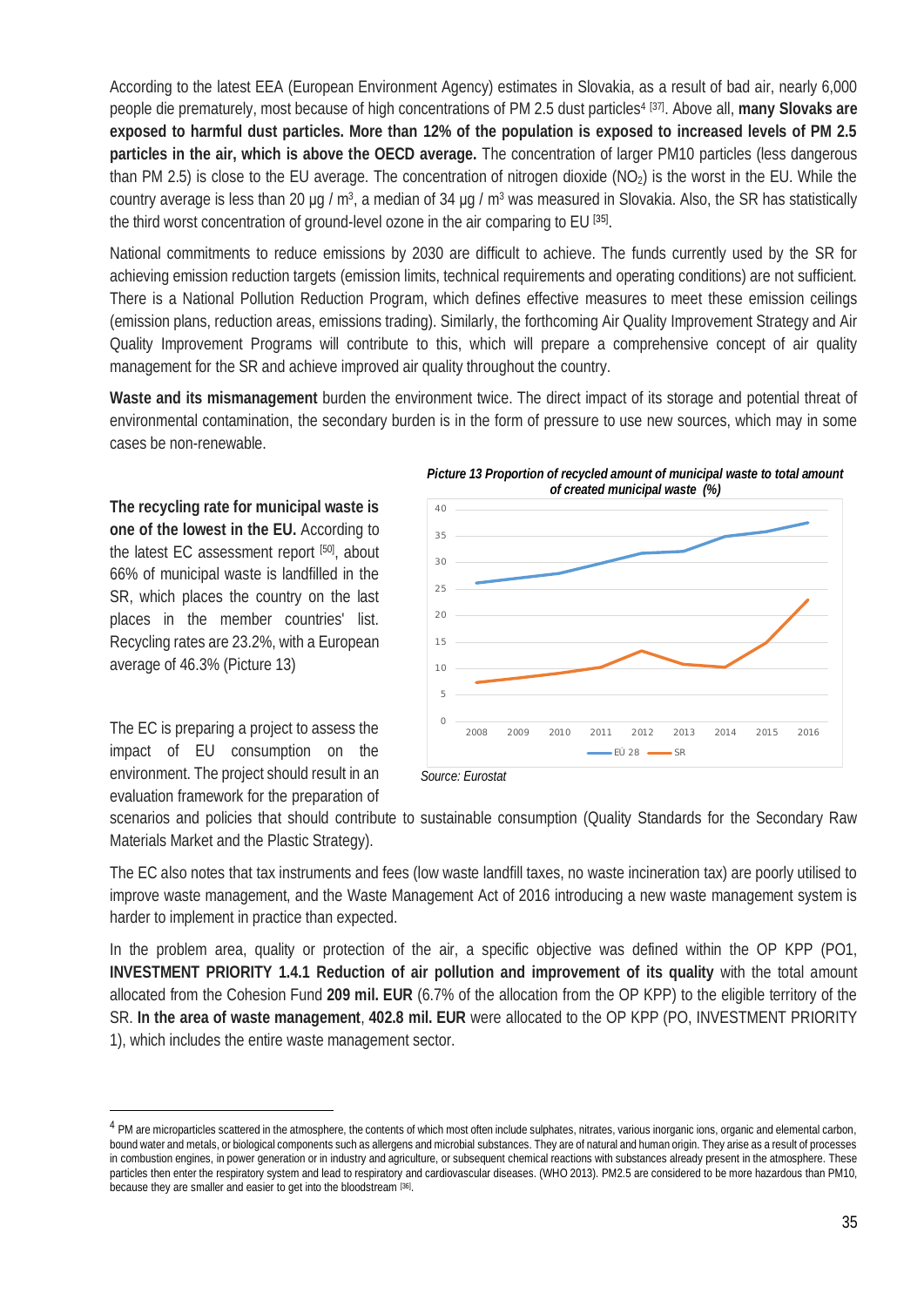In 2017, the SAO SA carried out an audit aimed at fulfilling the Slovak Republic's obligations and the funds spent on air quality assurance (fulfillment of the tasks of the SR resulting from EU and SR regulations, effectiveness of measures, financing of selected projects). In 2018, performance audit will check the efficiency and effectiveness of the municipal waste collection system in municipalities and the implementation of the State's measures to promote the increase of separated garbage in total municipal waste. Further environmental monitoring is related to assess the State of implementation of flood protection measures at various levels.

As it is about the high current social topics and the overlapping time horizon of the programming period of the OP KPP and the strategic material of the SAO SR, which extends until 2020, we recommend to include the selected topics in a later period. Also, on the basis of the results of the audits carried out, it is possible to consider their re-listing within the next three years.

#### **Suggested topics:**

Overall, the most problematic environmental sustainability problems in the SR include air quality, waste management,, alternatively source efficiency. The SAO SR audits could therefore focus on the following areas:

- Waste management the economy, efficiency and effectiveness of waste prevention, recycling and waste recovery tools for separated garbage; establishment and implementation of a single environmental monitoring and information system in waste management; tools in waste management for hazardous waste management and waste management (construction of new facilities and reconstruction of existing hazardous waste recycling facilities). Sustainability checks of implemented projects.
- Source efficiency Efficiency and effectiveness of tools for an energy efficient low-carbon economy (eg biomassbased plants, small plants using renewable energy, etc.). Sustainability of implemented projects.
- Effectiveness of measures adopted for air protection introduction and application of technological and technical  $\ddot{\phantom{a}}$ measures to reduce emissions of air pollutants into air from sources of air pollution (emission reduction technologies, in particular separating devices, changes in technological processes, replacement of outdated combustion equipment), improvement of air monitoring, the promotion of information tools in the field of air protection, integrated pollution prevention and control.
- Contribution and effectiveness of individual environmental organizations and funds in the Slovak Republic for the fulfillment of environmental policy objectives and the management of environmental policy makers.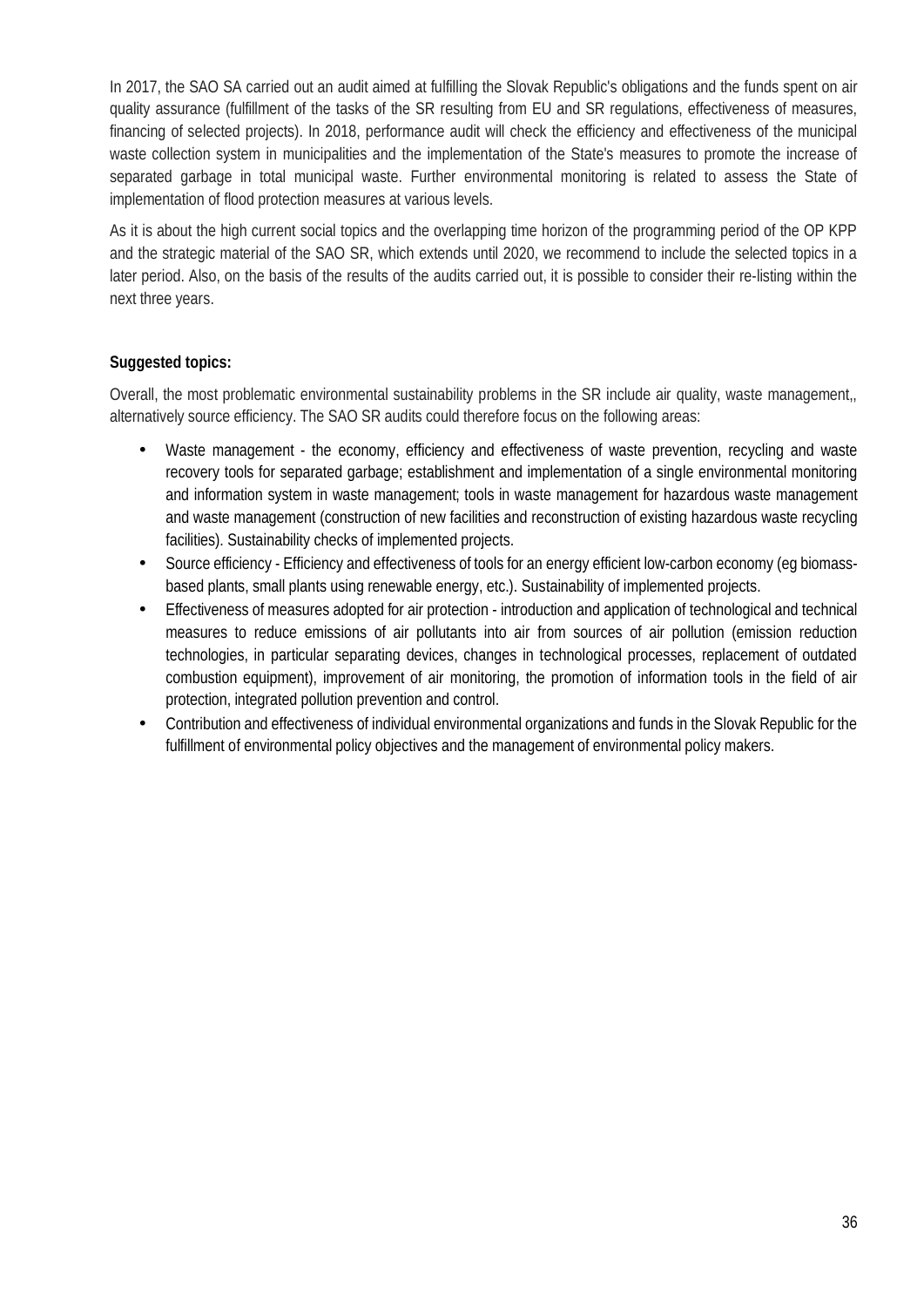## **4.5.3 Agricultural policies**

The policy on agriculture is highlighted in several strategic documents for the Slovak Republic. Under UN Agenda 2030, the 2<sup>nd</sup> objective mentions the achievement of food security and better nutrition and the promotion of sustainable agriculture. As a result, the promotion of a greener economy is also mentioned in the Europe 2020 Strategy. More detailed reflection of these objectives in the Government's program declaration is presented in table 12.

| Oblast'                                           | <b>Agricultural policies</b>                                                                                                  |
|---------------------------------------------------|-------------------------------------------------------------------------------------------------------------------------------|
| <b>UN-17 SDGS</b>                                 | Goal 2: Stop the famine, achieve foodstuff security and better nutrition and support sustainable agriculture.                 |
| <b>Strategy Europe</b><br>2020                    | Support more ecologic and competitive economy that uses the sources in effective manner.                                      |
| Government<br>Programme<br>Statement<br>2016-2020 | Support domestic production and food processing industries recovery preferably<br>with primary producers' property ownership. |
|                                                   | The Government will look for effective tasks penetration that stem from care for forests<br>along the nature protection.      |
|                                                   | Support to countryside and improvement of living conditions of the countryside people.                                        |

*Table 12 Selected goals from the strategic documents related to*

*Source: Strategy and Analysis Department SAO SR*

Although the policy area is appearing in Government programme Statements, this policy is almost absent in national reform programs. In NPR 2016, agricultural policy is mentioned only in connection with the drawing structural funds under the rural development operational programme.

Indicator of agricultural sustainability in the area of food safety is the gross nutrient balance, which indicates the intensity of use of mineral fertilisers with nitrogen content and intensive meat production, which results in increased nitrogen content in soil as well as pollution of groundwater. The resulting nitrogen balance in the Slovak Republic shows long-term annual nitrogen surplus, with an unfavorable trend towards the EU 27 average (picture 14). In 2014, the gross nutrient balance in Slovakia reached 46 kg / ha.

*Picture 14 Gross nutirent balance (kg/hectare) – nitrogen*





According to an analytical study by the Institute of Environmental Policy [35], based on available data and international comparison, the forest sector is one of three areas where the SR lags behind the developed countries. This area has been defined due to the higher logging intensity and the exceeding of the recommended mining rate. Between 2001 and 2014, Slovakia lost almost 6% of forest cover. The Institute of Environmental Policy considers the change in forest cover between 2001 and 2014 (evaluated on the basis of satellite images) as the main indicator of the level of forests in Slovakia. More in methodology can be found in the Institute study [35]. According to the EC Country Report 2018 [50], forests are at risk due to poor forest management and excessive logging (this increases and negatively impacts the stability of Slovak ecosystems).

For these reasons, **food security and forestry** are selected as problematic areas.

There are two separate programmes in the budget of the Ministry of Agriculture and Rural Development, which relate, among other things, to food security and support of the competitiveness of agriculture and foodstuffs, which in the year 2015 **received public funds in the total amount of almost 62 mil. EUR**. Food quality and safety is oriented primarily to support Slovak foodstuffs, fight against double quality of foodstuff at European level, local counters in retails chains, National Food Catalog and also to protect Slovak consumers in connection with foreign food scandals.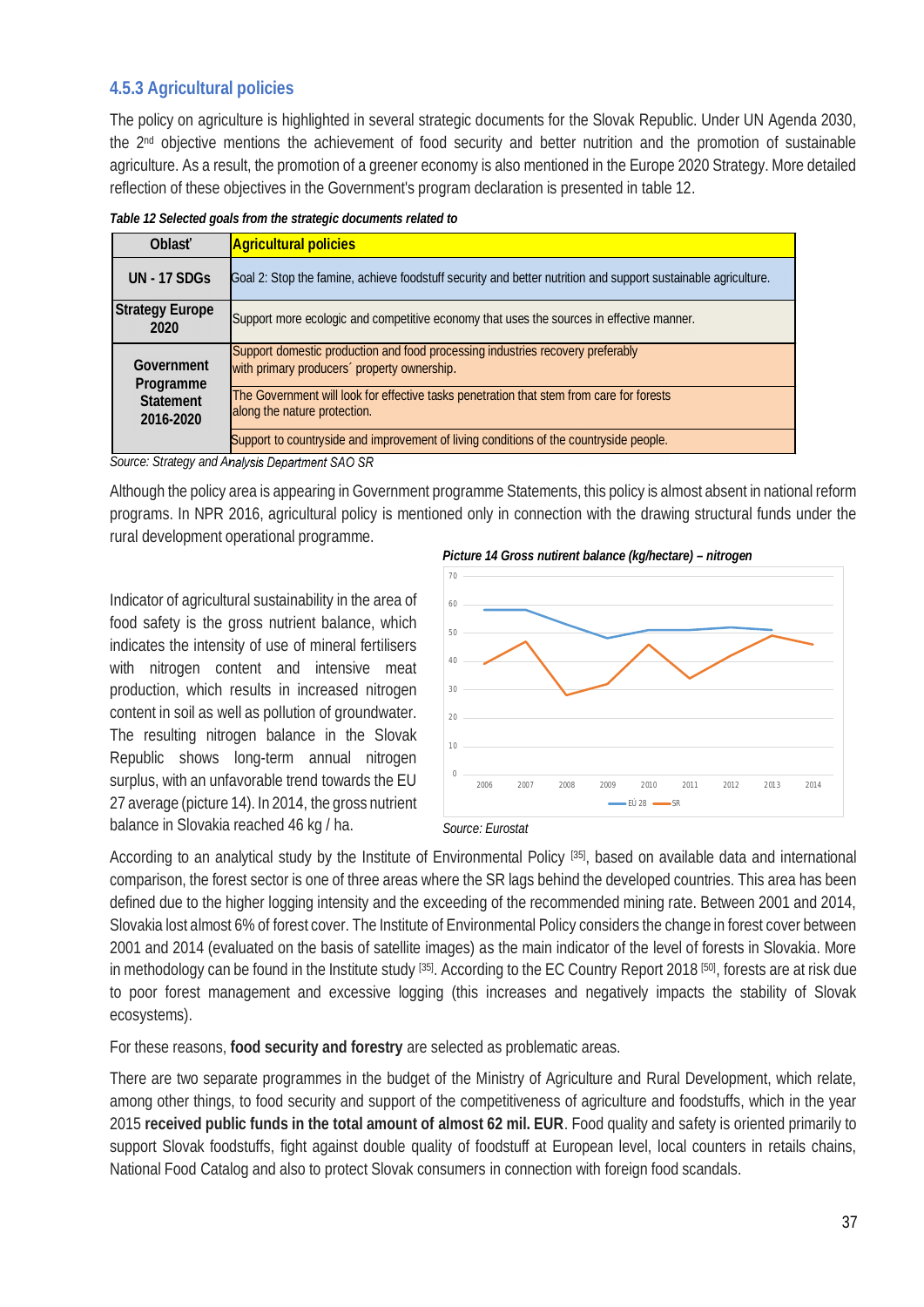In the programme budget the Ministry of Agricluture and Rural Development SR there is is a separate programme related to **sustainable forestry, for which the public funds in the amount of more than 5 mil. EUR were used.**

To support investment in infrastructure related to the development, modernization or adaptation of agriculture and forestry, it is estimated that **from 2017 to 2019 almost 15 mil. EUR will be spent from the State Budget and nearly 47 mil. EUR from the EU budget.** From the EU budget almost 44 million and State budget more than 16 mil. EUR will be spent investing in forest development and improving the viability of forests. For forestry-environmental and climate services and forest protection almost 0.8 mil. EUR from StateBudget and more than 2 million EUR were allocated from the EU budget.

In 2018, an audit of the management of not only State but also municipal forests (management of State enterprises, timber handling and forestry, audit of the implementation of forestry policy and fulfillment of the tasks arising from the National Program for Utilizing the Wood Potential of the Slovak Republic and the National Forestry Programme of SR, or the Forest Care Programme.

## **Suggested topics:**

The most serious problems of agricultural policy include forestry and foodstuff safety. SAO audits should focus on the following areas:

Audit the implementation of the National Wood Potential Utilisation Programme that would answer the following questions:

- How were fulfilled the tasks and responsibilities arising from the strategic documents adopted in the field of forestry at the level of the Slovak Republic and at the level of the bodies of the European Union?
- How are fullfilled the activities and economic objectives of State-owned forestry enterprises founded by the Ministry of Agricutlure and Rural Development?
- How has the forestry funding been secured on the basis of the strategic documents adopted in the field of forestry?
- How is *de minimis* aid scheme implemented in relation to the development of forest management plans following the process of elaborating a forestry programme for particular forestry units?
- How effective were economic instruments to support forestry? (The purpose should be to reduce forestry costs and to manage forests more efficiently.)
- How does the supervison system of the State forest management authorities work in forestry management? L.

Control of food safety, food quality, food legislation, food waste reduction policies, competitiveness of the food industry, area of trade mechanisms, promotion of the interests of the Slovak Republic in the food sector are suitable topics. Audits in this area would answer the following questions:

- $\mathbf{r}$ What measures have been taken to address food security in the Slovak Republic (covering the needs of the domestic market with its own potential - food of domestic origin, i.e. support for domestic producers including the development of the country's production potential, organic farming, and bioeconomics)?
- How is the creation and implementation of State policy in the sphere of audit of business relations at the ÷. State level ensured? (MPRV SR - business supervision, control of disproportionate conditions and fulfillment of tasks under the *The Law on Inappropriate Terms in Commercial Relations 362/2012*, etc.)
- How is the system of official controls and checks at the different levels of the food chain in the Slovak Republic secured? (Transparency of official controls, information and communication with consumers, etc., penalty system, fines, etc.)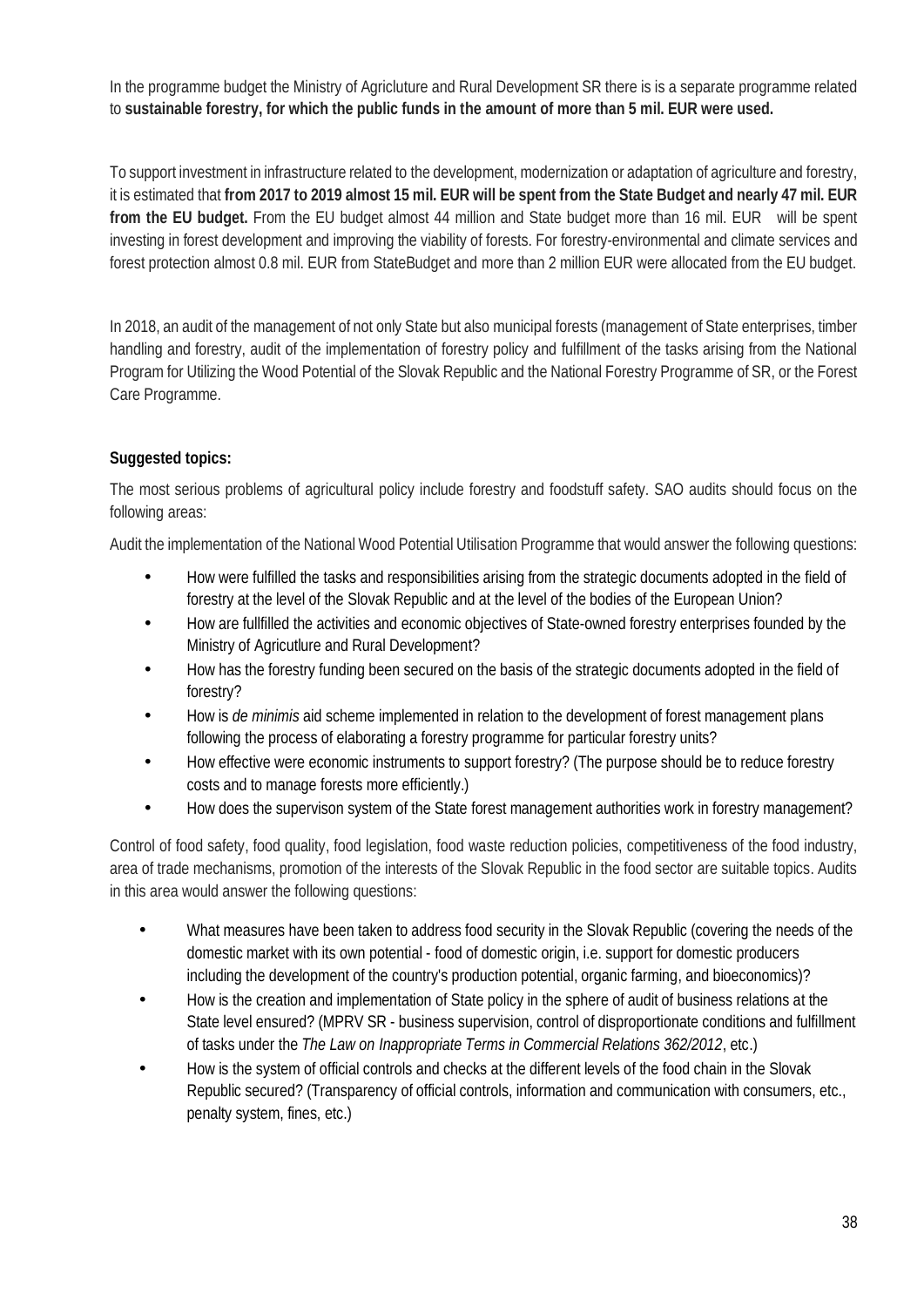# **4.6 Sustainable public finance and fiscal policies**

## **4.6.1 Sustainable public finance**

The area of sustainability of public finance is highlighted in particular in the National Strategic Documents for the Slovak Republic (Table 13). The public finance also include spending in all public policies, which is an area closely linked to and influenced by them.

| Area                                               | Sustainable public finance                                                                         |
|----------------------------------------------------|----------------------------------------------------------------------------------------------------|
| Government<br>Programme<br><b>Statement</b>        | To achieve balanced public administration budget by 2020 and observance of budgetary discipline    |
| 2016-2020                                          | Adjustment of pensions 'valorisation while maintaining long-term sustainability of public finance. |
| National                                           | Changes in pensions system                                                                         |
| Programme<br>of Reforms                            | Greater value for money - assessment of public finance effectivity                                 |
| 2016                                               | Reform to budgetary rules.                                                                         |
| <b>National</b><br>Programme<br>of Reforms<br>2017 | Annual settlement of social contributions.                                                         |

*Table 13 Selected goals form strategic documents related to*

#### *Source: Strategy and Analysis Department*

The long-term sustainability of public finances has become one of the most important priorities of national Governments since the onset of the global economic crisis in 2008. The level of gross debt of the SR increased from 28.5% in 2008 to 51.8% of GDP in 2016 (Picture 15). The debt is thus still in the debt bracket band, with the first limit being exceeded in 2012.

Compared to the EU 28 average debt, the debt of the SR appears to be low, as the average debt at EU 28 represented 83.2% of GDP in 2016. However, this average figure is markedly distorted due to the inclusion of countries with problematic levels of debt (eg Greece,



Portugal and Italy). A more realistic comparison is obtained by comparing with the Czech Republic with gross debt representing only 36.8% of GDP in 2016.

According to the Budget Accountability Board (BAC) study, 50% debt /GDP is the maximum acceptable level of debt with an acceptable default risk. This level is associated with approximately 8-10% probability of defaults at normal times and 20-25% at bad times [38].

The issue of sustainability of public finances for the Slovak Republic was also included in the Council of the EU´s recommendations. In 2016, Slovakia was recommended that the Government deficit be brought closer to the mediumterm budgetary objective - by 0.25% of GDP in 2016 and by 0.5% of GDP in 2017 [10]. In 2017, Council recommendations continue to emphasize the need to make substantial fiscal effort in 2018, in line with the requirements of the preventive part of the Stability and Growth Pact, and to ensure the sustainability of public finances in Slovakia [11]. The Government of the SR also responded to these recommendations in its NRP 2016 and 2017 by several tasks in the action plan influencing the sustainability of public finances (Table 13). Tasks from the Action Plan of 2016 [7] were, for example, the adjustment of pension revaluation while preserving the long-term sustainability of public finances or reforming the budgetary rules by means of an amendment to the Constitutional Financial Law that will link sanctioning areas to net public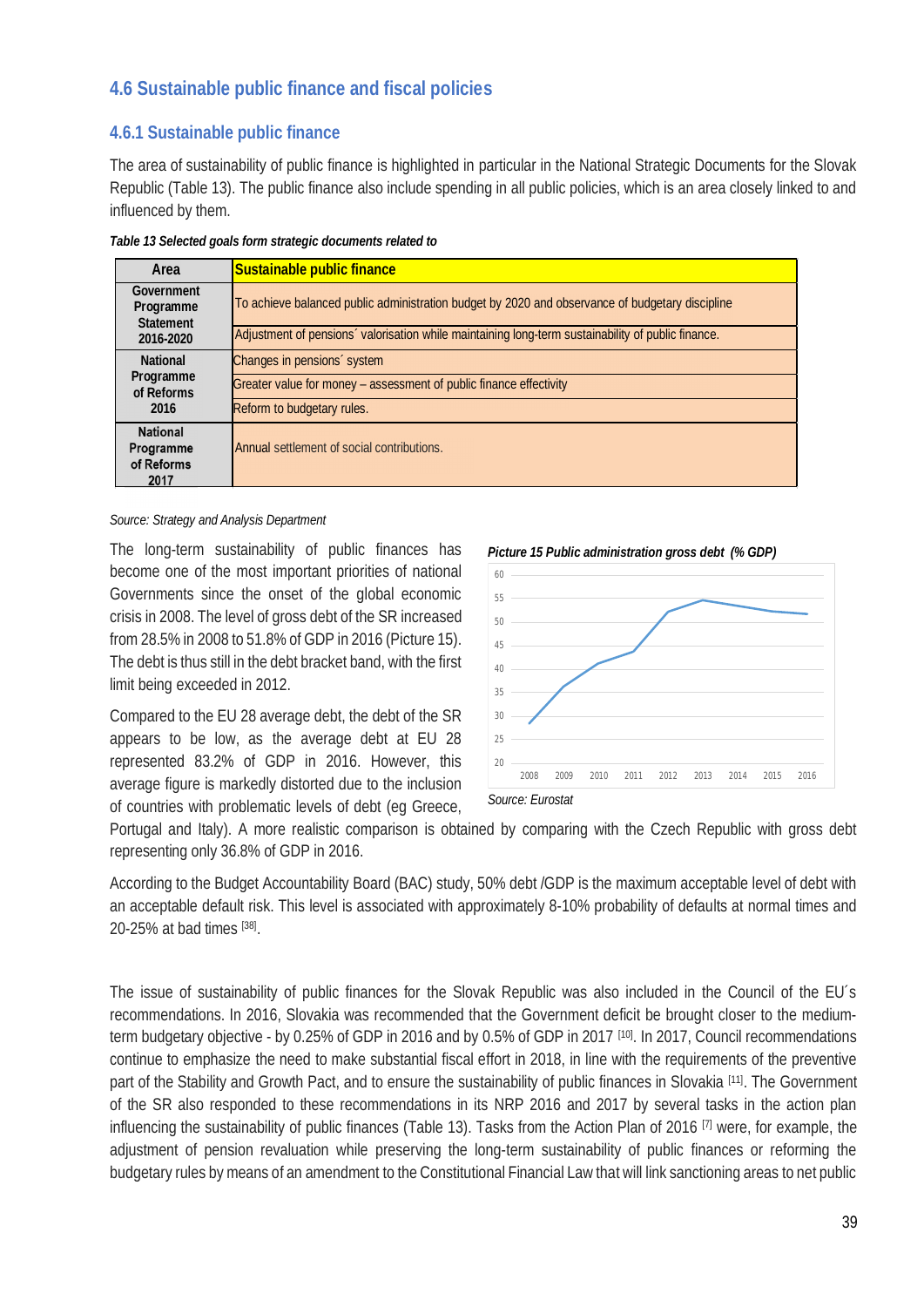debt instead of the currently used gross public debt and take into account strategic public investment in the application of sanctions.

RRZ highlights the SR problem with the achievement of the medium-term budgetary objective in its assessment of implementation the balanced budget rules [39], according to which the structural Government deficit reached 1.89% of GDP in 2016, which means that the medium-term target of an approximately balanced budget has not been achieved (structural deficit of no more than 0.5% of GDP). In the long run, it is necessary to point out, in particular, the problem of aging population, as from the point of view of demographic changes the Slovak Republic will face a major change in the age structure in 2040-2080 - according to Eurostat's demographic forecast, Slovakia should change from the youngest economy in the EU (only 20 people older than 65 years per 100 people aged 14-64 in 2015) to the 8th oldest (59 people over 65 on 100 active people).

Based on the report by the SAO SR of 2016 [15] , **the pensions and adjustment of the pension system** were identified as the most important long-term risk to the sustainability of public finances, taking into account the expected demographic developments in Slovakia. In February 2017, the KEA (the banking, non-profit and Government sector analysts) also pointed out the risk in this area.

KEA issued a Statement in which it disagreed with the Government's forthcoming proposal to introduce a so-called investment exemption into the Constitutional Law on Budget Responsibility. The Constitutional Law on Budget Responsibility includes, inter alia, a debt bracket, a graduated sanction for the Government if the public debt exceeds the 50-60% of GDP threshold. The investment exemption would reduce sanctions according to the extent to which public spending would support, for example, the construction of highways and motorways. Most of the analysts questioned were convinced that debt relief would worsen Slovakia's preparedness to face the costs of population aging, delay the necessary pressure to reduce wastage and make public spending more efficient, and ultimately lead to an increase in deficits and gross public debt.

In view of the above, the SAO SA should focus in particular on the audit of the management of those public entities implementing the pension policy, especially the Social Insurance Company, whether it can perform its tasks in terms of economy, efficiency and effectiveness. And also in view of the fact that the Social Insurance Agency has sufficient income for the functioning of the pension system, especially in view of the problem of the aging population.

#### **Suggested topics:**

The draft recommendations for and audit(s) result from the following question: "What measures, financial operations and activities and the management of which public administration bodies pose the greatest risk from the point of view of the sustainability of public finances?"

- The efficiency of the management of public administration bodies identified on the basis of the largest amount t, of public expenditure, on the basis of risk monitoring - significant public administration bodies (eg Social Insurance Agency).
- Effectiveness and cost of measures aimed at ensuring the sustainability of public finances.  $\mathbf{r}$
- The system for implementing programme budgeting, creation of buget measures and the management and control of the expenditure implementation.
- System of State accounting, analytical evidence and State reporting, and processes of economic reality  $\mathbf{r}$ evaluation with emphasis on the use of accrual accounting methodology.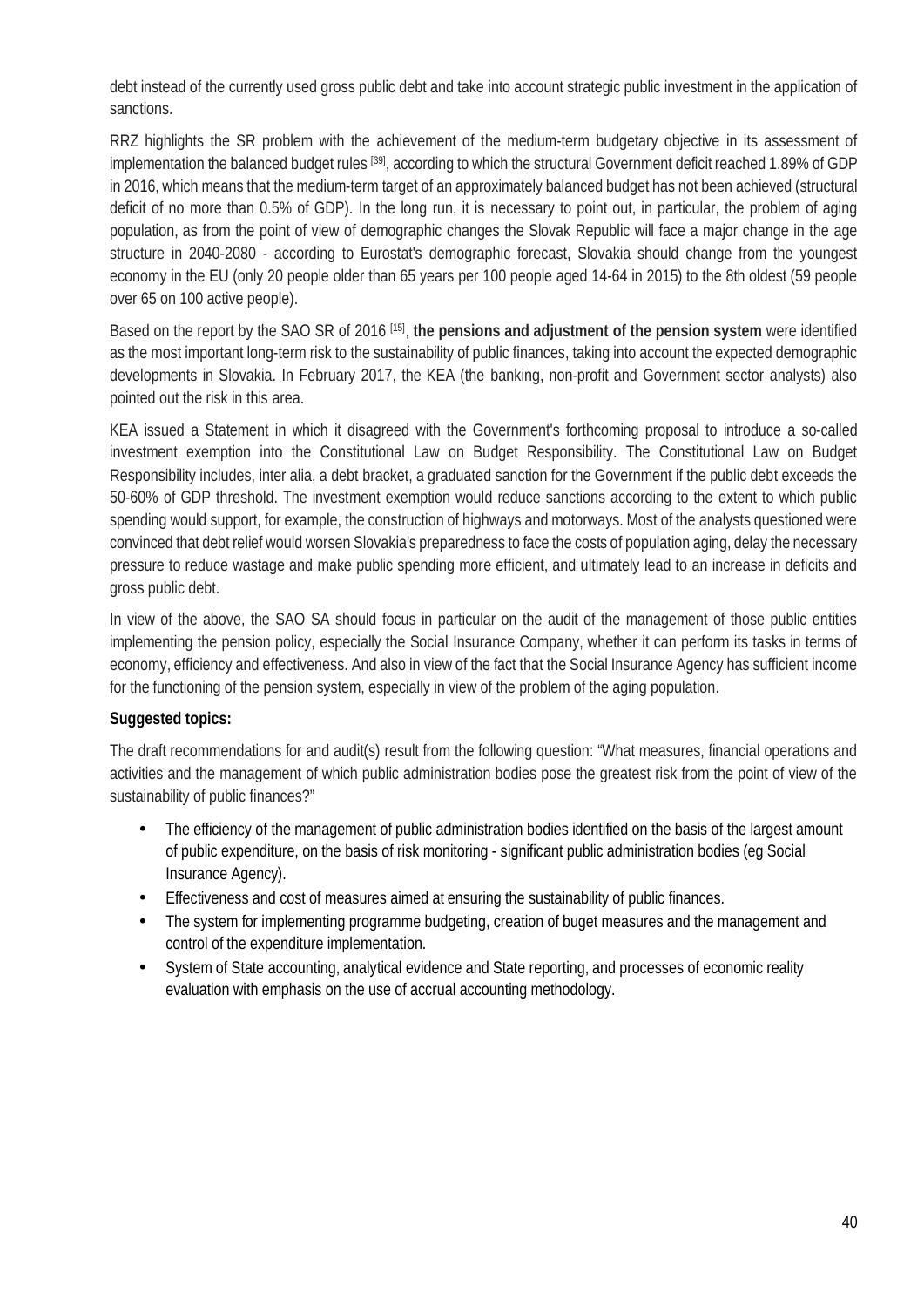## **4.6.2 Fiscal policies**

Sustainability of public finances is closely linked to fiscal policy, particularly in relation to tax and levy collection, with the revenue part of the State budget. The occurrence of the area in the strategic documents is in table 14.

| Areas                         | <b>Fiscal policies</b>                                                                                                                                                                         |
|-------------------------------|------------------------------------------------------------------------------------------------------------------------------------------------------------------------------------------------|
| <b>UN-17 SDGs</b>             | Goal 17: To strengthen mobilisation of local resources, also through international support to developing<br>countries with goal to better domestic ability to collect taxes and other revenues |
|                               | Fight against tax and custom payments evasion                                                                                                                                                  |
| Government<br>Programme       | To lower the tax on legal entities revenue on 21 % and yearly further assessment for decreaset                                                                                                 |
| <b>Statement</b><br>2016-2020 | To cancel the institute of tax license starting by tax year 2018                                                                                                                               |
|                               | To increase the limit for flat-rate for self-employed                                                                                                                                          |
|                               | To apply special levy and taxes in regulated sectors with possibility to expand it to other sectors                                                                                            |
| National<br>Programme         | UNITAS I – The reform of tax and customs administration                                                                                                                                        |
| of Reforms<br>2016            | <b>Real eState taxation</b>                                                                                                                                                                    |

*Table 14 Selected goals from strategic documents related to*

*Source: Strategy and Anlysis Department*

In the area of fiscal policy, most recommendations and measures of the SR are aimed at improving tax discipline and combating tax fraud. The main tax revenue of the State budget of the Slovak Republic is VAT revenue, which in the year 2016 was 6.9% of GDP in ESA 2010 methodology. The focus is in particular on the efficiency of value added tax collection. According to IFP estimates, the effective tax rate for VAT was 15.2% in the third quarter of 2017 (Picture 16). It is the highest effective tax rate since 2008, but it still represents a low value in the European context.

*Picture 16 Effective VAT, seasonally adjusted (%)*





The fight against tax fraud started in Slovakia in 2012 with the adoption of the first "Action Plan to Combat Tax Fraud" [40]. The conditions were unfavorable at the time - in Slovakia, the efficiency of VAT collection was the second worst in EU and collapsed the tax system was a problem. The Action Plan included 50 measures mainly aimed at increasing the efficiency of VAT collection. In addition to the action plan, other measures were implemented like National Receipts Lottery. On the basis of the success of the measures of the first action plan, the Ministry of Finance, in cooperation with the Ministry of the Interior and the Ministry of the Justice, prepared a new Action Plan for Combating Tax Fraud, consisting of 30 measures. The SAO SR should focus on the subsequent evaluation of the most important tax measures implemented.

In addition to tax revenues, however, attention should be paid to other types of income. In particular, health and social charges, other non-tax revenues, such as licenses or payments of bank entities, eg on a whole range of Government revenues in terms of their effective collection to sustain the set pension system. Other non-tax revenues accounted for almost 12% of total public amdinistration revenue in 2017.

**Suggested topics:**

- Effectivness of measures to better the tax collection for State budget.
- Efektívnosť výberu zdravotných a sociálnych odvodov.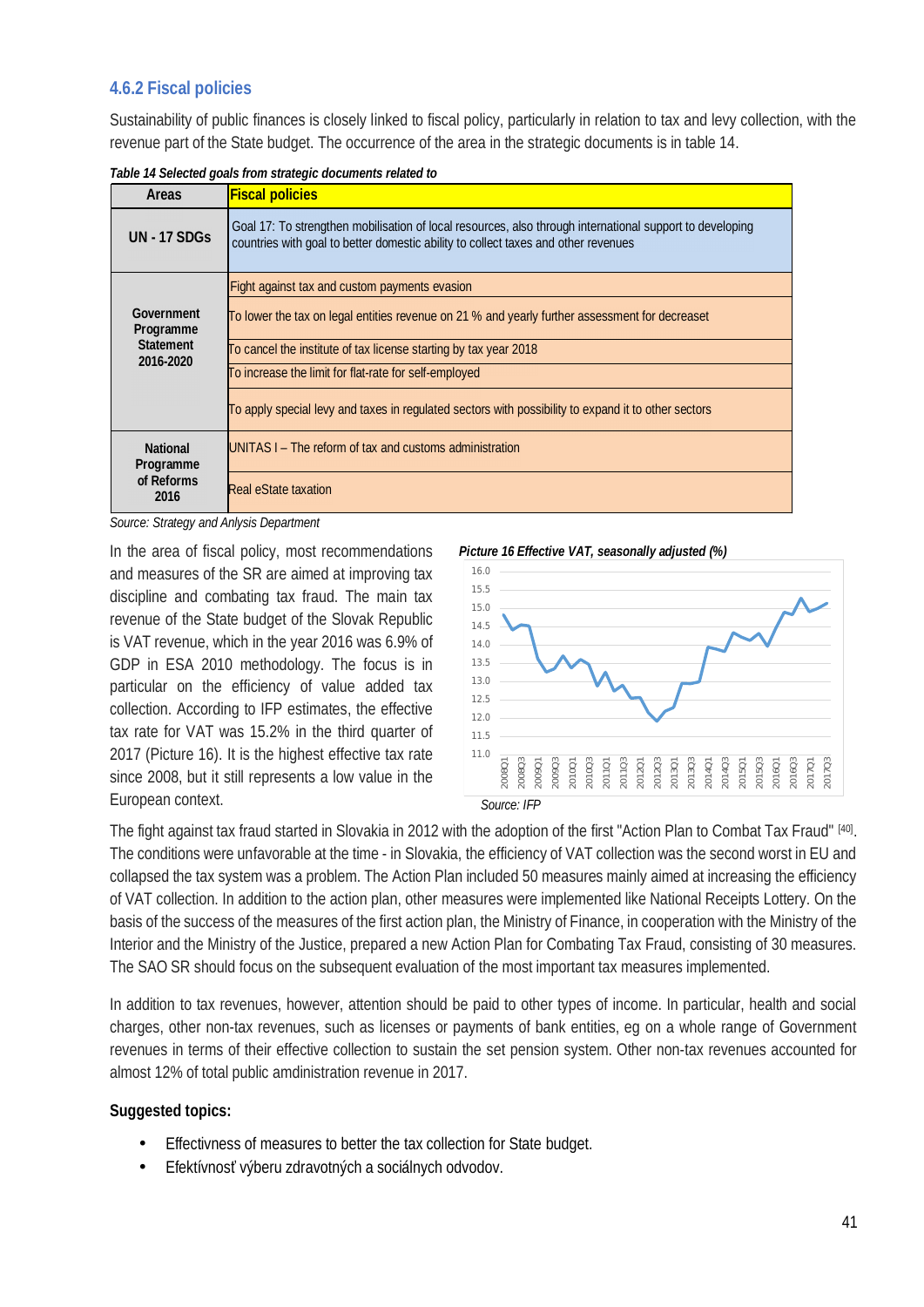## **4.7 Social policies**

The area is designed on the basis of document priorities that are strategic for the SR further direction (Table 15). Under UN agenda 2030, the first and main goal is to end poverty everywhere and in all its forms. By 2030, it is planned to strengthen the position and promote the social, political and economic inclusion of all, regardless of age, gender, disability, race, origin, ethnicity, religion, or economic or other status. Another of the objectives of UN agenda 2030 in the area of Social Policy can be found in Tab. in Appendix 2.

| Area                            | Social policies                                                                                           |  |  |  |  |  |
|---------------------------------|-----------------------------------------------------------------------------------------------------------|--|--|--|--|--|
| <b>UN - 17 SDGs</b>             | Goal 1: to eliminate poverty everywhere and in all forms                                                  |  |  |  |  |  |
| <b>Strategy Europe</b><br>2020  | To lower the number of people threatened by poverty and social exclusion.                                 |  |  |  |  |  |
| Government                      | Government will introduce efficient institute of personal bankruptcy (mechanism of getting rid of debts). |  |  |  |  |  |
| Programme                       | Support for people living in socially under-developed communities.                                        |  |  |  |  |  |
| <b>Statement</b><br>2016-2020   | Rising conditions for providing social benefits for people refusing work.                                 |  |  |  |  |  |
|                                 | Enhanced flexibility in receiving parental care benefits.                                                 |  |  |  |  |  |
| National                        | Integration of marginalised Roma communities.                                                             |  |  |  |  |  |
| Programme                       | Enlarging the capacity of kindergartens.                                                                  |  |  |  |  |  |
| of Reforms                      | Development of childcare services up to 3 years.                                                          |  |  |  |  |  |
| 2016                            | Introduction of efficient institute of personal bankruptcy.                                               |  |  |  |  |  |
| <b>National</b>                 | Annual settlement of social contributions.                                                                |  |  |  |  |  |
| Programme<br>of Reforms<br>2017 | Increasing capacity of kindergartens and Development of childcare services up to 3 years.                 |  |  |  |  |  |
|                                 | Integration of marginalised Roma communities.                                                             |  |  |  |  |  |

|  |  |  | Table 15 Selected goals from strategic documents related to |  |
|--|--|--|-------------------------------------------------------------|--|

*Source: Strategy and Analysis Department*

Strategic documents such as the Europe 2020 Strategy, the Government Program Statement 2016 - 2020 and the National Reform Program of the SR 2016 and 2017 confirm the very close link between the Social Policy and the Employment field.

To assess the development in this area, indicators are used to measure **the number of people at risk of poverty or social exclusion** and the poverty or social exclusion degree of risk. In addition to these two indicators, Agenda 2030 uses an indicator called extreme poverty, for which the income is considered to be less than \$ 1.25 / person / day.

In Slovakia, 18.1% of the population was threatened by poverty or social exclusion in 2016, with an average of 23.5% of the population in the EU (Picture 17). EU countries inhabitants most at risk of poverty or social exclusion were in Bulgaria (40.4%), Romania (38.8%) and Greece (35.6%), at least Czechs (13.3%), 3%),



Finland (16.6%), Denmark (16.7%) and Dutch (16.7%). The development of the indicator of the risk of poverty or social exclusion in the SR shows that in the period 2007-2009 the share of population at risk of social disadvantage or social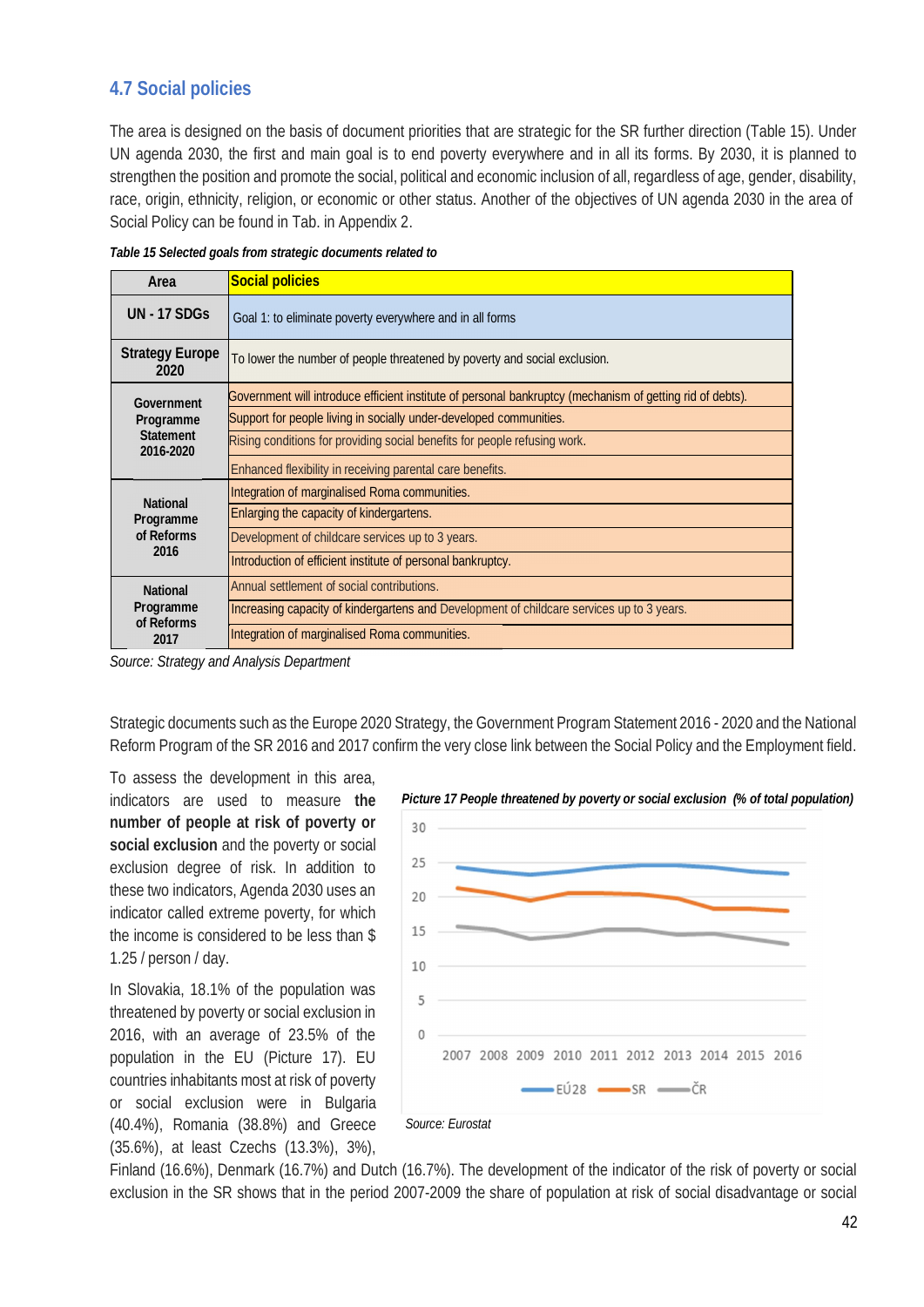exclusion gradually declined (from 21.4% to 19.6%), then in 2010 it increased to 20, 6% as a result of the economic crisis, remained at the same level (20.6% and 20.5%) in the two remaining years of 2011 and 2012 and declined from 19.8% to 18.1% in 2013 2016 (Table 16).

| indicator                                                                       | country   | 2007    | 2008    | 2009    | 2010    | 2011    | 2012    | 2013    | 2014    | 2015    | 2016   | goal 2020              |
|---------------------------------------------------------------------------------|-----------|---------|---------|---------|---------|---------|---------|---------|---------|---------|--------|------------------------|
| Rate of risk of poverty<br>or social exclusion (%)                              | <b>SR</b> | 21,4    | 20,6    | 19,6    | 20,6    | 20,6    | 20,5    | 19,8    | 18,4    | 18,4    | 18,1   | 17,2                   |
|                                                                                 | <b>EU</b> | 24,4    | 23,7    | 23,3    | 23,7    | 24,3    | 24,7    | 24,6    | 24,4    | 23,8    | 23,5   | 19,4                   |
|                                                                                 | CZ        | 15,8    | 15,3    | 14,0    | 14,4    | 15,3    | 15,4    | 14,6    | 14,8    | 14,0    | 13,3   | X                      |
| Number of people<br>thereatened by povarty<br>of social exclusion<br>(in 000 s) | <b>SR</b> | 1 1 5 2 | 1 1 1 1 | 1 0 6 1 | 1 1 1 8 | 1 1 1 2 | 1 1 0 9 | 1070    | 960     | 963     | 950    | ↓ by 170               |
|                                                                                 | <b>EU</b> | X       | X       | X       | 117 678 | 120 667 | 123 61  | 122 703 | 121 910 | 119 049 | 118036 | $\downarrow$ by 20 000 |
|                                                                                 | CZ        | 613     | 566     | 1448    | 1495    | 1598    | 580     | 1508    | 1532    | 444     | 1 375  | X                      |

#### *Table 16 Population threatened by poverty or social exclusion*

*Source: Eurostat*

In the Europe 2020 Strategy, one of the main objectives is to reduce the number of people at risk of poverty or social exclusion by at least 20 million. In terms of the Europe 2020 Strategy, the Slovak Republic's target for 2020 is to **"Reduce the number of people at risk of poverty or social exclusion from the society by 170 thousand".**

Also other materials highlight the risks in the strategic area of Social Policy:

- Country Report 2017 Slovakia [13],
- $\mathbf{r}$ Country Report 2018 - Slovakia [50],
- revision of expenditure on labor market policies and social policies, approved by the Slovak Government on 11 October 2017,
- The National Framework Strategy for Supporting Social Security and the Fight Against Poverty, approved by ÷. Government Resolution 301 of 3 June 2015,
- Report on the Social Situation of the Population of the Slovak Republic in 2016, MoLSAF SR,
- National priorities for the development of social services for 2015-2020, Ministry of Labor and Social Affairs of the SR, 2014,
- The SR Strategy for Roma Inclusion by 2020, approved by the Government of the SR on January 11, 2012,
- Updated Action Plans of the Roma Strategy for Roma Inclusion for 2016-2018 (elaborated in the field of education, employment, health, housing, financial inclusion, non-discrimination training and approaches towards the majority society - Roma integration initiative through communication), The Office of the Plenipotentiary of the Government of the Slovak Republic

The biggest problems in the given area are:

- the integration of marginalized Roma communities,
- weaknesses in the area of the rescue social network,
- availability and quality of social services (transition from institutional to community-based care, multi-source financing of social services),
- rapid increase in the gap between the poor and the rich (from 22.8% in 2010 to 29% in 2014).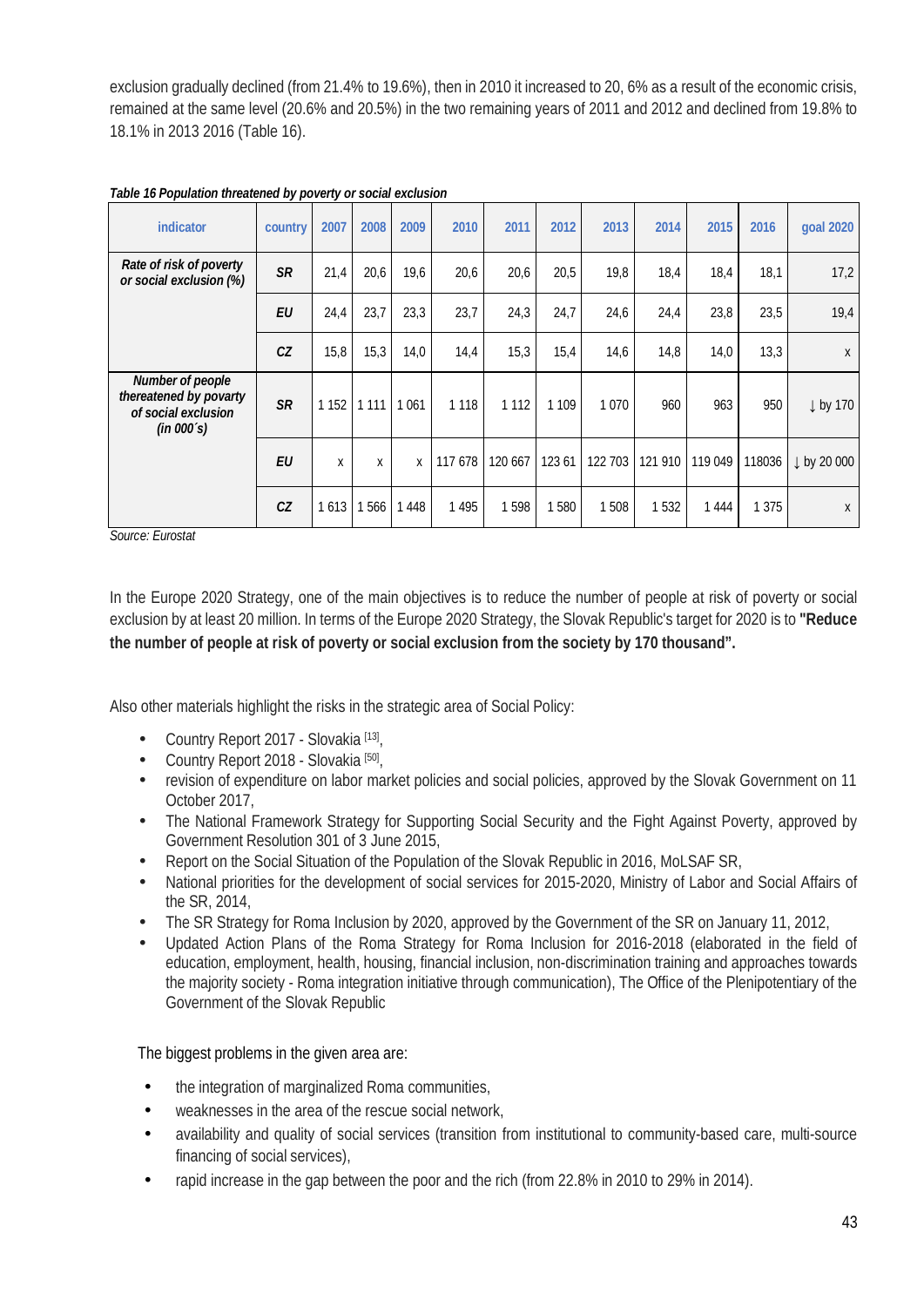The strategic area of social policies belongs to the Ministry of Labor, Social Affairs and Family of the Slovak Republic (MPSVR SR). The total expenditures of MPSVR SR for Social Policies in the Slovak Republic for the period 2015-2020 (actual and proposed) are presented in Table 17.

The concrete social policy, the area of social housing, was proposed by the Czech SAO for comparison within the BIEP international project. In 2017, the Czech SAO carried out a performance audit in this area, which can serve as an inspiration for the preparation of audit in the Slovak Republic. The SAI SR also provided the data for the international comparison of the system solution of the social housing situation.

| Table T/ Experimente of the MP SVR SR Chapter Off Social policies (fill). Ef |         |                                                  |         |         |       |       |      |
|------------------------------------------------------------------------------|---------|--------------------------------------------------|---------|---------|-------|-------|------|
| Year                                                                         |         | 2015 R 2016 R 2017 P 2017 E 2018 P 2019 P 2020 P |         |         |       |       |      |
| social inclusion – total sources                                             | 788     | 1 7 3 8                                          | 1 7 9 5 | 1 7 7 4 | 1887  | 1 960 | 1992 |
| EU sources $+$ co-financing                                                  | 27      |                                                  | 13      |         | 10    |       |      |
| transfer from previous years                                                 | 37      | 16                                               |         |         |       |       |      |
| social inclusion from State Budget                                           | 1 7 2 4 | 1 7 2 2                                          | 1 782   | 1765    | 1 877 | 1 949 | 979  |

*Table 17 Expenditure of the MPSVR SR Chapter on social policies (mil. €)*

*Source: MF SR: Public administration budget for 2018 till 2020*

 $(R - Reality, E - Expectation, N - proposal)$ 

#### **Suggested topics:**

The audits by the SAO SR within the proposed strategic area of Social Policy should answer the fundamental question:

Will the Slovak Republic, following the objective of the Europe 2020 Strategy, achieve a specific objective in the field of social policies - *Reduce the number of people at risk of poverty or social exclusion from society in the amount of 170,000 by 2020?*

SAO SR audits shoud offer the answer to partial questions to the fundamental question:

- Are the funds for the Social Policy Strategy used economically, efficiently and effectively and are helping to meet ä, the proposed Europe 2020 target to "Reduce the number of people at risk of poverty or social exclusion by 170,000 by 2020?"
- Are the Action Plans of the National Reform Program (2016, 2107) reflecting the real sequence of steps that aim achieving the proposed goal in the Europe 2020 strategy?
- What measures need to be proposed by the SAO SR in order to reach the intended goal in line with the Europe  $\mathcal{L}^{\mathcal{L}}$ 2020 strategy?

**The following issues arise from these facts:**

- The economy, efficiency and effectiveness of spending in the strategic area Social policies such as social benefits and contributions, social services, support for marginalized Roma communities, and alike;
- The addressing the expenditure on social benefits and allowances, social services, and alike;
- Effectiveness of measures to support social housing as part of social inclusion policy (social inclusion). The aim should be to examine whether the selected measures in the area of social housing have contributed to an effective solution to the causes of social exclusion;
- Efficiency of funds spent on running the children's homes;
- Fulfilling the main and partial objectives of addressing the social situation of the Roma population within the framework of the SR Strategy for Roma Inclusion by 2020 and the implementation of the updated Action Plans of the Roma Strategy for Roma Inclusion for the years 2016-2018;
- Meeting the objectives set out in the document National Social Services Development Priorities for 2015-2020 – focusing on selected social services facilities such as facilities for seniors and specialized facilities.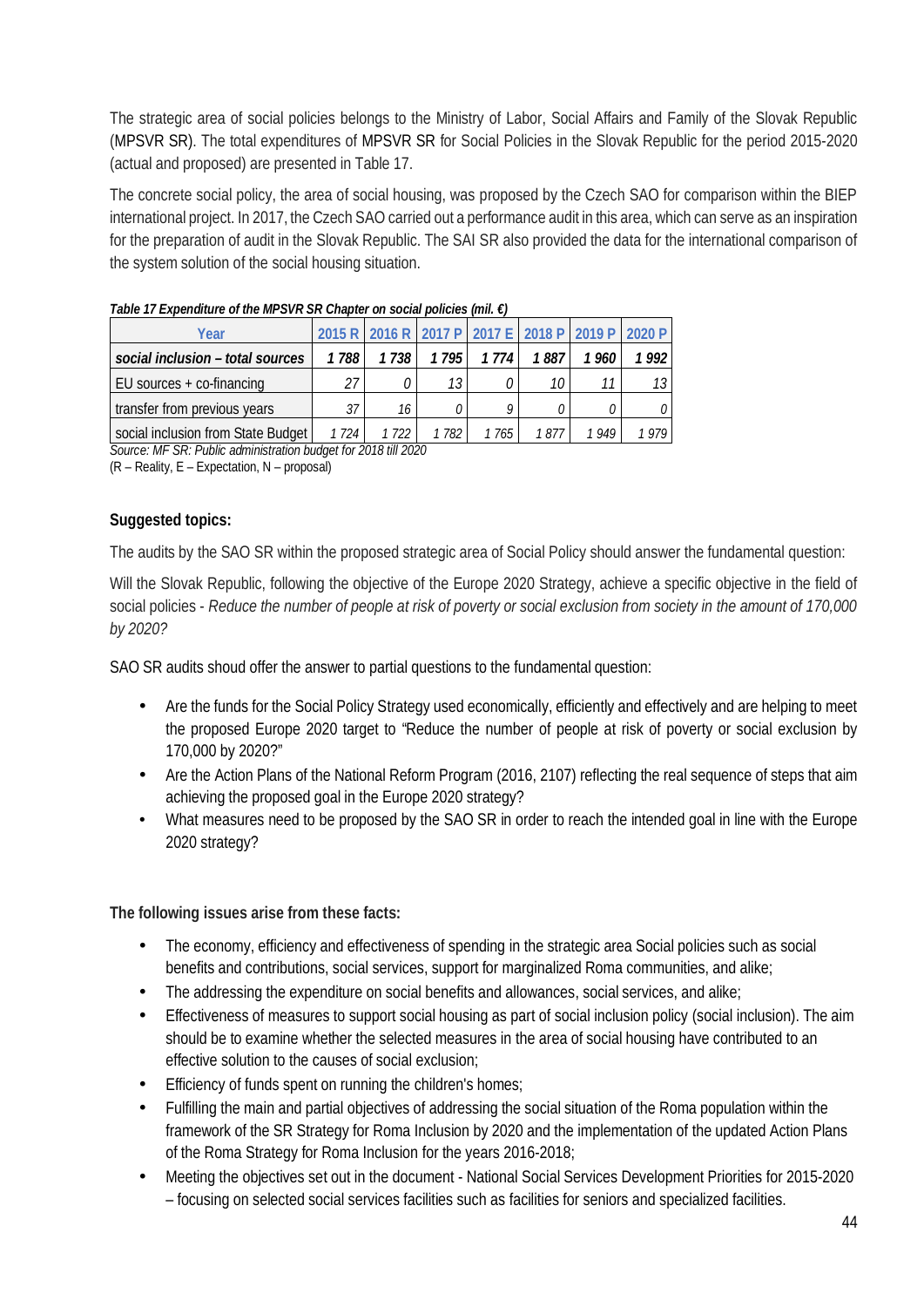# **4.8 Transport infrastructure and IKT**

## **4.8.1 Transport infrastructure**

Reducing regional disparities is a basic prerequisite for improving the quality of society's life. One of the main pillars in this area is high-quality transport infrastructure. "Building a solid infrastructure" is also part of Goal 9 Agenda 2030. The occurrence of this priority also in other strategic documents important for the SR is summarised in Table 18.

| Area                                                     | <b>Transport infrastructure</b>                                                                                                                                                                                                                                                   |
|----------------------------------------------------------|-----------------------------------------------------------------------------------------------------------------------------------------------------------------------------------------------------------------------------------------------------------------------------------|
| <b>UN-17 SDGs</b>                                        | Goal 9.1: Develop high-quality, reliable, sustainable and resilient infrastructure that would include regional and<br>cross-border infrastructure for support of economic development and increased quality of life aiming at<br>economically accessible and equal access to all. |
| <b>Strategy Europe</b><br>2020                           | Modernisation of Transport within the incentive "Europe using effectively the sources" for sustainable growth<br>support.                                                                                                                                                         |
| Government<br>Programme<br><b>Statement</b><br>2016-2020 | The Government will continue to develop transport infrastructure, especially the motoroads R2, R3, R4 and R7.                                                                                                                                                                     |
| <b>National</b><br>Programme                             | Construction of highways and motoroads, modernization of first class roads and railway corridors.                                                                                                                                                                                 |
| of Reforms<br>2016                                       | Making public passenger transport more efficient.                                                                                                                                                                                                                                 |
| <b>National</b>                                          | Implementation of the results of the transport expenditure review.                                                                                                                                                                                                                |
| Programme<br>of Reforms                                  | Making the public transport more effective.                                                                                                                                                                                                                                       |
| 2017                                                     | Construction of highways and freeways, modernization of first class roads and railway corridors.                                                                                                                                                                                  |

*Table 18 Selected goals from strategic documents related to*

*Source: Strategy and Analysis Department*

Since the establishment of the SR, the Government has committed itself to reduce regional differences across the country in all its program declarations, and the transport sector has been defined as one of the government's priorities. However, after 25 years of the emergence of the Slovak Republic, the regional differences are still very high and it would be appropriate to perform a good comparative analysis of the regional differences in Slovakia from 1993 to 2018. It would be possible to accurately quantify how this important area has actually been changed.

The Government's 2016-2020 Programme says: "The Government is committed to maintain high pace in the construction of highways and motoroads. The construction of the D1 highway between Bratislava and Košice is still the most important priority of the Government in the road construction. The Government's goal is to enable the motorist community to use all the D1 highway sections from 2020." Despite this ambition, the Ministry of Transport now recognizes that the merger of the Western and Eastern metropolis will be a reality due to problems with the expropriation of lands or terrain subsoil not before 2026 [41]. Slow construction of the D1 highway, less developed road infrastructure and relatively large regional differences pose a high risk in the Government's attempt to attract significant investments to Eastern Slovakia.





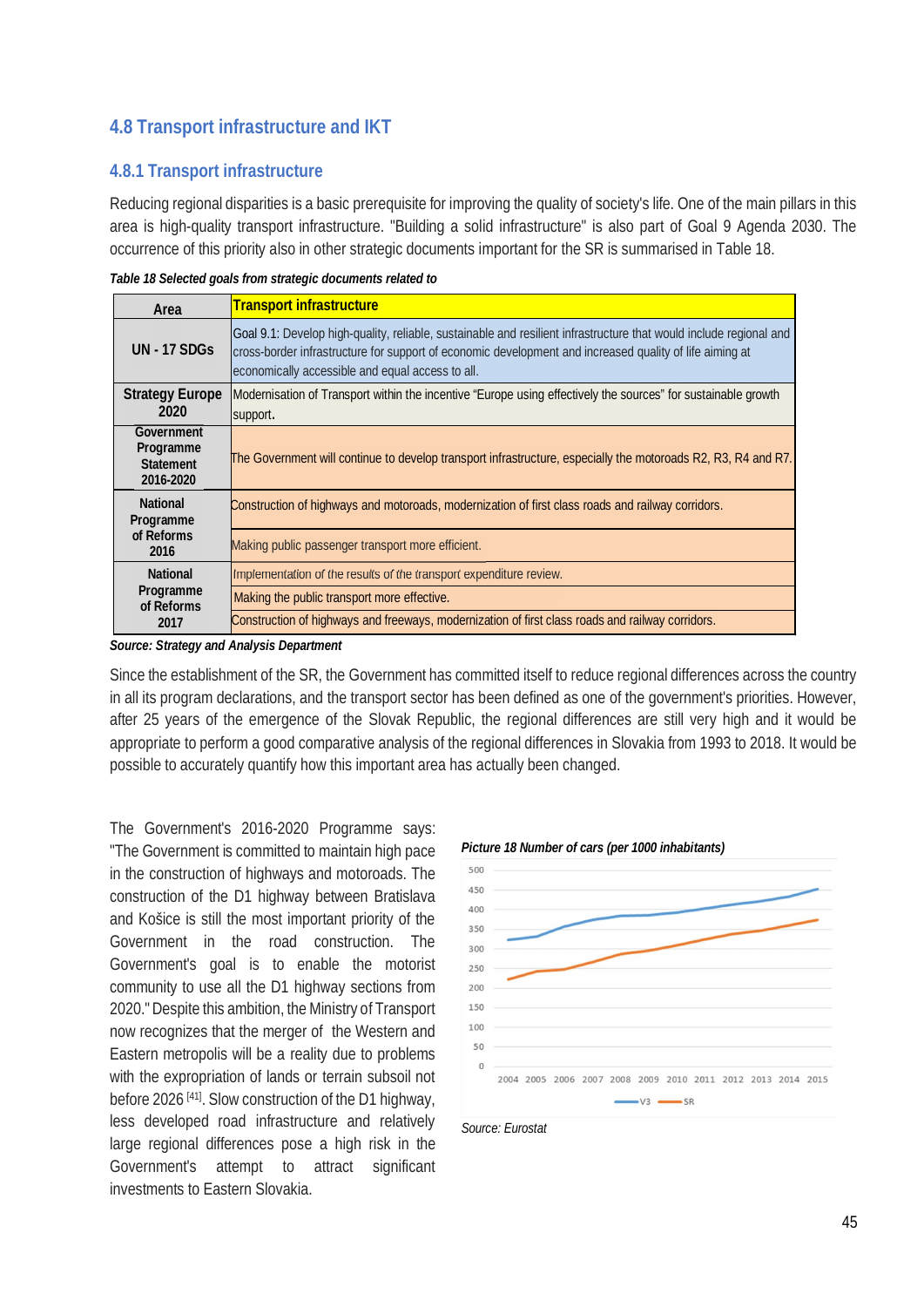Under NPR 2016 and NPR 2017, the government in the transport infrastructure has defined the main measures in the **construction of highway and motorway sections and the construction, renewal and maintenance of Class I roads and rail corridors.** *"Traffic priorities will be determined for the first time by the national multimodal transport model. In public transport, the systematic increase in the importance of rail transport and the efficiency of public passenger transport will continue."* Compared to the other V4 countries, the increasing degree of automation (the number of cars per 1000 inhabitants) suggests that individual car transport may still grow (Picture 18).

The Government's intention is to approve the so-called " **investment exemption**" to allow the Cabinet to circumvent the debt brake institute in the construction of national significance road infrastructure; though, the approval of this law requires a constitutional majority in Parliament - 90 votes, and thus the co-operation of more political parties than those in the Government coalition. From NPR 2016 and 2017, the Government also wants to streamline and modernise railway corridors or invest in new train sets. To improve the quality of rail transport, there is also great pressure from the public, which regularly makes complaints about delayed connections or obsolete wagons in some sections. NPR 2017 also states in its action plan the creation of a National Transport Authority: "A Transport Authority will be set up to ensure the coordination of passenger train, suburban bus and, eventually, urban public transport. The transport service plan of the Slovak Republic to be processed within the framework of the National Transport Master Plan is to become the basic programme document for the the transport authority activites. "The establishment of such an authority is also envisaged by the EU, with the new organizational component being called the National Transport Agency (NADA). Transport coordination should help resolve congestion problems in catchment areas, primarily around the capital city.

Part of the RVS for the years 2017 to 2020 has also been **the revision of SR expenditure on transport** [42]. The purpose of this 2.3% of GDP revision was to *"prepare measures to streamline the current investment envelope while preserving its size and streamlining unit operating costs in the MDV SR chapter in a sustainable manner."* On the basis of such a review, the saved funds could be redistributed to a better quality, thereby avoiding the so called *price scissors effect* in the context of regional differences. The development of transport costs is shown in Picture 19.



*Source: RVS for 2017 - 2019*

**Suggested topics:**

- Fulfillment of the main and sub-targets of the National Reform Programme 2017 in the field of transport infrastructure, the implementation of the plan for the construction of freeway sections and motoroads.
- Efficiency and effectiveness of spent funds for the construction, repair and maintenance of bridges on the roads t. of II. and III. class.
- Implementation of the results of the review of transport expenditure with a focus on rail transport.
- Consistency of the legislative process for the expropriation of land in the public interest for constructing the road infrastructure.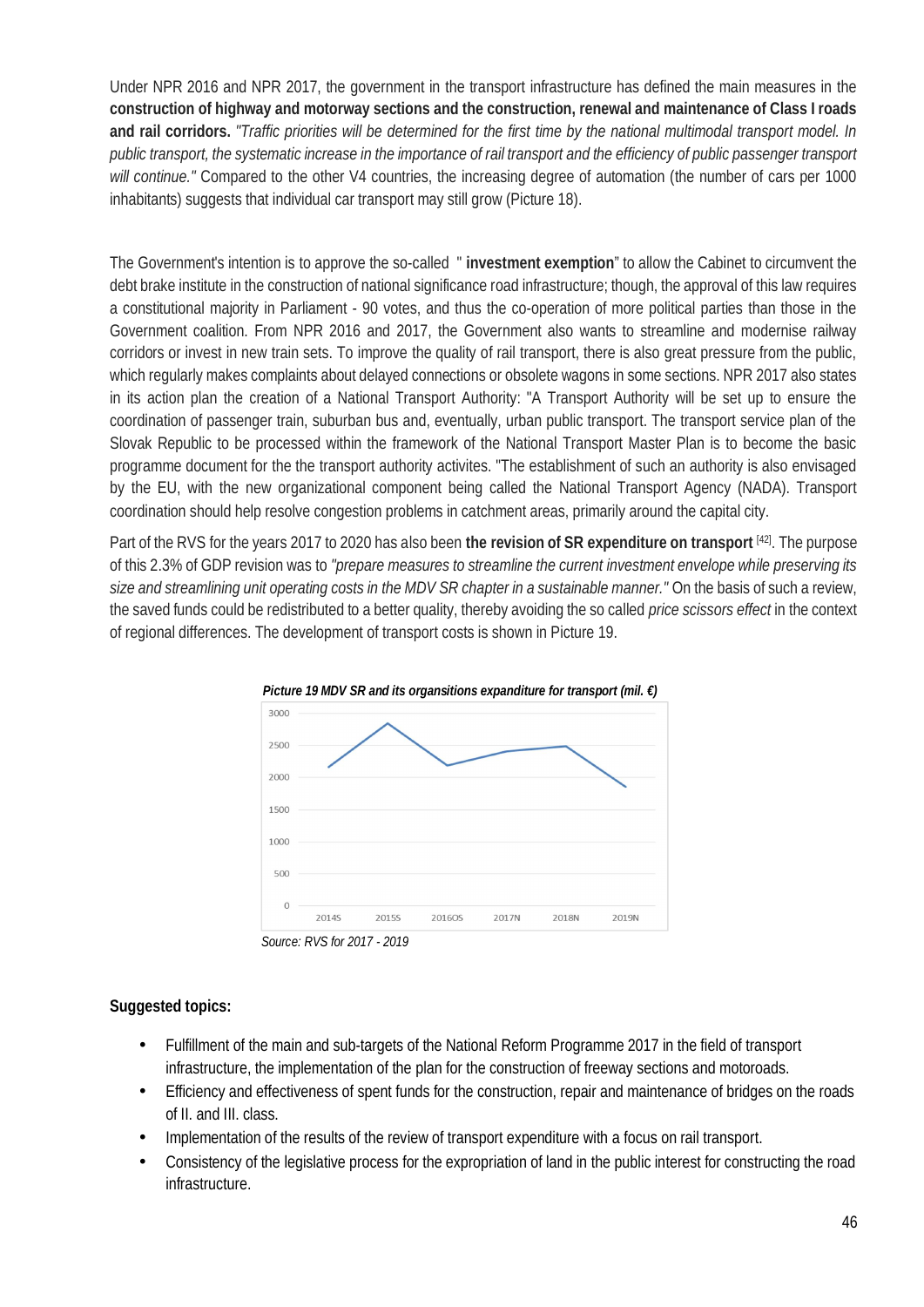## **4.8.2 Informatisation of public administration**

Informatization is a **cross-cutting topic** which has a major impact in particular on the areas of public administration, health, science, education, transport and employment. It should also be noted that IT is also susceptible to risk under the INTOSAI Performance Checklist<sup>[2]</sup>. It is a very frequent topic in the strategic documents for the SR - its occurrence in individual documents is summarised in Table 19.

*Table 19 Selected topis from strategic documents related to*

| Area                                                     | Informatisation of public administration                                                                                                                                     |
|----------------------------------------------------------|------------------------------------------------------------------------------------------------------------------------------------------------------------------------------|
| $UN - 17$ SDGs                                           | Goal 9: Significantly increase access to IKT and make effort to supply general<br>and affordable internet in the least developed countries before 2020.                      |
|                                                          | Goal 16: Create effective, responsible and transparent institutions on all levels.                                                                                           |
| <b>Strategy Europe</b><br>2020                           | Digital programme for Europe to speed up introduction of broadband internet and use<br>the advantages brought by unified digital market for households and enterprises.      |
| Government<br>Programme<br><b>Statement</b><br>2016-2020 | Increase transparency and effectiveness of public sources investments into informatisation<br>of the society to maximise the benefits for Slovak citizens and entrepreneurs. |
| <b>National</b><br>Programme                             | Payments for diagnostics DRG                                                                                                                                                 |
| of Reforms<br>2016                                       | e-Health implementation                                                                                                                                                      |
| National                                                 | Implementation of IT Revision Results                                                                                                                                        |
| Programme<br>of Reforms                                  | Electronisation of the public administration.                                                                                                                                |
| 2017                                                     | e-Health implementation                                                                                                                                                      |

*Source: Strategy and Analysis Department*

In the area of informatisation, it is worth pointing out that Slovakia continues to lag in the informatisation of the public sector to the EU average but also to neighbouring countries, especially in digital services to the public and in the availability of broadband Internet access. According to DESI, the index of the digital economy and society, at the end of 2017 SR ranked 20<sup>th</sup> in the EU 28, in the digital services provided by the State it was 23<sup>rd</sup> place. Slovakia belongs to a group with weaker results. In 2017, in its report [13], the EC drew attention to the fact that e-



*Source: EC*

procurement is advancing, but its IT environment is still suboptimal. Development of DESI over the last period compared to the EU is shown in picture 20<sup>5</sup>.

It is also noteworthy that the Department of Value for Money at the Ministry of Finance focused in 2016 on the revision of **expenditures used for informatization of the society** [43]. In its final report, it states that the average annual public sector spending on IT for the period 2010-2015 has reached approximately 500 million EUR and in 2011 the Slovak Republic gave IT the highest share of the state budget (2.5%) and the second highest share of GDP (0.6%) from the OECD countries. Nevertheless, these investments have not been matched by the corresponding digital services for citizens.

*<sup>5</sup>*The DESI 2016 index was recalculated for all countries in order to take account of minor changes in the choice of indicators and the correction of basic data on indicators. As a result, country scores and rankings could change from the previous posting.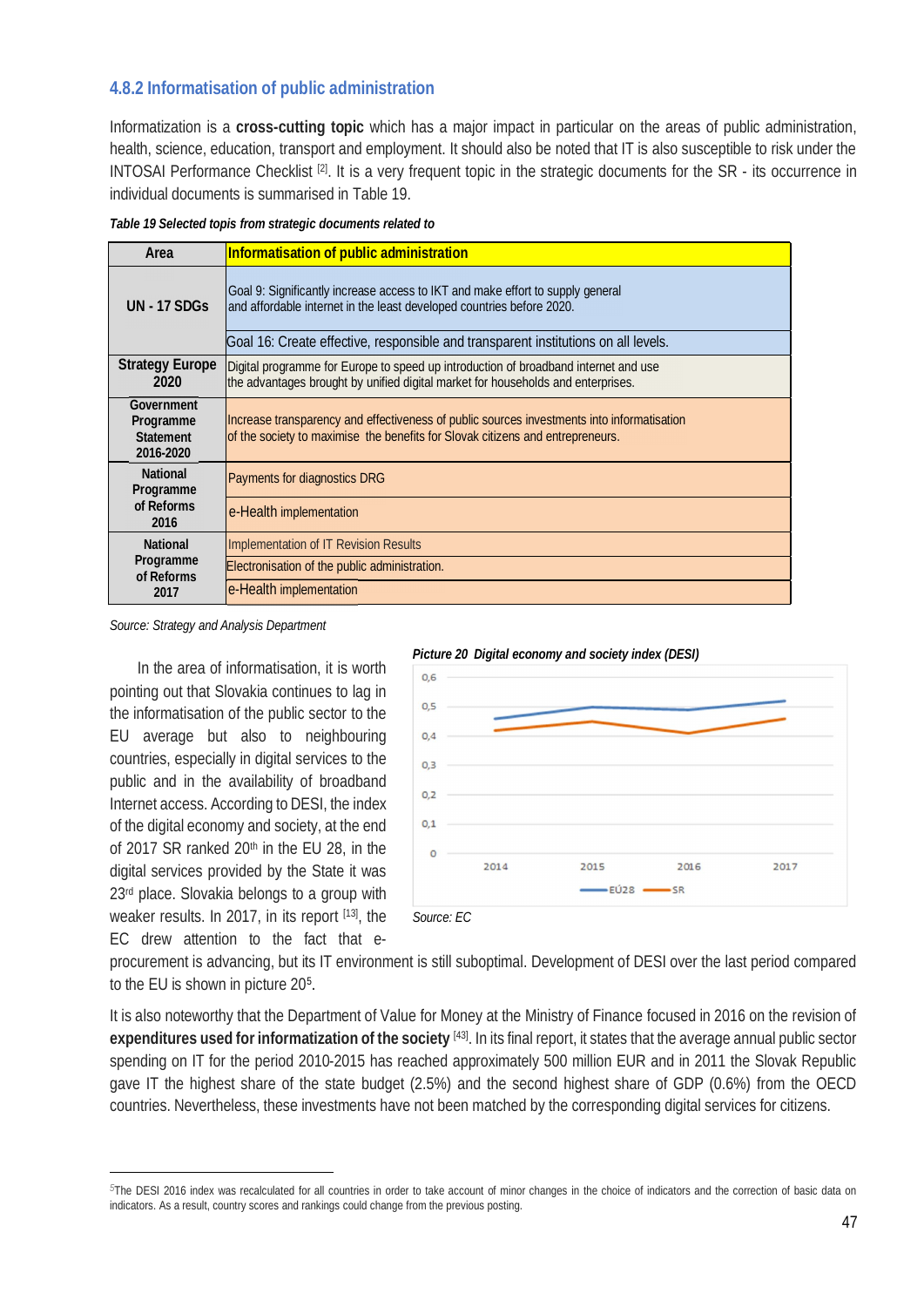#### **Suggested topics:**

The purpose of audits is to verify the efficiency, economy and efficiency of spending public sector IT funds on informatisation as well as assessing the benefits and the fulfillment of the set goals of informatisation. Here are the following topics for audits:

- IT projects in the healthcare (DRG, eHealth), public administration (Electronic State Service for Citizens and Ÿ, Entrepreneurs and their Utilisation, Citizen Integrated Servicing, Central Electronic Procurement System (EVO), Electronic Contracts System (EKS), Broadband Internet access, Smart City, Electronic Land Cadastre Services) and in transport (Electronic Traffic Toll Coupon, National Traffic Information System, Integrated Transport System in the Bratislava Region).
- IT management and maintenance costs after termination of IT projects (e.g. projects financed by OPIS). l,
- Relationship to the IT project vendor after the end of the project (the possibility of managing, modifying or l, extending the information system to other suppliers – e.g. ownership of source codes).
- ÷. Implementation of the review of IT spending measures to bring savings to public sector expenditure on IT. Meeting the Slovak Republic obligations towards the EU in relation to informatisation.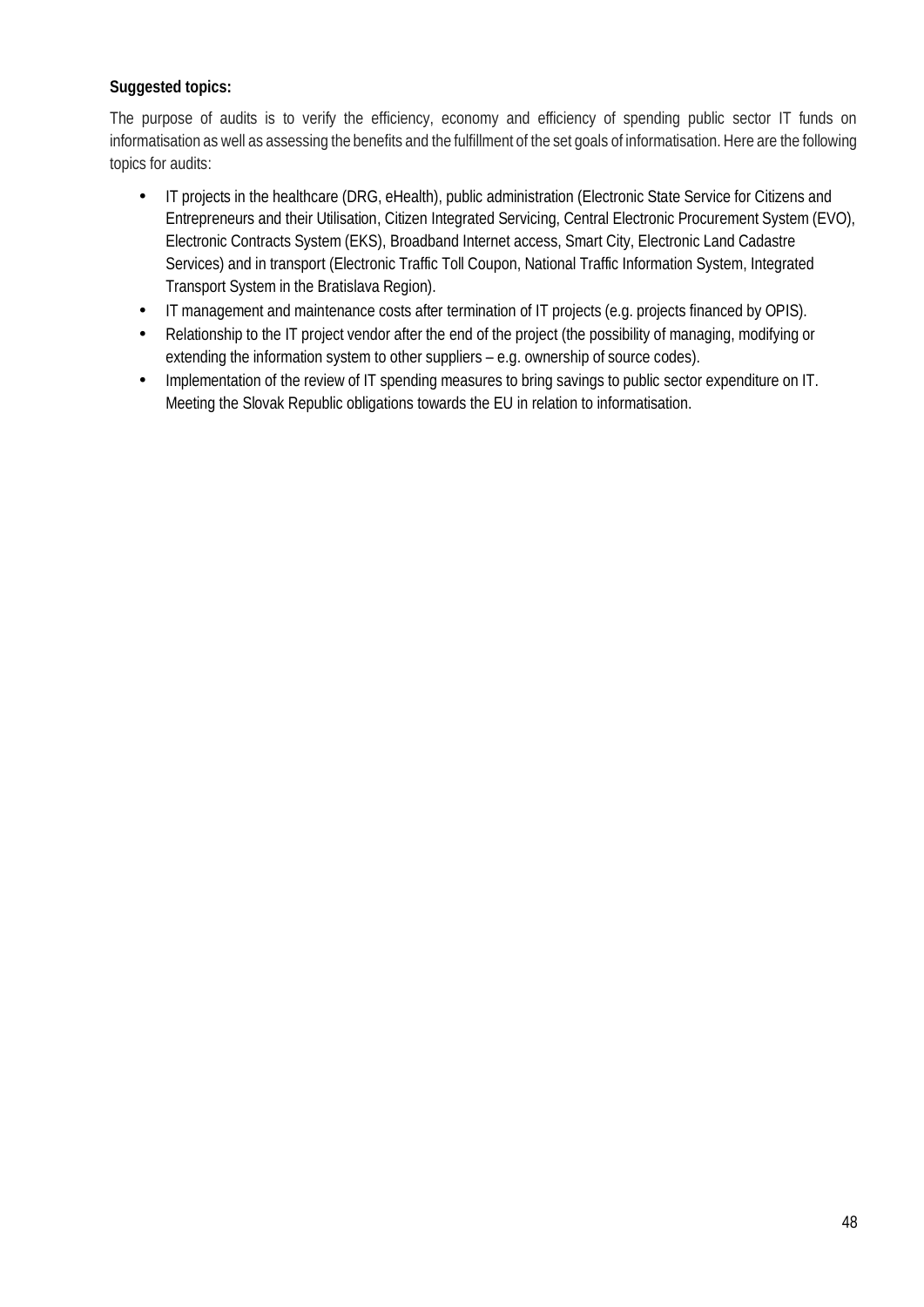# **4.9 Defense and security**

The security and defense policy of the Slovak Republic is, like the informatisation, a cross-cutting topic with significant impact on the public administration. For the purposes of this material, areas of **defense, public order and security** were selected.

In the last two years, the security situation has changed very much in the world and in Europe. In the unanimously adopted UN Agenda 2030, it is stated that "Without Sustainable Development, there is no peace and with no peace there is no sustainable development". The EU's Global Strategy for Foreign and Security Policy, drafted in June 2016, states, **"We live in times of existential crisis - both within the European Union and beyond. Our Union is at risk. Our European project, which has brought unprecedented peace, prosperity and democracy, is questioned."** Crucial to defense of the country is The NATO collective defense system and the Common Security and Defense Policy of the EU are crucial to defense of the country. The issue of security is mainly found in the Slovak National Strategy Papers (Table 20).

| Oblast'                                                  | Defense and security                                                                                                                                                                                                                            |
|----------------------------------------------------------|-------------------------------------------------------------------------------------------------------------------------------------------------------------------------------------------------------------------------------------------------|
| $UN - 17$ SDGs                                           | Goal 10: To ease systemic, secure, regular and responsible migration and mobility of people, also through<br>The implementation of planned and well managed migration policies.                                                                 |
| <b>Strategy Europe</b><br>2020                           | At national level, the member states will have to support spread and use of modern accessible<br>service that are available on-line (e.g. electronic State administration, health service,<br>intelligent home, digital abilities and security. |
|                                                          | The Government will prepare up-date of security strategy and defense strategy in SR.                                                                                                                                                            |
| Government<br>Programme<br><b>Statement</b><br>2016-2020 | The Government will actively support the action by UN in catastrophes prevention,<br>readiness and resilience against them especially the Sendai Framework to reduce<br>the catastrophes consequences in 2015 - 2030.                           |
|                                                          | The Government will actively support the European community steps in fulfillment of European<br>programme in security field in 2015 - 2020 focusing on three priorities: terrorism, organised<br>criminal activities and computer crimes.       |
|                                                          | Long-term conceptual solution to foodstuff security in SR and share of the Slovak foodstuff products<br>In the market made from local sources.                                                                                                  |
|                                                          | The Government will prepare new legal regulation and organisation of intelligence services.                                                                                                                                                     |

| Table 20 Selected topics from strategic documents related to |  |  |  |
|--------------------------------------------------------------|--|--|--|
|                                                              |  |  |  |
|                                                              |  |  |  |

#### *Source: Strategy and Analysis Department*

Slovakia will be the OSCE's presiding country next year (2019). The joint declared goal of all OSCE participating States is to maintain peace and security in the OSCE region by mutual cooperation. The current most serious conflict in Europe is the conflict in Ukraine. The OSCE is a key actor in resolving this conflict, and Slovakia, as the presiding country (and at the same time a country with a common border with Ukraine), can significantly help in peace-building in 2019. Solving this conflict is the most important priority for us during the presidency with regard to the political-military dimension. Within the economic-environmental dimension, SR will be orienting, for example, on energy efficiency and critical infrastructure protection, and within the human dimension dimension, for example, improving the situation of Roma and Sinti.

On 11 December 2017, the EU Council adopted a decision to establish permanent structured cooperation between the EU Member States in the field of security and defense (PESCO). Slovakia is also participating in this cooperation. This permanent framework for defense cooperation will allow those Member States that want and are able to jointly develop defense capabilities to invest in joint projects or improve the operational readiness and contribution of their armed forces.

The London research institute Legatum regularly publishes the Global Prosperity Index (LPI), which evaluates the most prosperous countries in the world. In this survey, the Institute takes into account many indicators, such as the amount of money that each country has or its security. The Institute has drawn from the 149 countries data a stand-alone safety ranking at the national level, as well as the personal safety of the population. Slovakia ranks 3rd in the V4 countries [44].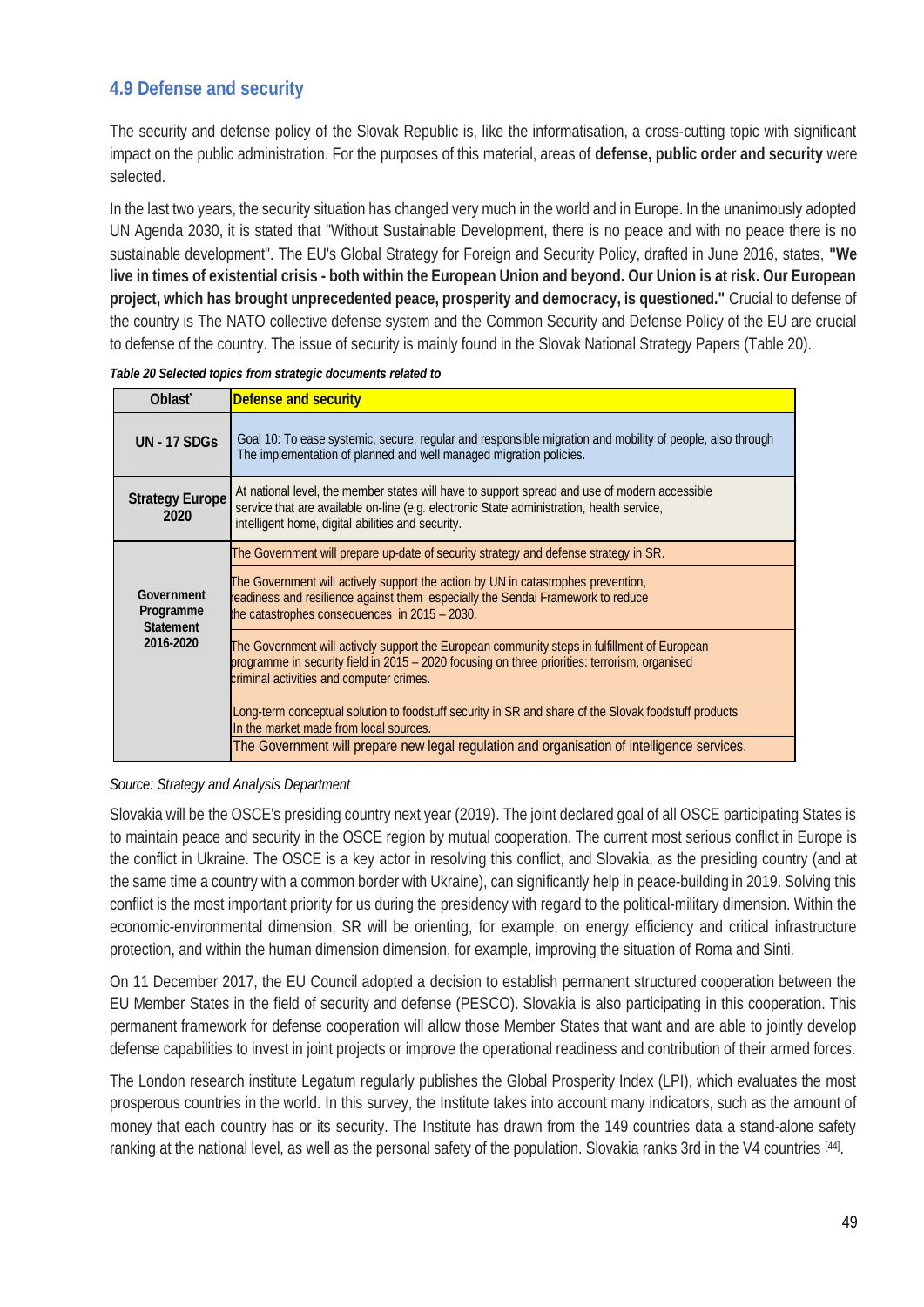Developments in defense spending show that a commitment to NATO, designating 2% of GDP for the Chapter of the Ministry of Defence, has not been respected, with spending stagnating at 0.9% of GDP between 2009 and 2014. In 2016, the share of defense expenditure was 1.16% of GDP. Picture 21 depicts the development of defense and civil protection expenditures (including ZPP and VVO) in the SR compared to the EU.



On October 4, 2017, the Slovak Government approved the new Security Strategy of the

Slovak Republic, which is a basic document of State security policy. The strategy reflects the dynamic development of the security environment, responding to the increasing severity, intensity, interconnection and global impact of security threats as well as erasing borders between internal and external security. It is based on the values and principles of SR. It identifies its security interests, characterises the security environment and sets out a way to promote its security interests through security policy. Following this document, the defense and military strategy was approved by the Government. Based on these strategic documents, the draft of a long-term defense development plan with emphasis on the construction and development of the Slovak armed forces with a view to 2030 was adopted. **The volume of planned expenditures exceeds 30 billion EUR**. (Picture 22). In this document, an unprecedented proposal for the development of defense spending was adopted. The development of expenditure for the years 2018 to 2020 was also reflected in the draft of the puiblci administration budget for 2018 to 2020.





**Increasing spending on defense of the Slovak Republic must go hand in hand with their economical, efficient and efficient use. The shortcomings in this area were also highlighted by the SAO SR audit in 2016.**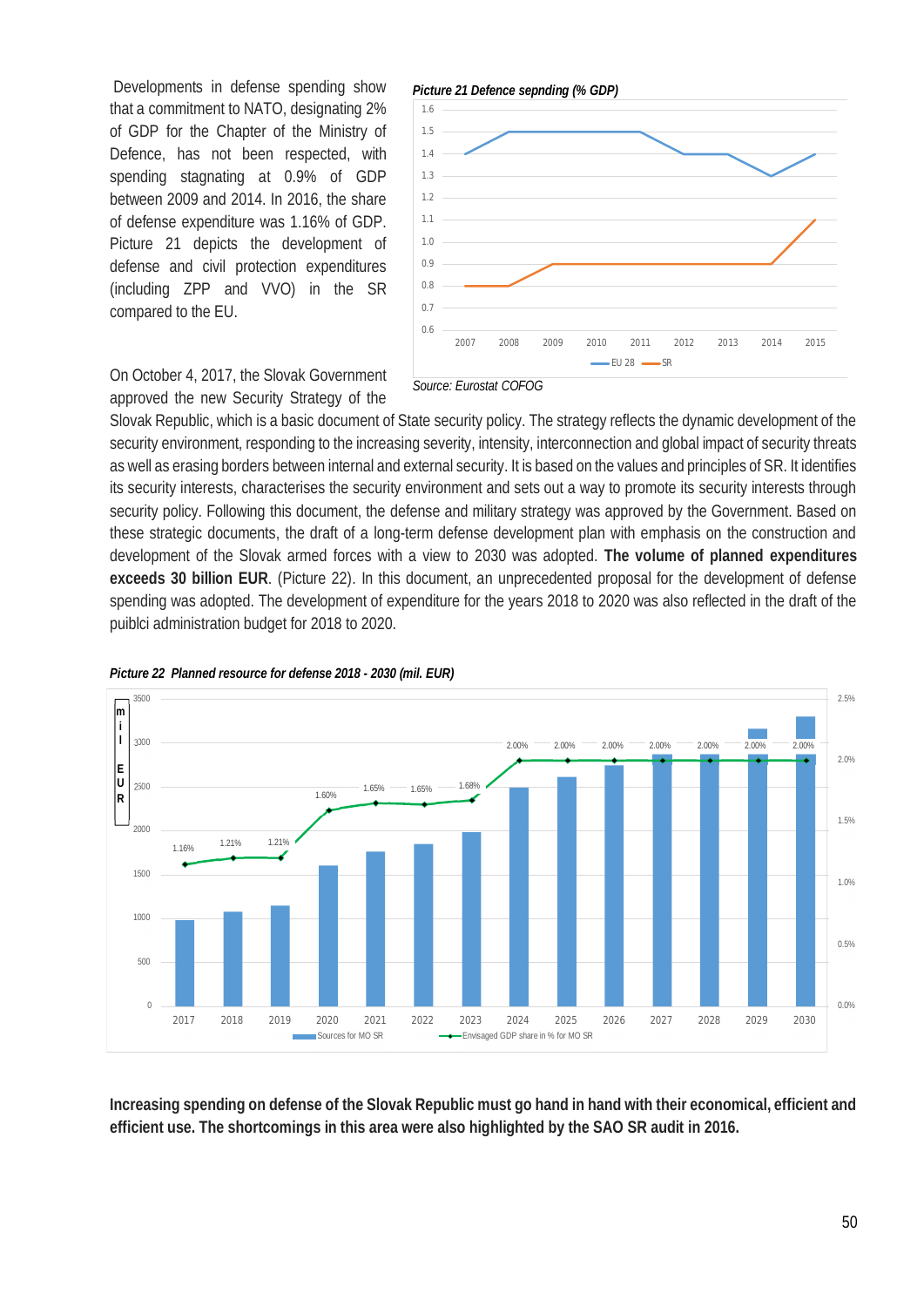**Suggested topics:**

The following questions are considered being key themes:

What are the commitments of the SR resulting from the new permanent structured cooperation of the EU Member States in the field of security and defense (PESCO)?

What is the competence of the SR security system with regard to:

- $\mathcal{L}^{\pm}$ unified management system in all crisis situations,
- identifying the emerging crisis situation and ensuring early warning of SR,  $\mathcal{L}_{\mathrm{max}}$
- preventive action against the emergence of crisis situations and, in case of their occurrence, elimination at the beginning,
- . the functioning of the data protection and security system,
- responding to the most likely threats and adapting to changes in the security situation of the SR,
- Responding to unexpected threats, ensuring rapid resolution of the consequences of the crisis situation?  $\mathcal{L}^{\pm}$

The following topics are being suggested:

- Fulfillment of the stated goals in the field of the State security policy resulting from the Government approved l, material Security Strategy of the Slovak Republic (2005) as well as from newly established and Government approved material Security and Defense Strategy of the Slovak Republic (2017).
- Privacy, personal data and civil protection areas, in line with United Nations Agenda 2030 as well as PVV 2016.ä,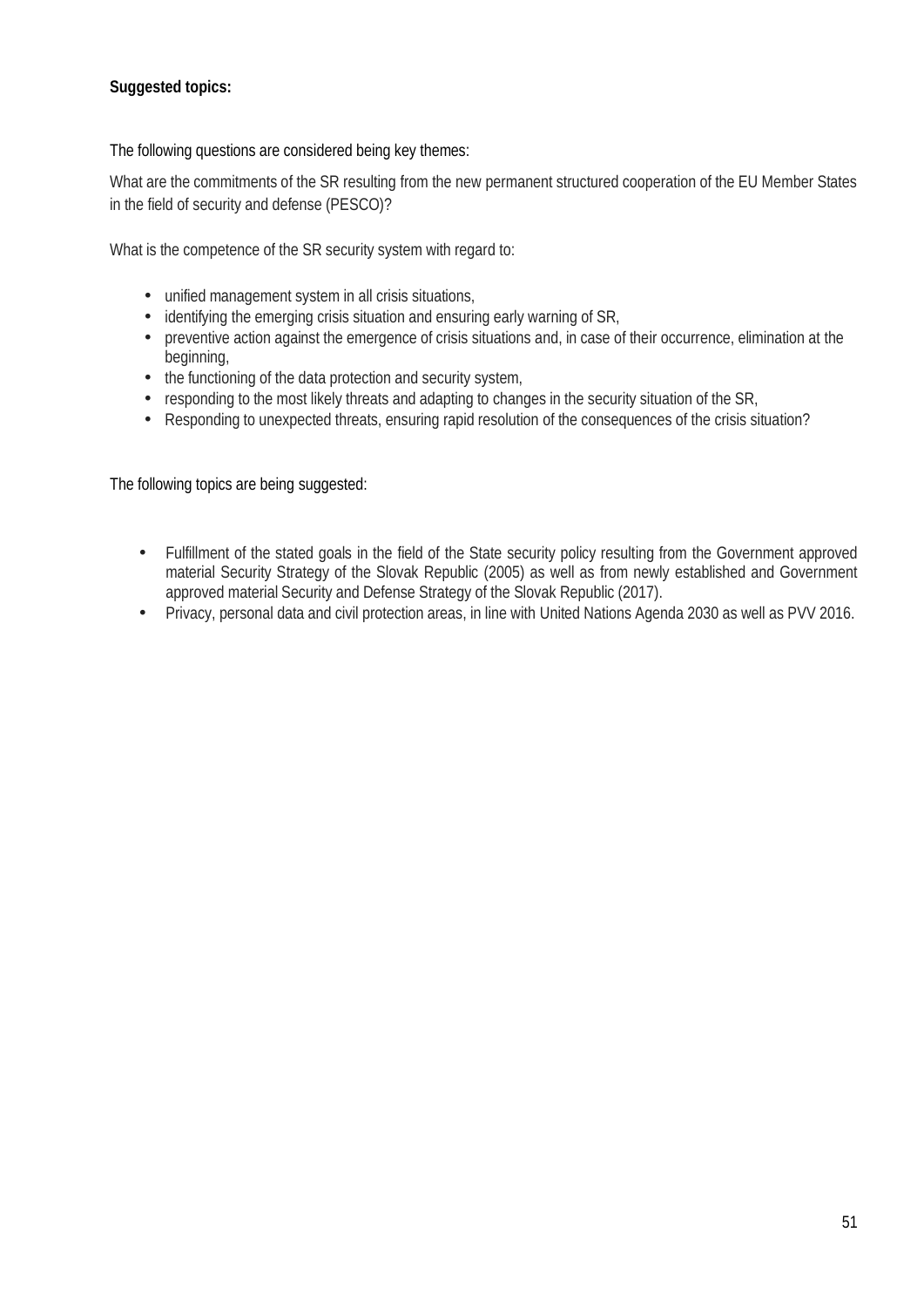# **5. EUROPEN STRUCTURAL AND INVESTMENT FUNDS**

Cohesion policy is an EU strategy to help and promote the overall harmonious development of the EU Member States and regions to reduce regional disparities. From the point of view of the Slovak Republic, it is not an independent public policy, but an important instrument of financing selected public policies, therefore it has been included in the material as a separate chapter.

The European Structural and Investment Funds (ESFS) were designated by the Government of the SR as a priority area in the PVVs for 2012 and 2016. While the EU Council Recommendations of 2015 identified a number of weaknesses in EU funds, notably the lack of management of project planning procedures, non-compliance with environmental impact assessments and the adaptation of public procurement to certain applicants, the Council Recommendations of 2016 [10] and 2017 [11], on the other hand, state that all previous recommendations were taken into account in the ESFS programming for 2014-2020. In the public procurement still resonates the problem of **over-use of the lowest price criterion** and **tailor-made specifications** that lead to restrictions of competition based on qualitative criteria.

According to the Country Report of 2016 [12], the experiences of the completed programming period 2007 - 2013 revealed several shortcomings like insufficient administrative capacities, lack of high-quality project proposals, delays in start of implementation, complex programming and implementation structures as well as poorly functioning monitoring and evaluation tools. Most of these deficiencies are expected to be resolved thanks to the newly introduced performanceoriented framework. This is a rule according to which the EC will allocate 6% of the allocation of the OP (so-called performance reserve) only after the performance of the OP has been assessed on the basis of the fulfillment of the subobjectives on the individual priority axes as of 31.12.2018, which the individual Ministries will document in 2019 annual report. In the case of non-fulfillment of the partial objectives, the operational programs may loose some or all of the volume of the performance reserve.

The Country Report of 2018 [50] states that the implementation of the 2014-2020 programming period is slow. The reason for delays in implementation, according to EC, can be seen in poorly managed process management during the onset of projects at the time of transition between the programming periods. This includes in particular actions related to the setting up of functional management and control systems, the fulfillment of ex-ante conditionalities and the development of implementation documents, including project evaluation and selection criteria and guidelines for beneficiaries. As most of these requirements are already met, the EC expresses expectations in this report that the selection and implementation of quality projects will be accelerated, bringing tangible results. The EC also notes that the effectiveness of EU fund management remains limited, highlighting the high turnover of employees in the State administration, which is an obstacle to ensure continuity and guaranteeing appropriate expertise. Also, as a result of the final forfeits, part of the funds from the allocation for OP Research and Innovation in 2017 amounting to more than 26 mil. EUR points out that, if no appropriate measures are taken to speed up implementation, there is a further possibility of loss of parts of allocated funds.

**Of the total volume 15.49 bil. EUR earmarked under the ESFS for 2014-2020, 11.28% were assigned** [45] **as of 31.12.2017.** The year 2017 was marked by the need to meet the first financial milestone, consisting in the need to use the national level and declare the EC commitment appropriations for 2014. As of 31.12.2017 this milestone was not fully met for the OP Research and Innovation, which will lead to cancel the part of the earmarked EC allocation, estimated at 26.9 million EUR<sup>6</sup>. A summary of individual program implementation drawings at the end of 2017 is shown in Table 21.

Year 2018 will be key in view of drawing on the ESFS, since, in addition to the use of the annual commitment for 2015, the partial objectives of the performance framework will have to be met. Serious shortcomings in the implementation of the sub-targets set for the priority axes under the operational programmes may lead to EC payments being suspended.

<sup>6</sup> *https://www.vicepremier.gov.sk/wp-content/uploads/2017/05/Informacia-o-stave-implementacie-ESIF-k-31-12-2017.pdf*

The information on the final volume of funds forfeited under OP Research and Innovation is not yet approved by the EC.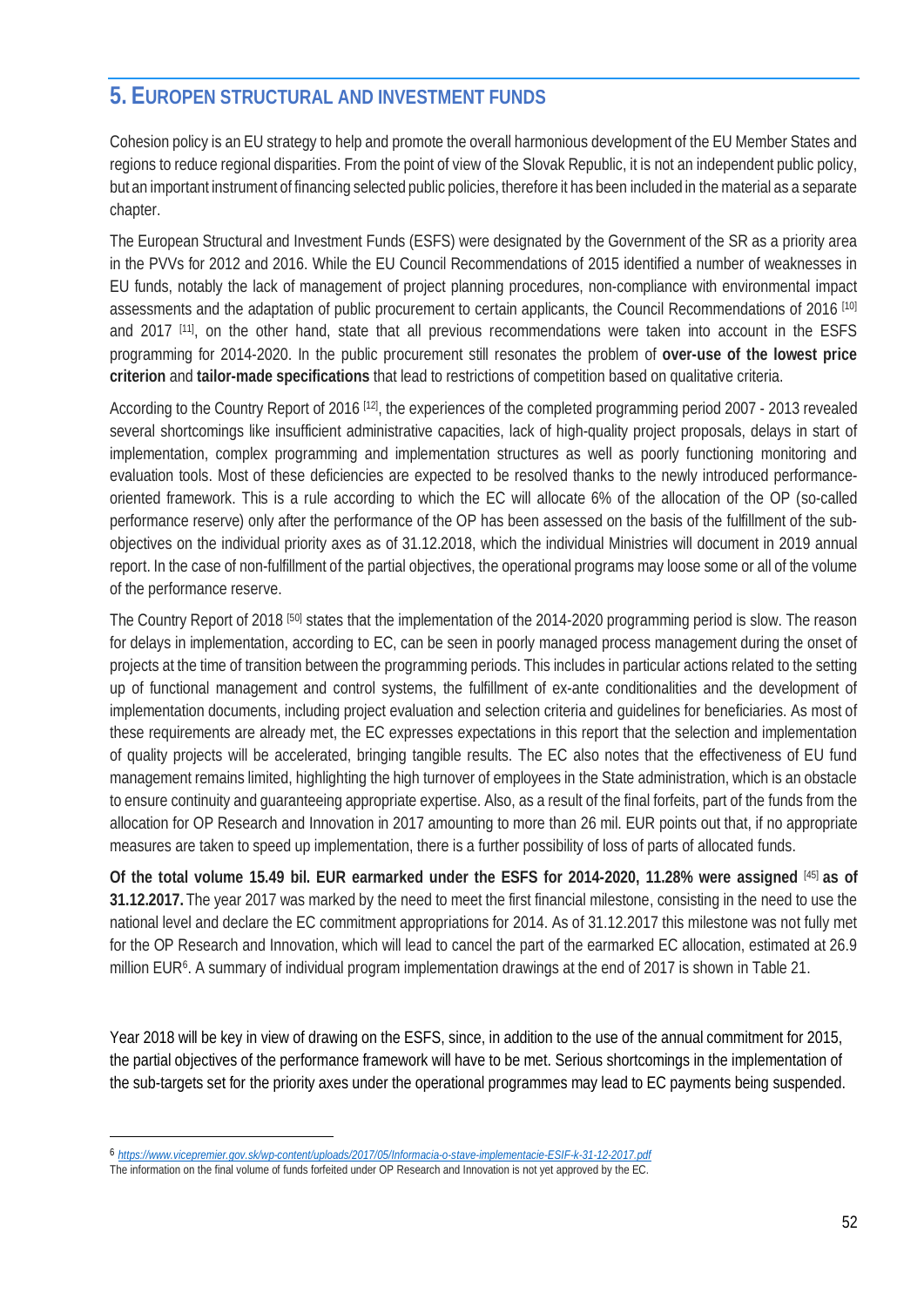According to the Ministry of Finance<sup>7</sup>, only 9.74% of the total allocation (excluding the Rural Development Program of the Slovak Republic) [46] was allocated as of 31.12.2017, which is approximately one quarter lower than the cumulative of EU funds for the 2007-2013 programming period  $[47]$  for a four-year period of eligibility.

| Operational programme           | Managing<br>organ | <b>Allocation from</b><br><b>EU</b> in EUR | Use by 31.12.2017<br>in EUR | Share of<br>allocation from<br>total by<br>31.12.2017 in % |
|---------------------------------|-------------------|--------------------------------------------|-----------------------------|------------------------------------------------------------|
| Programme of rural development  | <b>MPRV SR</b>    | 1559 691 844                               | 390 772 835                 | 25,05 %                                                    |
| Technical support               | ÚV SR             | 159 071 912                                | 28 873 489                  | 18,15%                                                     |
| Integrated infrastructure       | <b>MDV SR</b>     | 3 949 210 563                              | 671 825 910                 | 17,01%                                                     |
| Human resources                 | <b>MPSVR SR</b>   | 2 217 348 081                              | 288 418 320                 | 13,01%                                                     |
| <b>PS INTERACT III</b>          | <b>BSK</b>        | 39 392 594                                 | 3 979 780                   | 10,10%                                                     |
| Quality of environment          | MŽP SR            | 3 137 900 110                              | 182 934 144                 | 5,83%                                                      |
| Effective public administration | MV SR             | 278 449 284                                | 12 834 217                  | 4,61%                                                      |
| Integrated regional OP          | <b>MPRV SR</b>    | 1738 834 120                               | 79 898 559                  | 4,59%                                                      |
| Reseach and innovation          | MŠVVŠ SR          | 2 231 032 482                              | 88 295 345                  | 3,96%                                                      |
| <b>Fisheries</b>                | <b>MPRV SR</b>    | 15 785 000                                 | 0                           | 0,00%                                                      |
| Interreg V-A SK-CZ              | <b>MPRV SR</b>    | 90 139 463                                 | 0                           | 0,00%                                                      |
| Interreg V-A SK-AT              | <b>MPRV SR</b>    | 75 892 681                                 | 0                           | 0,00%                                                      |
| total                           | 15 492 748 134    | 1747832597                                 | 11,28 %                     |                                                            |

| Table 21 Use of OP of the programming period 2014 - 2020 at 31.12.2017 |  |
|------------------------------------------------------------------------|--|
|                                                                        |  |
|                                                                        |  |

*Source: The Office of the Vice Prime Minister SR for investments and informatisation [43]*

In the case of the evaluation of the implementation of the OP of the completed programming period 2007 - 2013, it can be concluded that the irregularity was a significant reason for the insufficient use of the allocated allocation. The irregularities and returned funds registered in the OP at the deadline for sending the final documentation to EC amounted to 795.48 mil. EUR [48]. If this expenditure were justified, drawing on the total allocation would increase to 99.49%<sup>8</sup> of the 97.01% [49] recorded. For the above reasons, in order to create the conditions for use of the allocated allocation, it is crucial to adopt and implement effective measures to prevent irregularities in the current 2014-2020 programming period.

The SAO SA, within ESFS audits carried out, has identified weaknesses in the area of internal control mechanisms, which are related to an inadequate system of monitoring and evaluation of the achievement of the objectives and indicators of projects. In auditing the implementation of the calls, the SAO SR has identified serious shortcomings in the professional evaluation process with violation of the principles of objectivity and transparency, when the request for non-repayable financial contribution was assessed by a specialist from another professional area, who had a possible conflict of interest and this person was selected on the basis of availability and not according to attained knowledge and practice. It resulted that the individual projects were assessed in a very subjective manner, and not in accordance with the principles of effectiveness, efficiency, effectiveness and non-conflict of interest.

On the basis of the above problematic areas, it can be stated that, as in the previous programming period, the Slovak Republic is at risk of not using the allocated EU funds, not only because of insufficient funds, but also due to the insufficient quality of use associated with the violation of EU legislation and national legislation, including the principles of economy, efficiency and effectiveness. These findings will constitute unauthorized expenditures that will reduce the total use of the ESFS and are associated with the risk of creating additional requirements from the Stat budget SR.

On the basis of the above problematic areas, it can be stated that, as in the previous programming period, the Slovak Republic is at risk of not using the allocated EU funds, not only because of insufficient funds, but also due to the insufficient

<sup>7</sup> The Ministry of Finance fulfills the role of certification body for 11 ESFS operational programs, without the Rural Development Program.

<sup>&</sup>lt;sup>8</sup> In the case of the OP, gross funds for use (ie approved expenditure in aggregate payment requests without clearing irregularities and returned funds) above 100% of the allocation, the use of the allocation (ie 100% use) was taken into the account. Irregularities make up almost 83% of the unspent funds, the remaining 17% constitute funds that the ministries did not manage to declare within the set time limits.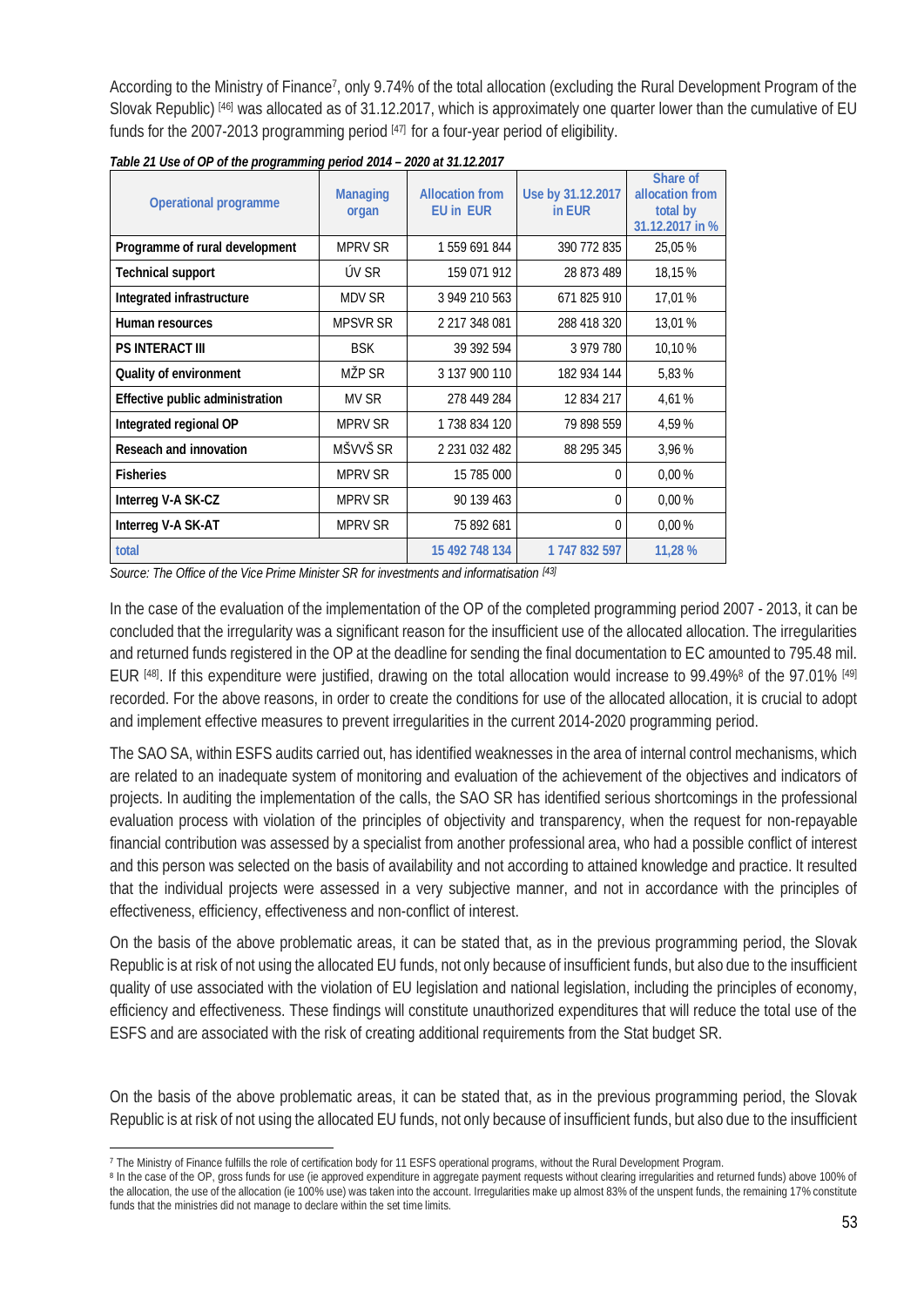quality of drawing associated with the violation of EU legislation and national legislation, including the principles of economy, efficiency and effectiveness. These findings will constitute unauthorized expenditures that will reduce the total use of the ESFS and are associated with the risk of creating additional requirements for payments from the State budget SR.

In order to increase transparency and simplify the implementation of EU funds, the CKO in 2017 introduced a series of measures aimed at ensuring a transparent evaluation process, mandatory evaluation of projects by expert groups, risk prevention and for applicants and beneficiaries of non-repayable financial contributions to simplify administration of preparation and implementation projects. The CKO monitors the implementation of the measures through an action plan that contains a total of 38 measures across 26 areas.

Given the fact that EU funds represent an important source of public investment financing in the country, it is essential to ensure that they are effectively used. The SAO SR, as an independent auditing body, will, within the framework of its competences, put in place, through its findings and recommendations, the pressure for efficient, cost-effective and efficient spending of EC funding.

#### **Suggested topics:**

In particular, the audits should focus on the efficient, efficient and efficient use of EU funds as well as on the functioning of their management, implementation and control systems:

- Reliability of internal control and audit mechanisms.  $\mathbf{r}$
- Ensuring the principles of sound financial management (value for money) in the process of approving and ÷. implementing projects.
- Existence of the implementation of appropriate measures (as a result of recommendations from SAO SR аń, audits).
- Existence of effective preventive mechanisms to prevent the occurrence of irregularities accepted by the Ŷ. managing or intermediary body.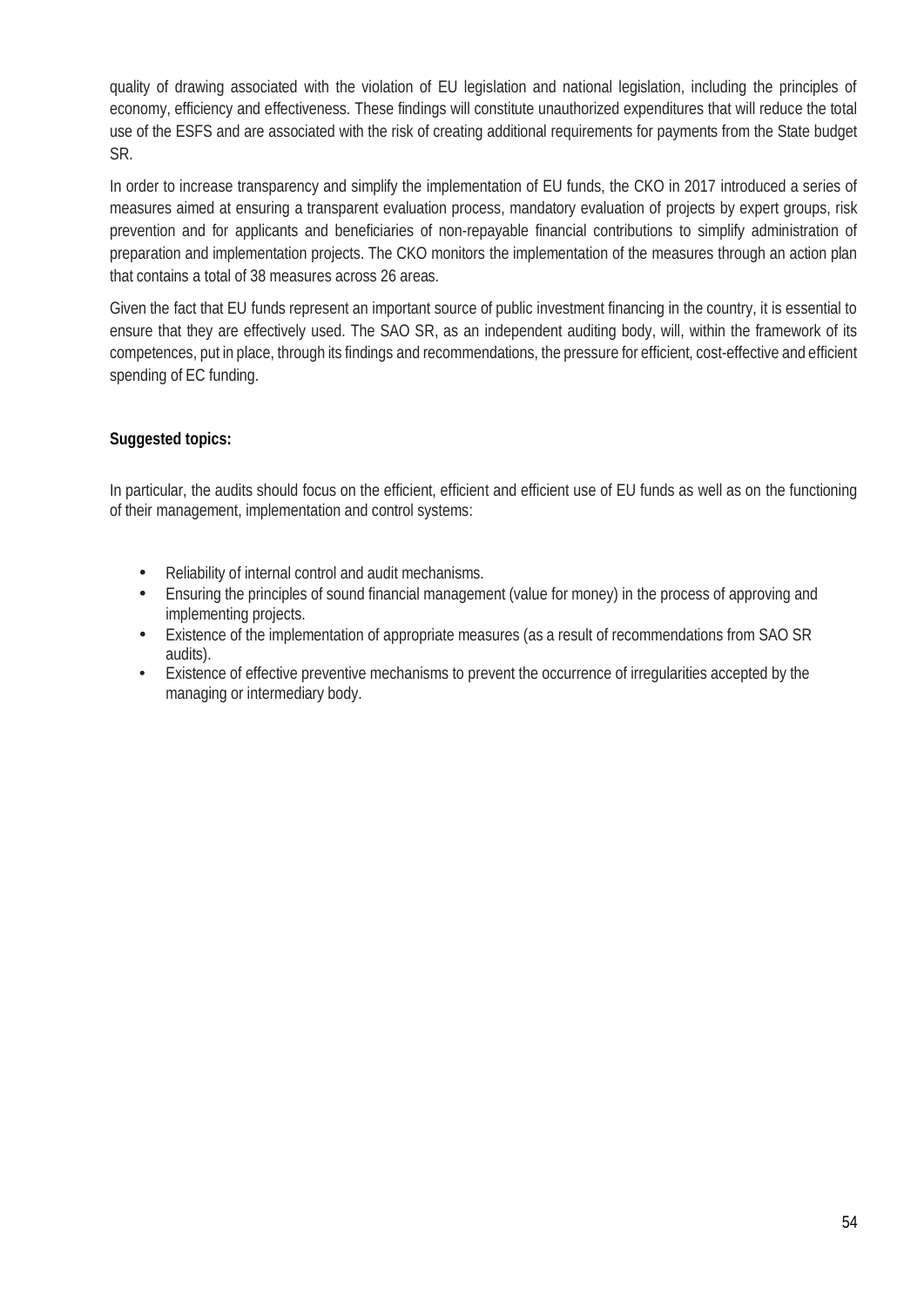## **CONCLUSIONS AND RECOMMENDATIONS**

The following strategic areas of public policies were defined for the audit activities of the SAO SR for 2018 – 2020: **Education, Research, Development and Innovation, Effective and Transparent Public Administration, Health, Employment and Entrepreneurial Environment, Sustainable Consumption and Production, Energy Efficiency and Environmental sustainability, Sustainable Public Finance and Fiscal Policy, Social Policy, Transport Infrastructure and ICT, Defense and Security. Given the volume of resources, the European Structural and Investment Funds,** the key sources of funding for the implementation of public policies, **form a specific area.**

The SAO SR instrument for the fulfillment of its strategic mission is **audit** (control), which is an integral part of the management of public funds. Its role is to timely signal deviations from standards, breach of laws, failure to meet the requirement of efficiency and economy.

The SAO SA uses three types of audits: controls: compliance, financial and performance. Currently, **compliance and finacial audits are dominant**. **Assurance under financial audit is performance audit.** Their purpose is to evaluate the efficiency, economy and effciveness of public decisions and, following the "value for money" notion, should complement the future work of the SAO SR. **Aspects of compliance and financial audits will therefore need to be combined with performance audits, in which case combined controls will be carried out. The aim of the combined auditd is to obtain a coherent and true picture of the state of the controlled entity implementing public policy and, at the same time, the state of fulfillment of the stated objectives of the policies, their efficiency, effectiveness and cost economy.**

**Compliance audits as well as financial audits** are particularly important in audit activities that respond to current social problems and the suggestions from citizens or other State and public authorities. In such cases, the opinion by the SAO SR is expected, objective information about the level and status of management of an audited public entity with respect to the application of applicable legislation, the integrity and compliance of its processes, the financial management of public funds and public assets entrusted to management of the entity, and the objectivity and accuracy of reporting.

**In order to subsequently evaluate relevant public policies in the proposed strategic areas and audit their implementers**, **it is essential** to know and **correctly apply international audit standards for different types of audits**, **integrate them into combined audits and take into account the "value-for-money" attributes** from the audit planning process and the audit preparation, the choice of the correct audit procedures, the selection of objectives and the evaluation methods up to the stage of implementation and interpretation of the results for the beneficiaries of the audit reports.

From the proposed strategic areas, three to four main priority areas will be defined for the establishment of the annual plan, taking into account the current social development, also according to the Office's staff capacity and expertise. Selection for individual years will also be based on audit findings from previous years. It will also take into account the significance of the area that will serve to determine the scope of audit in the given area.

**In the process of creating an annual audit plan, another determinant of audit plan is the risk catalogue in accordance with relevant standards and procedures and monitoring the development of public policy and program budgets implementation, as well as external inputs and experience from previous audit activities.**

**The strategic objective of the audit activity in view of the types of audits carried out is, on the basis of international recommendations**, to attain the position that **the share of combined and performance audits in the overall audit activity of the SAO SR in the medium term, in 2020, was around 50%. For independent financial audits, the target is to achieve a share of the total annual control activity of around 30%, a further 10% should be compliance audits**, and 10% represents a capacity reserve in the audits for current social issues that may occur during the year, and to which the SAO SR is obliged to respond.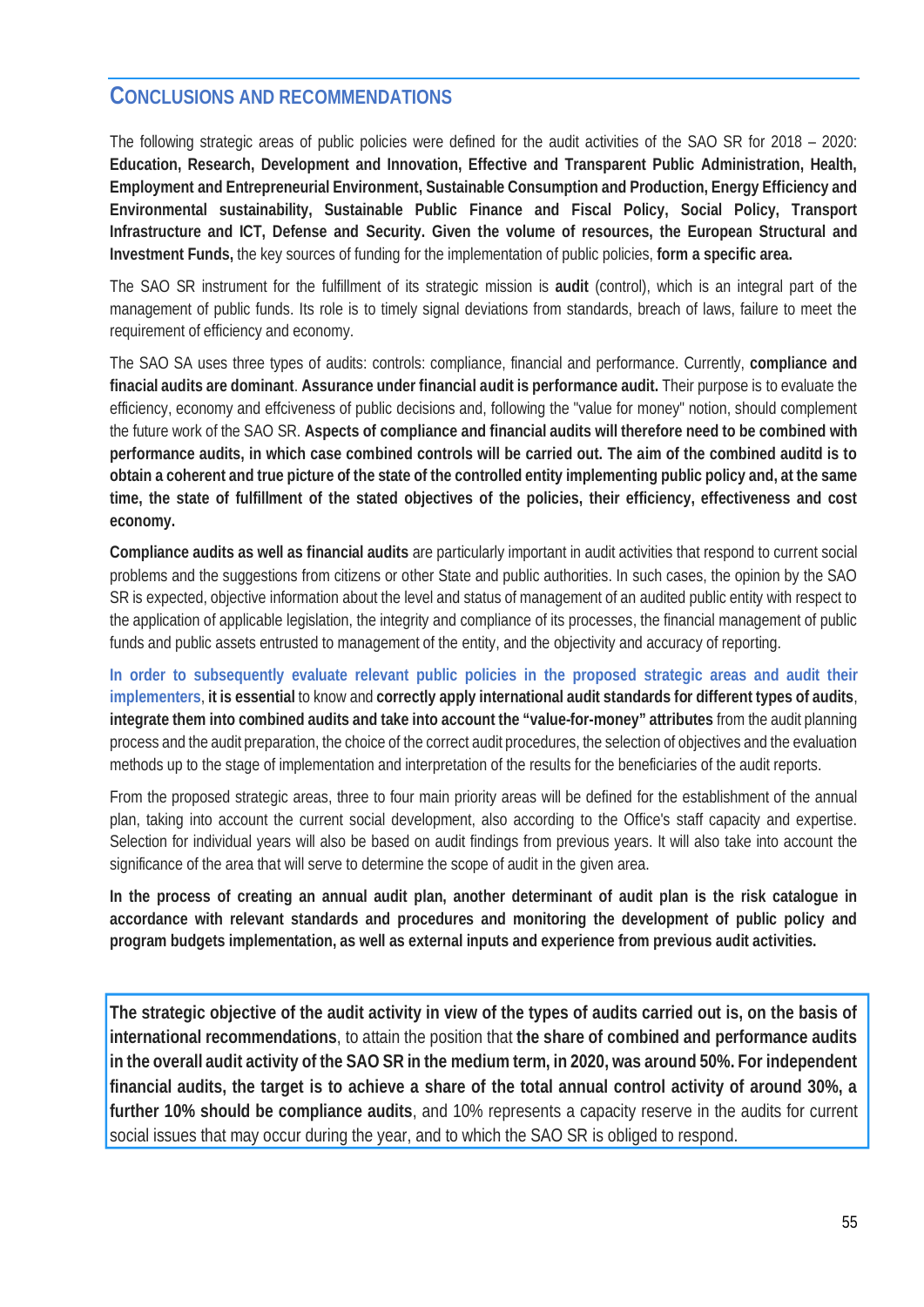# **USED SOURCES**

[1] FILKO, M. - KIŠS, Š. - ÓDOR, Ľ. (2016) *Najlepší z možných svetov - Hodnota za peniaze v slovenskej verejnej politike*, s. 5. Dostupné na:

https://docs.google.com/viewer?a=v&pid=sites&srcid=ZGVmYXVsdGRvbWFpbnxuYWpsZXBzaXptb3pueWNoc3ZldG92fGd4OjRiM2 U0YmY2ZDViYTk1ZTg

[2] INTOSAI IDI. (2014) *ISSAI Implementation Handbook – Performance Audit*, Draft Version 1. Dostupné na:

http://www.idicommunity.org/3i/index.php/3i-library/cat\_view/3-handbooks

[3] United Nations. (2015) *Transforming our World: The 2030 Agenda for Sustainable Development,*. Dostupné na: https://sustainabledevelopment.un.org/post2015/transformingourworld/publication

[4] EURÓPSKA KOMISIA. *Európa 2020*. Dostupné na: http://ec.europa.eu/europe2020/index\_sk.htm

[5] ÚRAD VLÁDY SR. (2016) *Programové vyhlásenie vlády SR na roky 2016 - 2020*. Dostupné na:

http://www.vlada.gov.sk/programove-vyhlasenie-vlady-sr-na-roky-2016-2020/?pg=2

[6] MINISTERSTVO FINANCIÍ SR. (2016) *Národný program reforiem Slovenskej republiky 2016*. Dostupné na: http://www.finance.gov.sk/Default.aspx?CatID=5197

[7] MINISTERSTVO FINANCIÍ SR. (2017) *Národný program reforiem Slovenskej republiky 2017*. Dostupné na: http://www.finance.gov.sk/Default.aspx?CatID=5197

[8] INTOSAI. (december 2016). *INTOSAI Thematic SDG Report*.

[9] ŠTATISTICKÝ ÚRAD SLOVENSKEJ REPUBLIKY. (december 2016) *Slovenská republika a ciele udržateľného rozvoja AGENDY 2030*. Dostupné na:

https://slovak.statistics.sk/wps/wcm/connect/43d59763-5c43-4a14-8abc-

3a7addb0a80b/Slovenska\_republika\_a\_ciele\_udrzatelneho\_rozvoja\_Agendy\_2030.pdf?MOD=AJPERES&CACHEID=43d59763- 5c43-4a14-8abc-3a7addb0a80b

[10] EURÓPSKA KOMISIA. (2016) *Odporúčanie Rady z 12. júla 2016*. Dostupné na:

http://www.partnerskadohoda.gov.sk/data/att/707.pdf

[11] EURÓPSKA KOMISIA. (2017) *Odporúčanie Rady z 11. júla 2017*. Dostupné na: https://publications.europa.eu/en/publicationdetail/-/publication/8b2221ba-7cc9-11e7-b2f2-01aa75ed71a1/language-sk/format-PDFA1A

[12] EURÓPSKA KOMISIA. (2016) *Správa o krajine Slovensko 2016*. Dostupné na: https://ec.europa.eu/info/publications/2016 european-semester-country-report-slovakia\_en

[13] EURÓPSKA KOMISIA. (2017) *Správa o krajine Slovensko 2017*. Dostupné na:

https://ec.europa.eu/info/sites/info/files/2017-european-semester-country-report-slovakia-sk\_0.pdf

[14] OECD. (2017) *Going for Growth 2017*. Dostupné na:

https://www.oecd.org/eco/growth/Going-for-Growth-Slovak-Republic-2017.pdf

[15] NKÚ SR. (2016) *Správa za krajinu – Slovensko.* Medzinárodná kontrolná akcia Zásadné riziká pre udržateľnosť verejných financií.

[16] INTOSAI. (2016) *ISSAI 3200 – Performance Audit Process*. Guidelines for the performance auditing process. Dostupné na: http://psc-intosai.org/data/files/5B/C5/A6/F5/3ABF6510C0EA0E65CA5818A8/issai\_3200\_psc.pdf

[17] MINISTERSTVO FINANCIÍ SR. *Rozpočet verejnej správy na roky 2015-2017, 2016-2018, 2017-2019 a 2018-2020*. Dostupné na: http://www.finance.gov.sk/Default.aspx?CatID=6958

[18] OECD. (2016) *Education at a Glance 2016*. Dostupné na:

http://www.oecd.org/education/education-at-a-glance-19991487.htm

[19] LAFFÉRSOVÁ, Z., HARVAN, P. (2016) *Analýza výsledkov Slovenska v testovaní PISA 2015*, IFP. Dostupné na: http://www.finance.gov.sk/Default.aspx?CatID=11257

[20] MINISTERSTVO ŠKOLSTVA, VEDY, VÝSKUMU A ŠPORTU SR. (2017) Učiace sa Slovensko. Dostupné na: https://www.minedu.sk/data/files/7532\_uciace-sa-slovensko2017.pdf

[21] HALUŠ, M., HLAVÁČ, M., HARVAN, P., HIDAS, S. (január 2017) *Odliv mozgov po slovensky*, IFP. Dostupné na:http://www.finance.gov.sk/Default.aspx?CatID=11308

[22] THE WORLD BANK GROUP. (2017) *World Governance Indicators*. Dostupné na:

http://info.worldbank.org/governance/wgi/

[23] MINISTERSTVO VNÚTRA SR. (2013) *ESO - Efektívna, Spoľahlivá a Otvorená verejná správa.* Dostupné na: http://www.minv.sk/?eso-efektivna-spolahliva-otvorena-verejna-sprava

[24] ROKOVANIE VLÁDY SR. (2016) *Rámec národnej stratégie reformy verejnej správy v súvislosti s prioritami definovanými Európskou komisiou do roku 2020 a Akčný plán reformy verejnej správy (nadstavba reformy ESO) - návrh*. Dostupné na: http://www.rokovania.sk/Rokovanie.aspx/BodRokovaniaDetail?idMaterial=25590